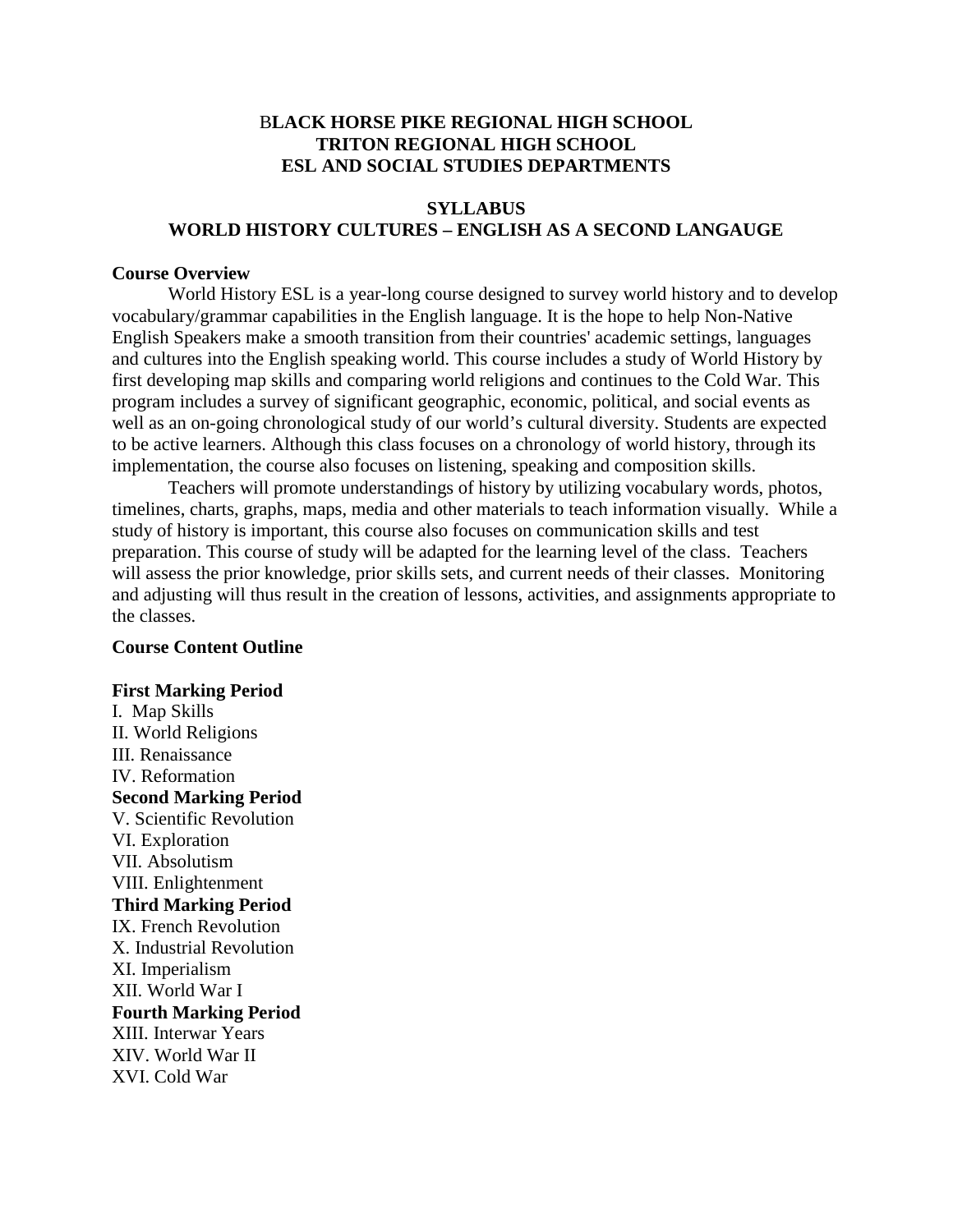# **Course Expectations and Skills**

1. Develop skills essential to success in the Social Studies classroom.

2. Gain an appreciation for past and present cultures of the world.

3. Develop critical thinking skills, which enable students to function as lifelong learners and to examine and evaluate issues of importance to the modern world.

4. Understand world history as the context for United States history.

- 5. Gain practice to succeed on standardized testing such as ACT, SAT, and PARCC.
- 6. Maintain an organized notebook or portfolio of notes and work collected throughout the year.
- 7. Enhance technology skills through research and presentations.
- 8. Develop skills in note-taking and outlining guided practice and repetition.

9. Introduce the basic communication skills of listening, speaking, reading, writing, and developing vocabulary in English.

10. Use the structure of the English language in oral expression.

11. Assist those for who English as a second language in developing reading and writing competencies in English

12. Institute the transfer of reading skills from the native language to English.

## **Materials Needed (provided by instructors)**

- Three-ring binder with lined paper
- Daily planner/Student organizer
- Pen or pencil

#### **Resources**

Textbook: AGS World History

# **Grading Scale**

Students will earn their grades based on the following categories of assignments:

- Evaluations: 40%
- Projects: 15%
- Quizzes: 25%
- Homework/Classwork: 20%

#### **Teacher Information**

Mrs. Lisa Roberts Mrs. Rebecca Vives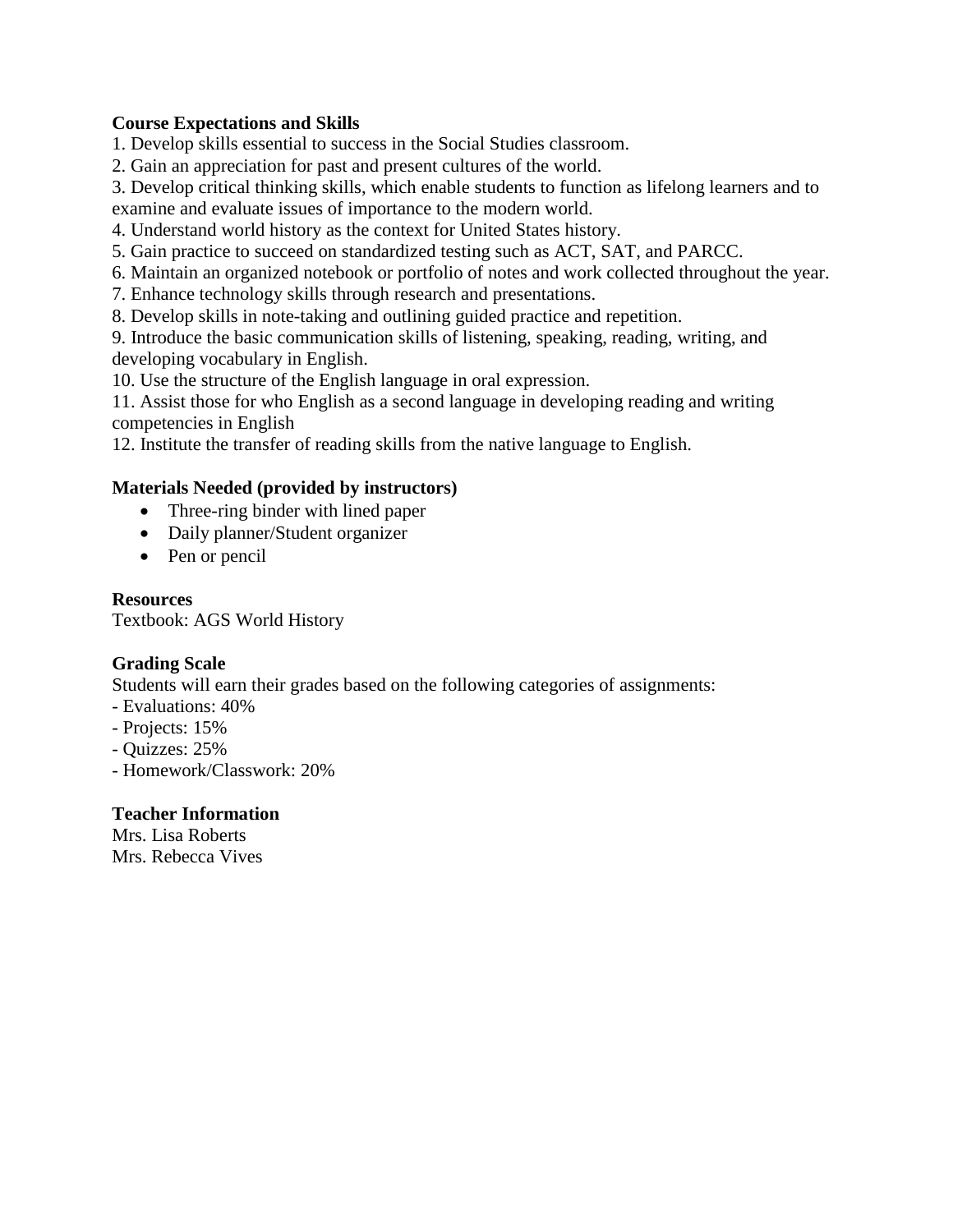# Black Horse Pike Regional School District Curriculum Template

ENGAGING STUDENTS  $\bullet$  FOSTERING ACHIEVEMENT  $\bullet$  CULTIVATING 21<sup>ST</sup> CENTURY GLOBAL SKILLS

# **PART I: UNIT RATIONALE WHY ARE STUDENTS LEARNING THIS CONTENT AND THESE SKILLS?**

| <b>Course/Unit Title:</b>                           | <b>Unit Summary:</b>                                                                                                                   |  |  |  |  |  |
|-----------------------------------------------------|----------------------------------------------------------------------------------------------------------------------------------------|--|--|--|--|--|
| World History ESL                                   | In this unit, students will study geography and world religions. First, students                                                       |  |  |  |  |  |
| Unit 1 Map Skills and World                         | will compare and contrast the differences among a variety of maps and explain                                                          |  |  |  |  |  |
| Religions                                           | the appropriate use of symbols, coloring and shading, and select maps                                                                  |  |  |  |  |  |
| <b>Grade Level(s):</b>                              | appropriate for answering questions they have. Students will also study climate                                                        |  |  |  |  |  |
| $9 - 12$                                            | and land formations as part of this unit to see how humans and their interaction                                                       |  |  |  |  |  |
|                                                     | with land can form unique places. With this basis, students will then look at the                                                      |  |  |  |  |  |
|                                                     | historical context, origins, beliefs, and moral teachings of the major world                                                           |  |  |  |  |  |
|                                                     | religions, including: Judaism, Christianity, Islam, Hinduism, and Buddhism.                                                            |  |  |  |  |  |
|                                                     | Despite some commonalities, each religion is unique regarding its history and                                                          |  |  |  |  |  |
|                                                     | practice. Therefore, in this unit, students will gain an understanding of how each                                                     |  |  |  |  |  |
|                                                     | religion evolved historically and spiritually while also looking at the                                                                |  |  |  |  |  |
|                                                     | contemporary practice of each religion. In addition, we will study some of the                                                         |  |  |  |  |  |
|                                                     | interactions that have taken place among the religions. This will allow students                                                       |  |  |  |  |  |
|                                                     | to place two or more religions side-by-side and examine their                                                                          |  |  |  |  |  |
|                                                     | similarities/differences. Ultimately then, students will learn the basic tenets of                                                     |  |  |  |  |  |
|                                                     | each faith in order that they may gain the ability to discuss each religion and its                                                    |  |  |  |  |  |
|                                                     | corresponding history, practice, and relationship to other faiths.                                                                     |  |  |  |  |  |
| <b>Essential Question(s):</b>                       | <b>Enduring Understanding(s):</b>                                                                                                      |  |  |  |  |  |
| 1. How do geography and the                         | Geography has a direct influence on the development of cultures, societies,<br>$\bullet$                                               |  |  |  |  |  |
| human environment                                   | and nations.                                                                                                                           |  |  |  |  |  |
| interact to influence or                            | The relationships of people, places, and environments make places unique<br>$\bullet$                                                  |  |  |  |  |  |
| determine the                                       | and different.                                                                                                                         |  |  |  |  |  |
| development of cultures,                            |                                                                                                                                        |  |  |  |  |  |
| societies, and nations?                             | A region's climate and natural resources lead people to interact with the<br>$\bullet$<br>natural world to produce distinctive places. |  |  |  |  |  |
| 2. What makes places unique                         |                                                                                                                                        |  |  |  |  |  |
| and different?                                      | Maps change over time because of human conflict, natural changes in<br>$\bullet$                                                       |  |  |  |  |  |
| 3. How do geography, climate,                       | landforms, and people's interaction with nature.                                                                                       |  |  |  |  |  |
| and natural resources<br>affect the way people live | Maps reflect history, politics, and economies as seen in changes following<br>$\bullet$                                                |  |  |  |  |  |
| and work?                                           | wars, over certain periods of time, and when comparing areas.                                                                          |  |  |  |  |  |
| How and why do maps<br>4.                           | Buddhism, Hinduism, Judaism, Christianity and Islam, although all unique,<br>$\bullet$                                                 |  |  |  |  |  |
| change?                                             | do share some commonality and similar rituals.                                                                                         |  |  |  |  |  |
| How do maps reflect<br>5.                           | Religions evolved as early civilizations emerged and exist due to cultures in                                                          |  |  |  |  |  |
| history, politics, and                              | different places.                                                                                                                      |  |  |  |  |  |
| economies?                                          |                                                                                                                                        |  |  |  |  |  |
| How are major religions<br>6.                       |                                                                                                                                        |  |  |  |  |  |
| alike and different?                                |                                                                                                                                        |  |  |  |  |  |
| Why do religions exist?<br>7.                       |                                                                                                                                        |  |  |  |  |  |
|                                                     |                                                                                                                                        |  |  |  |  |  |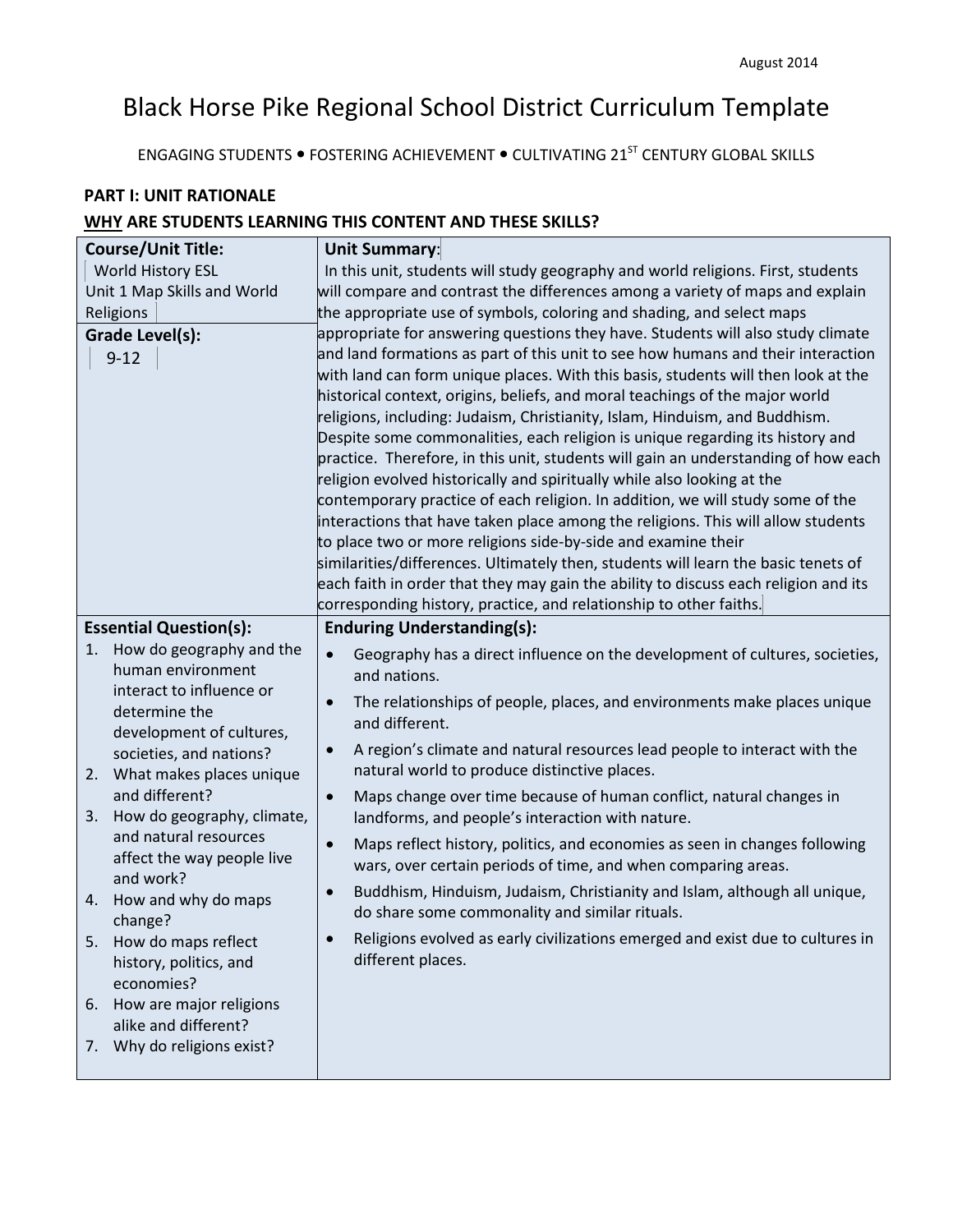# **PART II: INSTRUCTIONAL STRATEGIES AND RESOURCES DESCRIBE THE LEARNING TARGETS.**

## **After each target, identify the NJCCCS or Common Core Standards that are applicable**

|    | <b>Learning Target</b>                                                                                               |                | <b>NJCCCS or CCCS or</b> |
|----|----------------------------------------------------------------------------------------------------------------------|----------------|--------------------------|
| 1. | Identify the subject and purpose of a map by reading the title.                                                      | <b>ELPS</b>    |                          |
| 2. | Uncover information about the map's subject and purpose by reviewing labels on                                       | 1 <sub>1</sub> | ELL.9-12.V.A.7           |
|    | the map.                                                                                                             | 2 <sub>1</sub> | ELL.9-12.V.A.7           |
| 3. | Find the meaning of the symbols used on the map by studying the legend.                                              | 3.             | ELL.9-12.V.A.7           |
| 4. | Utilize the scale to estimate distances between places shown on a map.                                               | $\mathbf{A}$ . | ELL.9-12.V.A.7           |
| 5. | Locate a place by correctly utilizing latitude and longitude.                                                        | 5.             | ELL.9-12.V.A.7           |
| 6. | Use a compass rose to determine the direction on a map.                                                              | 6.             | ELL.9-12.V.A.7           |
| 7. | Interpret colors and symbols on maps to try to identify a pattern.                                                   | 7 <sub>1</sub> | ELL.9-12.V.A.7           |
| 8. | Map major landforms in the United States and around the world.                                                       | 8.             | ELL.9-12.V.A.7           |
| 9. | Discuss how people are connected to each other and the environment.                                                  | 9.             | ELL.9-12.L.A.2           |
|    | 10. Obtain geographic information from a variety of print and electronic resources.                                  |                | 10. WHST.9-10.8          |
|    | 11. Utilize basic terminology to describe simple physical and cultural features of<br>continents studied.            |                | 11. ELL.9-12.S.C.1       |
|    | 12. Locate major political and physical features of the United States and the world.                                 |                | 12. ELL.9-12.V.A.7       |
|    | 13. Define religion.                                                                                                 |                | 13. 6.1.12.D.14.e        |
|    | 14. Characterize major religions of the world.                                                                       |                | 14. 6.1.12.D.14.e        |
|    | 15. Locate and map areas of major world religions and how they have changed                                          |                | 15. ELL.9-12.V.A.7       |
|    | geographically, including Judaism, Hinduism, Buddhism, Christianity and Islam.                                       |                | 16. 6.1.12.D.14.e        |
|    | 16. Identify key characteristics of each world religion                                                              |                | 17. 6.1.12.D.14.e        |
|    | 17. Create a comparison chart of major world religions.<br>18. Compose an essay comparing two major world religions. |                | 18. WHST.9-10.1a         |
|    | 19. Interpret primary source documents related to major world texts, including: the                                  |                | 19. RH.9-10.2            |
|    | Bible, Torah, Qur'an, and the Vedas.                                                                                 |                |                          |
|    |                                                                                                                      |                |                          |

# **Inter-Disciplinary Connections:**

**Math**—Examine the world population's religious affiliations and determine what percentage of the world population each religion that is studied represents. Computation of scale utilizing legends on maps.

**Language Arts Literacy**—Read and comprehend text independently from sections of AGS: World History related to geography and religion.

**Art**—Explore statues, paintings, and other pieces of art related to world religions, such as statues of Buddha or *The Last Supper* by DaVinci.

**Technology**—Utilize "Facts of File" to complete a chart comparing the name of deity, founder, holy book and basic beliefs of each religion. Utilize Google earth to explore land formations.

#### **Students will engage with the following text:**

*AGS: World History* 

Excerpts from the: *Vedas*, *the Bible*, *the Qur'an*, and the *Torah*

"Facts on File" articles related to Major World Religions

Excerpts on each religion from teaching resource, *World Religions*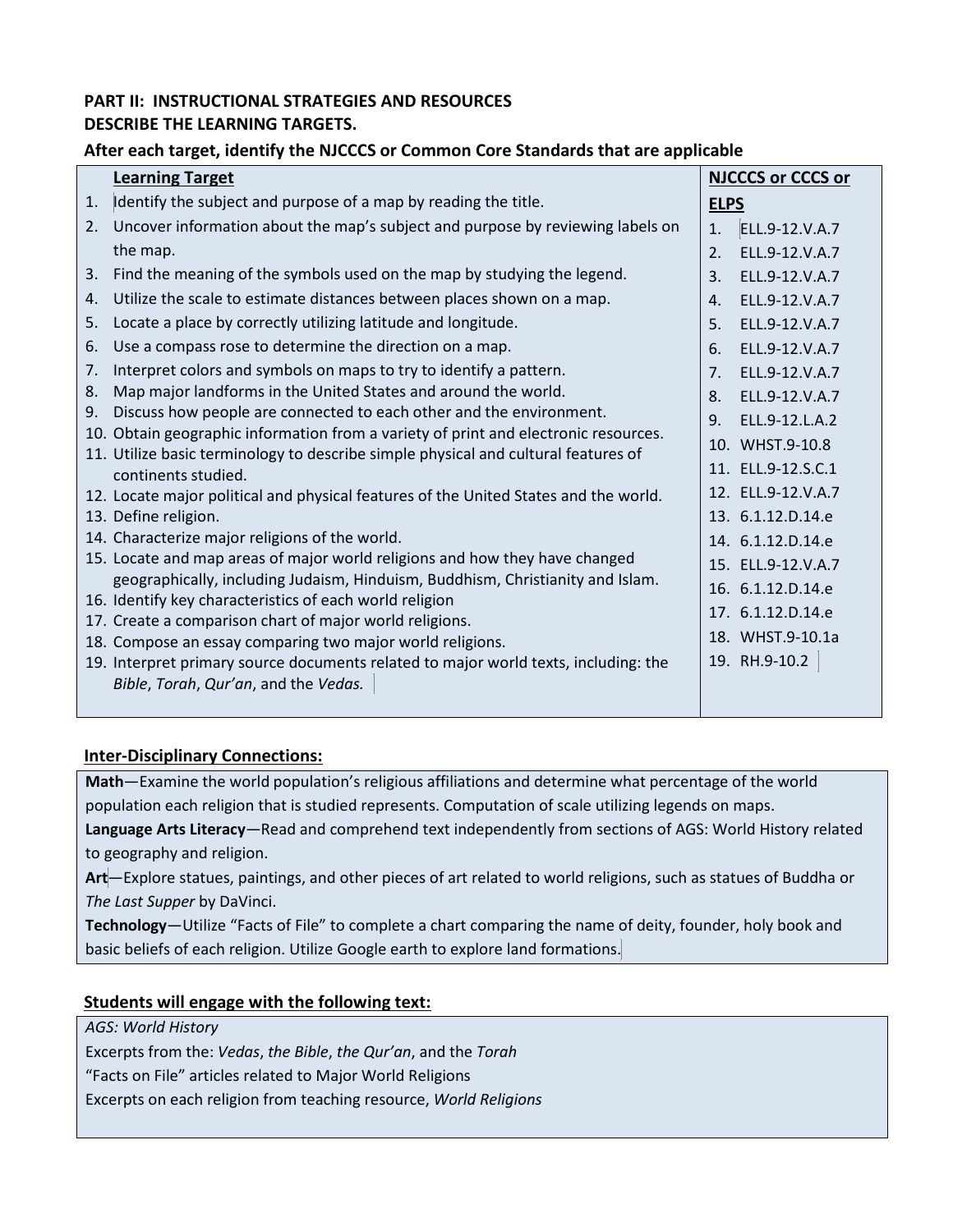#### **Suggested Accommodations/Modifications for Reading:**

Highlight or underline main ideas in reading materials; provide students with summaries of primary source documents; allow students to listen to audio recordings of readings if available; give students reading materials in advance so that they can pre-read, ask questions, and then re-read materials; provide guiding questions to complete when reading to ensure an understanding of main ideas; allow use of translator.

#### **Students will write:**

**Cornell Notes:** on characteristics of climate. **Primary Source Document Responses:** to the Vedas as well as excerpts from the *Qur'an*. **Foldable/Graphic Organizers:** on the rituals, workshop practices, sects, and prayers of Islam. **Reflective Journal entry:** on how in one's home country the interaction of geography and culture is present. **Opinion essay:** on why religion is still important in the modern world. **Timed writing assignment:** through an explanatory essay comparing two world religions incorporating facts gathered in this unit that includes an introduction and maintains a formal style. **Picture Prompts:** from natural disasters, such as the Hurricane in Haiti in 2008. **Persuasive Letters:** to encourage classmates to be respectful of the environment. **Writers Notebook:** on religious tolerance or intolerance that they have witnessed or experience.

#### **Suggested Accommodations/Modifications for Writing:**

Provide students with guided Cornell notes or copies of notes; offer students extended time on writing assignments; provide guiding questions for written responses; provide writing checklists and step-by-step directions for assignments; reduce length requirement for writing assignments; reduced number of open-ended responses; provide graphic organizers including a persuasive essay graphic organizer to help students organize their writing; allow students to type responses if possible; grade on content not mechanics; assist student with brainstorming ideas for writing; provide extra space and lined paper for student responses for students with poor or large handwriting;provide sentence starters for writer's notebook, writing prompts and journal entries; for picture prompt assignment, provide a graphic organizer that has the first 2 blocks filled in to guide student in the right direction; provide MLA format worksheet; allow use of translator.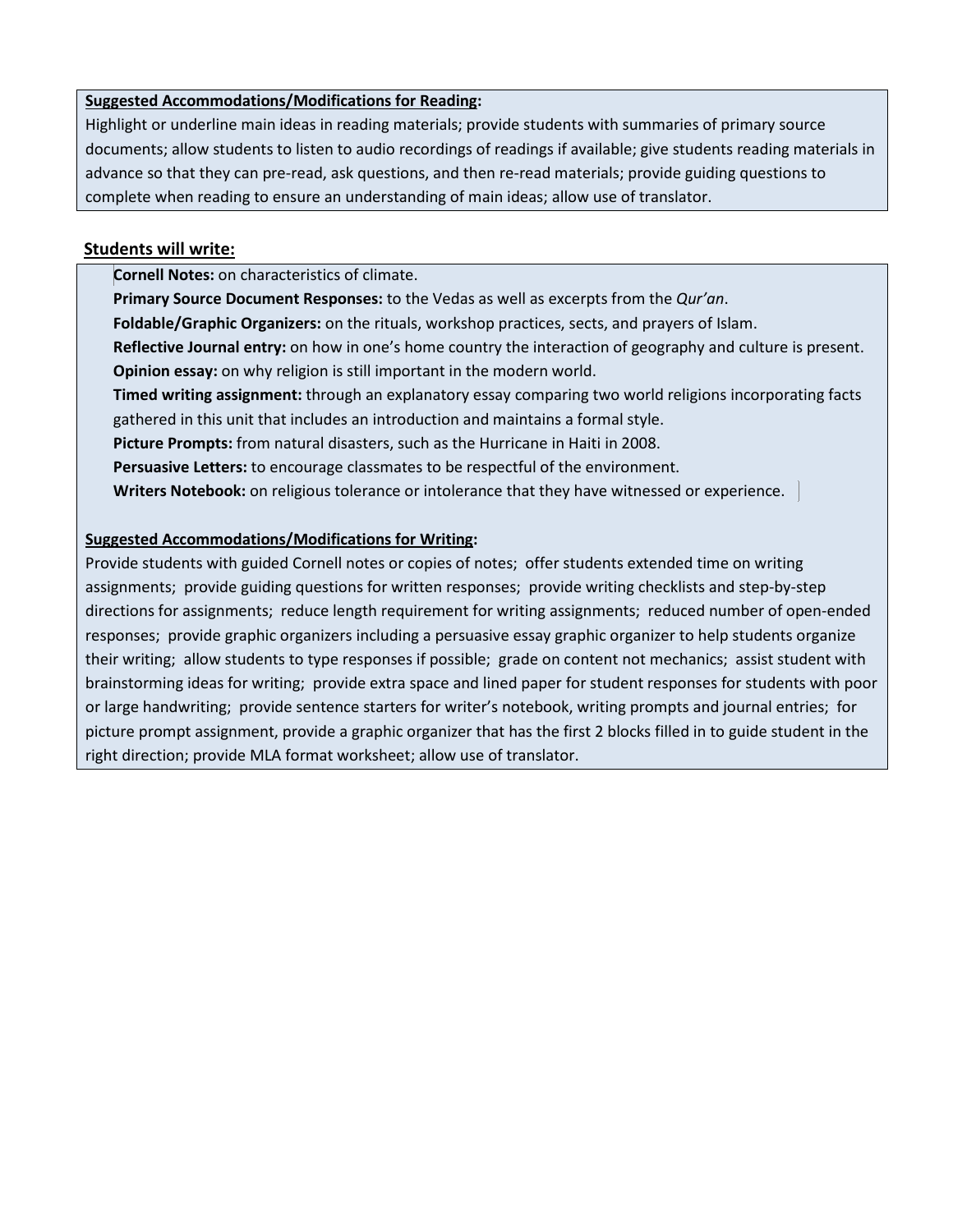# **PART III: TRANSFER OF KNOWLEDGE AND SKILLS DESCRIBE THE LEARNING EXPERIENCE.**

## **How will students uncover content and build skills.**

**Warm-up /Bell Ringer**: define geography terminology.

**Direct Class Lecture**: on the emergence of Buddhism.

**Cornell Notes:** on the origins of Christianity.

**Content Vocabulary**: legend, latitude, longitude, circa, hemisphere, continent, climate, political map, physical map, tropic of cancer, tropic of Capricorn, equator, prime meridian, ritual, *Torah*, Noble Eightfold Path, crucifixion, and Ka'aba.

**Map Activity**: illustrating religious affiliations on the different continents.

**Small-group cooperative learning:** in which small groups will utilize published posters on the different religions with teacher directed questions to lead inquiry.

**Research**: utilizing "Facts of File" to complete a chart comparing the name of deity, founder, holy book and basic beliefs of each religion.

**Analysis of primary sources:** including responses to the *Vedas* as well as excerpts from the *Qur'an*.

**Suggested Videos:** United Streaming's *[Judaism: Sacred Symbols and Rituals](http://app.discoveryeducation.com/player/view/assetGuid/3D9C5EE4-D55E-4C20-9173-4D372694E532)* and selections from *Jerusalem: Center of the World.*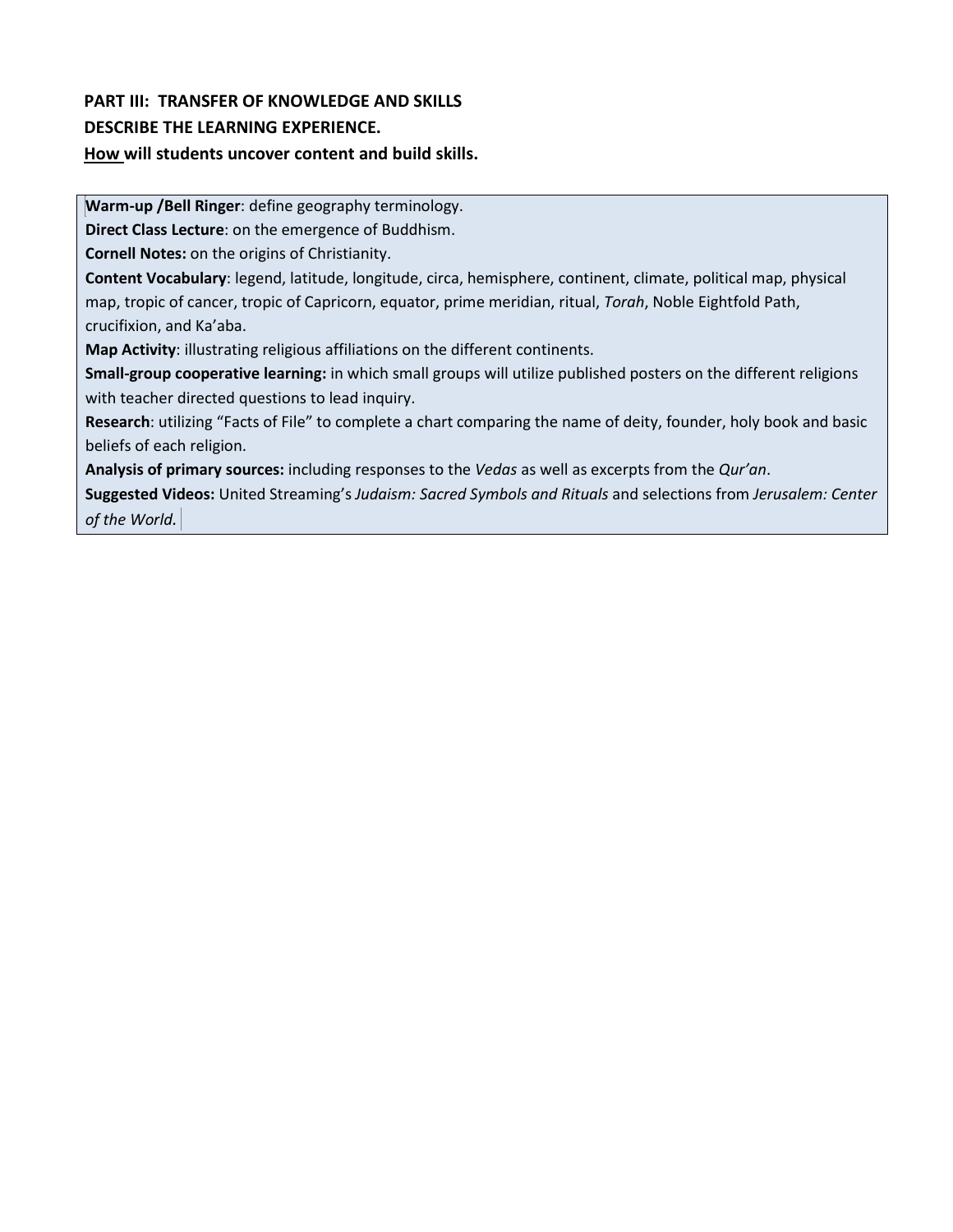# **PART IV: EVIDENCE OF LEARNING IDENTIFY THE METHODS BY WHICH STUDENTS WILL DEMONSTRATE THEIR UNDERSTANDING OF CONTENT AND THEIR ABILITY TO APPLY SKILLS. IDENTIFY BLOOM'S LEVELS.**

# **Formative Assessments:**

Quizzes, Homework, Participation, Discussion, Written responses, Mini-projects, Writer's notebook/journal entries

**Creatin Evaluating Analyzing Applying Understanding** Remembering

\*these assessments will mostly utilize: Remembering, Understanding, Applying, and Analyzing

#### **Accommodations/Modifications:**

ELL teachers may modify formative assessments as per the individual students' level; extra time; preferential seating; re-takes; oral and written instruction; after-school support; supplementary readings to expand in-class activities; additional project choices; after-school support; use of translator.

## **Summative Assessments:**

Possible benchmarks including essay and objective components.

\*these assessments will mostly utilize: Applying, Analyzing, Evaluating, and Creating

# **Accommodations/Modifications:**

Extra time; preferential seating; re-takes; oral and written instruction; after-school support; supplementary readings to expand in-class activities; additional project choices; use of translator.

#### **Performance Assessments:**

Create a Microsoft Publisher Brochure on the followers, name of deity, founder, holy book, leadership, and basic beliefs of one of the major world religions.

\*these assessments will mostly utilize: Analyzing, Evaluating, and Creating.

#### **Accommodations/Modifications:**

Extra time; preferential seating; re-takes; oral and written instruction; after-school support; supplementary readings to expand in-class activities; additional project choices; use of translator.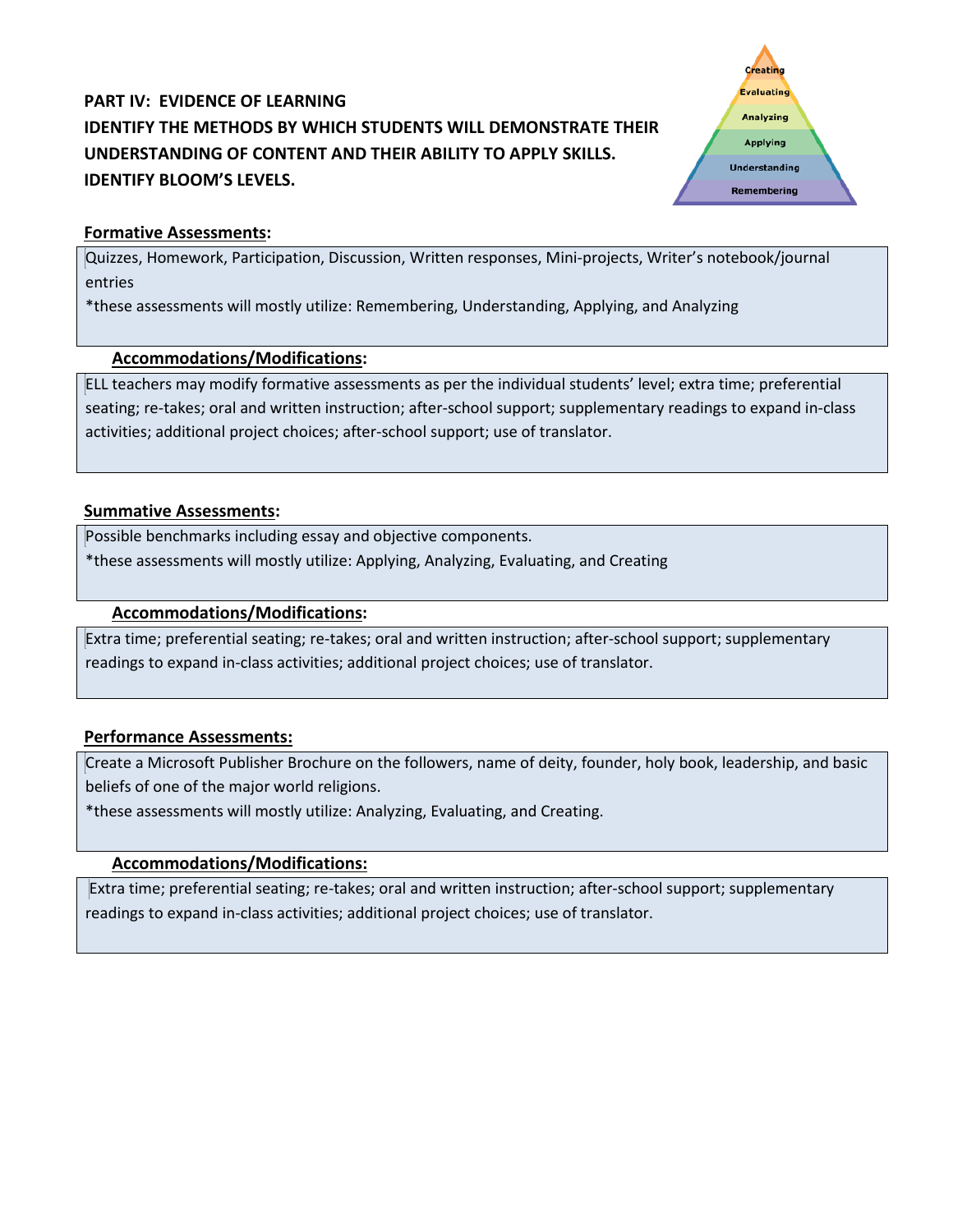# Black Horse Pike Regional School District Curriculum Template

ENGAGING STUDENTS . FOSTERING ACHIEVEMENT . CULTIVATING 21<sup>ST</sup> CENTURY GLOBAL SKILLS

# **PART I: UNIT RATIONALE**

# **WHY ARE STUDENTS LEARNING THIS CONTENT AND THESE SKILLS?**

| <b>Course/Unit Title:</b> |                                                             |                                                                               | <b>Unit Summary:</b>                                                                                 |  |  |  |
|---------------------------|-------------------------------------------------------------|-------------------------------------------------------------------------------|------------------------------------------------------------------------------------------------------|--|--|--|
| <b>World History ESL</b>  |                                                             | The purpose of this unit is to provide an introduction to Renaissance and     |                                                                                                      |  |  |  |
|                           | Unit 2 Renaissance &                                        | Reformation idea of change. The Italian Renaissance was a rebirth of learning |                                                                                                      |  |  |  |
|                           | Reformation                                                 | that produced many great works of art and literature. Spanning two centuries, |                                                                                                      |  |  |  |
|                           | <b>Grade Level(s):</b>                                      |                                                                               | the Renaissance emphasized secularism, awareness of ties to the ancient Greek                        |  |  |  |
|                           | $9-12$                                                      |                                                                               | and Roman worlds, and the ability of the individual. Renaissance art and                             |  |  |  |
|                           |                                                             |                                                                               | literature still influence modern thought and art today. During the second half of                   |  |  |  |
|                           |                                                             |                                                                               | the fifteenth century, people began to desire meaningful religious expression                        |  |  |  |
|                           |                                                             |                                                                               | and the Reformation began and spread through Europe. Specifically, Martin                            |  |  |  |
|                           |                                                             |                                                                               | Luther sought to reform practices in the Catholic Church that he believed were                       |  |  |  |
|                           |                                                             |                                                                               | wrong. As Protestant reformers divided over beliefs, the Catholic Church made                        |  |  |  |
|                           |                                                             |                                                                               | reforms, such as the development of Catholic schools. The Protestant                                 |  |  |  |
|                           |                                                             |                                                                               | Reformation led to one-fifth of the Christians in the world today to be                              |  |  |  |
|                           |                                                             | Protestant.                                                                   |                                                                                                      |  |  |  |
| 1.                        | <b>Essential Question(s):</b><br>How did principle ideas of | 1.                                                                            | <b>Enduring Understanding(s):</b><br>Rationalism, secularism, tolerance, empiricism, natural rights, |  |  |  |
|                           | the Renaissance alter                                       |                                                                               |                                                                                                      |  |  |  |
|                           | political thought in Europe?                                |                                                                               | contractual government, promotion by merit, and new theories of                                      |  |  |  |
|                           | 2. How did geography                                        |                                                                               | education altered political thought in Europe as a result of the                                     |  |  |  |
|                           | influence the Renaissance?                                  |                                                                               | Renaissance.                                                                                         |  |  |  |
| 3.                        | What divisions of                                           | 2.                                                                            | The geographic location of Italian city-states allowed for it to first                               |  |  |  |
|                           | Europeans emerged during                                    |                                                                               | develop in Italy and spread throughout Europe. Italian city-states were                              |  |  |  |
|                           | the Renaissance and                                         |                                                                               | in a prime location. Their location on the Mediterranean Sea put them                                |  |  |  |
|                           | Reformation periods?                                        |                                                                               | in a position to receive Asian goods from Arabs traders.                                             |  |  |  |
| 4.                        | How did the Renaissance                                     | 3.                                                                            | Christianity divided into groups of those who remained Catholic and                                  |  |  |  |
|                           | influence modern banking?                                   |                                                                               | those that became Protestant.                                                                        |  |  |  |
| 5.                        | What effects came about                                     |                                                                               | 4. As a result of increased wealth, the Medici family introduced new                                 |  |  |  |
|                           | from new technologies                                       |                                                                               | banking methods that have influenced financial systems in the modern                                 |  |  |  |
|                           | developed during this                                       |                                                                               |                                                                                                      |  |  |  |
|                           | period?                                                     |                                                                               | world.                                                                                               |  |  |  |
|                           | 6. What impact did                                          |                                                                               | 5. Society progresses through conflict and innovations. As early                                     |  |  |  |
|                           | Renaissance Art have?                                       |                                                                               | humanists gather ideas were exchanged. The invention of the printing                                 |  |  |  |
|                           |                                                             |                                                                               | press allowed for more ideas to be exchanged.                                                        |  |  |  |
|                           |                                                             | 6.                                                                            | Renaissance art portrays the beauty and individuality of human figures                               |  |  |  |
|                           |                                                             |                                                                               | in a realistic manner and has influenced modern artists.                                             |  |  |  |
|                           |                                                             |                                                                               |                                                                                                      |  |  |  |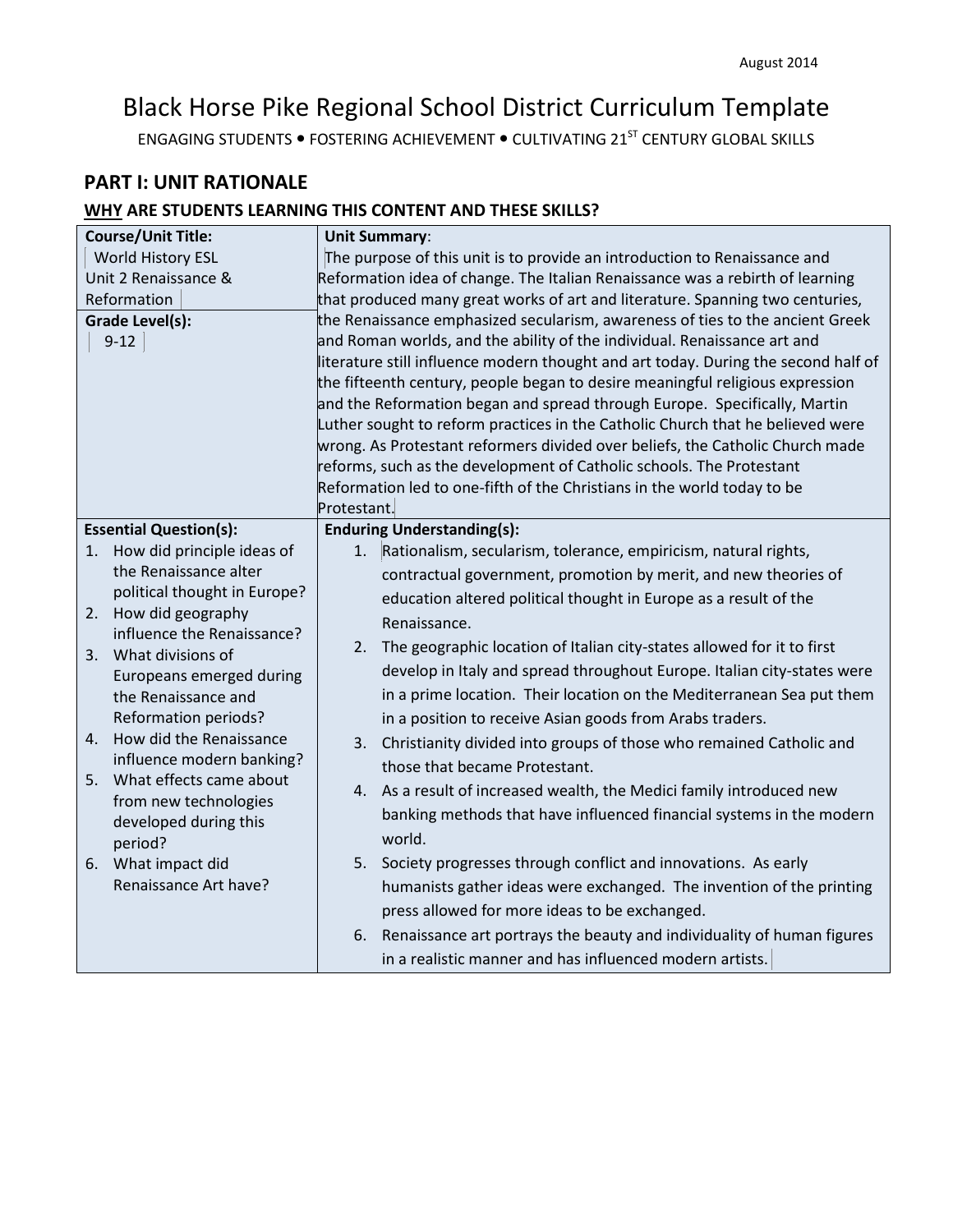# **PART II: INSTRUCTIONAL STRATEGIES AND RESOURCES DESCRIBE THE LEARNING TARGETS.**

# **After each target, identify the NJCCCS or Common Core Standards that are applicable**

|    | <b>Learning Target</b>                                                                                                                                    |                      | <b>NJCCCS or CCSS or</b> |
|----|-----------------------------------------------------------------------------------------------------------------------------------------------------------|----------------------|--------------------------|
| 1. | Connect the Renaissance in Europe to advancement made in the Middle East.                                                                                 | <b>ELPS</b>          |                          |
| 2. | Explain why historians use the term Renaissance for this period.                                                                                          | 1.                   | 6.2.12.D.2.c             |
| 3. | Identify major figures from the Renaissance and their contributions to the time                                                                           | 2.                   | 6.2.12.D.2.a,            |
|    | period.                                                                                                                                                   |                      | 6.2.12.D.2.c             |
| 4. | Provide examples of how the Printing Press shaped European society.                                                                                       | 3.                   | 6.2.12.D.2.e,            |
| 5. | Relate the geographical location of Italian city-states to the fact that Italy was the                                                                    |                      | 6.2.12.D.2.d             |
|    | center of the Renaissance.                                                                                                                                | $\mathbf{A}_{\cdot}$ | 6.2.12.B.2.a             |
| 6. | Trace how Renaissance characteristics to the emergence of the Reformation.                                                                                | 5.                   | 6.2.12.B.2.b             |
| 7. | Map the spread of the Renaissance to England, Germany, Spain, and France.                                                                                 | 6.                   | 6.2.12.B.2.b             |
| 8. | List ideas and examples encouraged by the Renaissance.                                                                                                    | 7.                   | 6.2.12.B.2.a             |
| 9. | Describe the accomplishments of major Italian artists.                                                                                                    | 8.                   | ELL.9-12.R.G.9           |
|    | 10. Analyze and interpret primary source documents of the major literary                                                                                  | 9.                   | 6.2.12.D.2.a             |
|    | figures/works of the period, including: William Shakespeare, Geoffrey Chaucer,                                                                            |                      | 10. RH.9-10.1            |
|    | Miguel de Cervantes and Machiavelli.<br>11. Identify the major styles, techniques, themes and trends associated with                                      |                      | 11. ELL.9-12.R.G.4       |
|    | Renaissance art.                                                                                                                                          |                      | 12. WHST.9-10.7          |
|    | 12. Research a Renaissance artist and present findings on artist through a detailed                                                                       |                      | 13. 6.2.12.D.2.b         |
|    | poster.                                                                                                                                                   |                      | 14. ELL.9-12.W.A.6       |
|    | 13. Chronicle events related to the Protestant Reformation.                                                                                               |                      | 15. RH.9-10.1            |
|    | 14. Outline the reason Henry VIII created the Church of England.                                                                                          |                      | 16. 6.2.12.C.2.a         |
|    | 15. Infer the disagreements Luther had with the Catholic Church.<br>16. Determine the Tudor response to religious conflicts in $16^{th}$ Century England. |                      | 17. 6.2.12.B.2.b         |
|    | 17. Chronicle the Catholic Reformation with a focus on the Council of Trent, the                                                                          |                      | 18. RH.9-10.6            |
|    | formation of the Jesuits, and the religious divisions that emerged in Europe.                                                                             |                      | 19. 6.2.12.C.2.a         |
|    | 18. Compare and contrast the beliefs of the Catholic Church against those of the new                                                                      |                      | 20. 6.2.12.D.4.k         |
|    | Protestant sects, and recognize how they spread through Europe.                                                                                           |                      | 21. 6.2.12.D.2.b         |
|    | 19. Understand the development of modern banking systems in Europe and their                                                                              |                      |                          |
|    | impact on the world.                                                                                                                                      |                      |                          |
|    | 20. Examine how new ideas affected art of this period.                                                                                                    |                      |                          |
|    | 21. Determine the factors that led to the Reformation and the impact on European                                                                          |                      |                          |
|    | politics; including Henry VIII Act of Supremacy.                                                                                                          |                      |                          |

#### **Inter-Disciplinary Connections:**

**Language Arts Literacy—**Reading and responding to excerpts from "The Prince" by Machiavelli. Write a poem in 2012 vernacular. Read and analyze #1-10 of Luther's "95 Thesis"

**Art** –Analyze Renaissance masterpieces. Discuss pictures of the Louvre. Study "Mona Lisa" and "The Last Supper." Analyze Raphael's piece, "The School of Athens" and explain how it reflects the Renaissance. Design a Renaissance mural. Analyze the "Patronage of the Medici Family" and explain how this reflects the popularity of the family. Describe what you see in picture that tells about the family.

**Technology**—Explain what the Gutenberg's Press was and what impact the invention had on society.

PowerPoint/Prezis for presentations for note taking. Submit analysis of art on turnitin.com. Take virtual online tours of museums, such as the Louve that display Renaissance Art.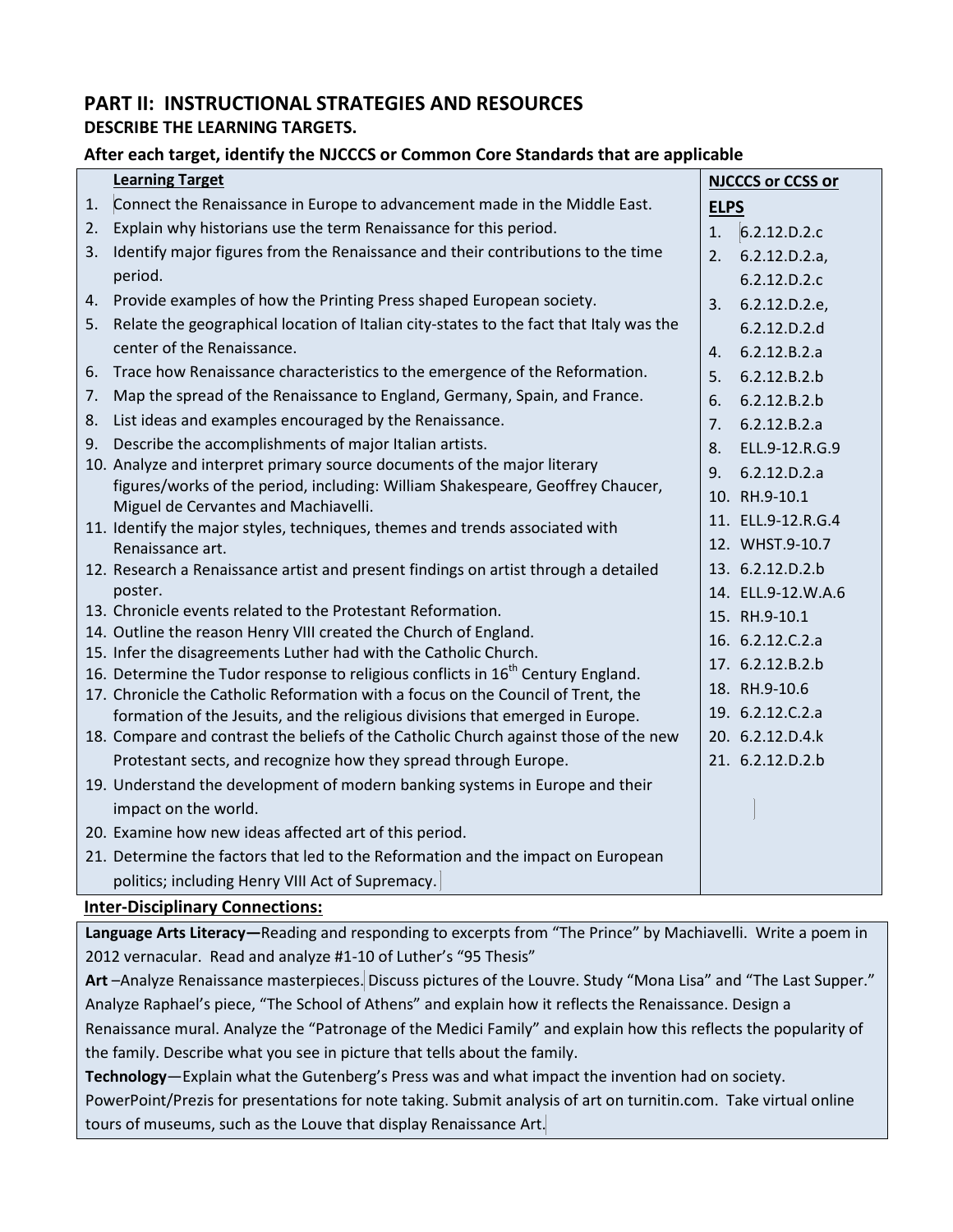## **Students will engage with the following text:**

*AGS: World History*

Shakespeare, excerpts of various plays, such as *Romeo and Juliet* 

Chaucer, excerpts from *The Canterbury Tales*

Martin Luther, excerpts from Ninety-Five Theses

Cervantes, excerpts from *Don Quixote*

#### **Students will write:**

**Cornell Notes**: on Renaissance and its origins

**Primary Source Document Responses**: on comparing and contrasting the art work of *Merode Altrapiece* by Robert Campin to *Marriage of the Virgin* by Raphael, Dante's *Divine Comedy,* vernacular is key,

Michelangelo's *David and God Creates Adam*, Leonardo Da Vinci: *Mona Lisa*, *The Last Sup*per and pen and ink drawings, *Merode Altarpiece* by Robert Campin and the *Marriage of the Virgin* by Raphael.

**Foldables/Graphic Organizers:** analyzing how the Renaissance and Reformation affected various parts of Europe, which are then recorded in a "Layered-Look Book."

**Reflective Journal entry**: on why writing in the vernacular is important to writers.

**Opinion essay**: on if religion matters more or less today than it did during the time of the Reformation. **Timed writing assignment**: on how Luther's fight changed history.

**Picture Prompts**: comparing and contrasting the Dome of St. Peter's Basilica and the U.S. Capitol dome. **Persuasive Letters**: to the Medici family asking for them to be your patron.

**Writers Notebook:** on some modern day Renaissance men and women.

#### **Suggested Accommodations/Modifications for Writing:**

Provide students with guided Cornell notes or copies of notes; offer students extended time on writing assignments; provide guiding questions for written responses; provide writing checklists and step-by-step directions for assignments; reduce length requirement for writing assignments; reduced number of open-ended responses; provide graphic organizers including a persuasive essay graphic organizer to help students organize their writing; allow students to type responses if possible; grade on content not mechanics; assist student with brainstorming ideas for writing; provide extra space and lined paper for student responses for students with poor or large handwriting;provide sentence starters for writer's notebook, writing prompts and journal entries; for picture prompt assignment, provide a graphic organizer that has the first 2 blocks filled in to guide student in the right direction; provide MLA format worksheet; use of translator.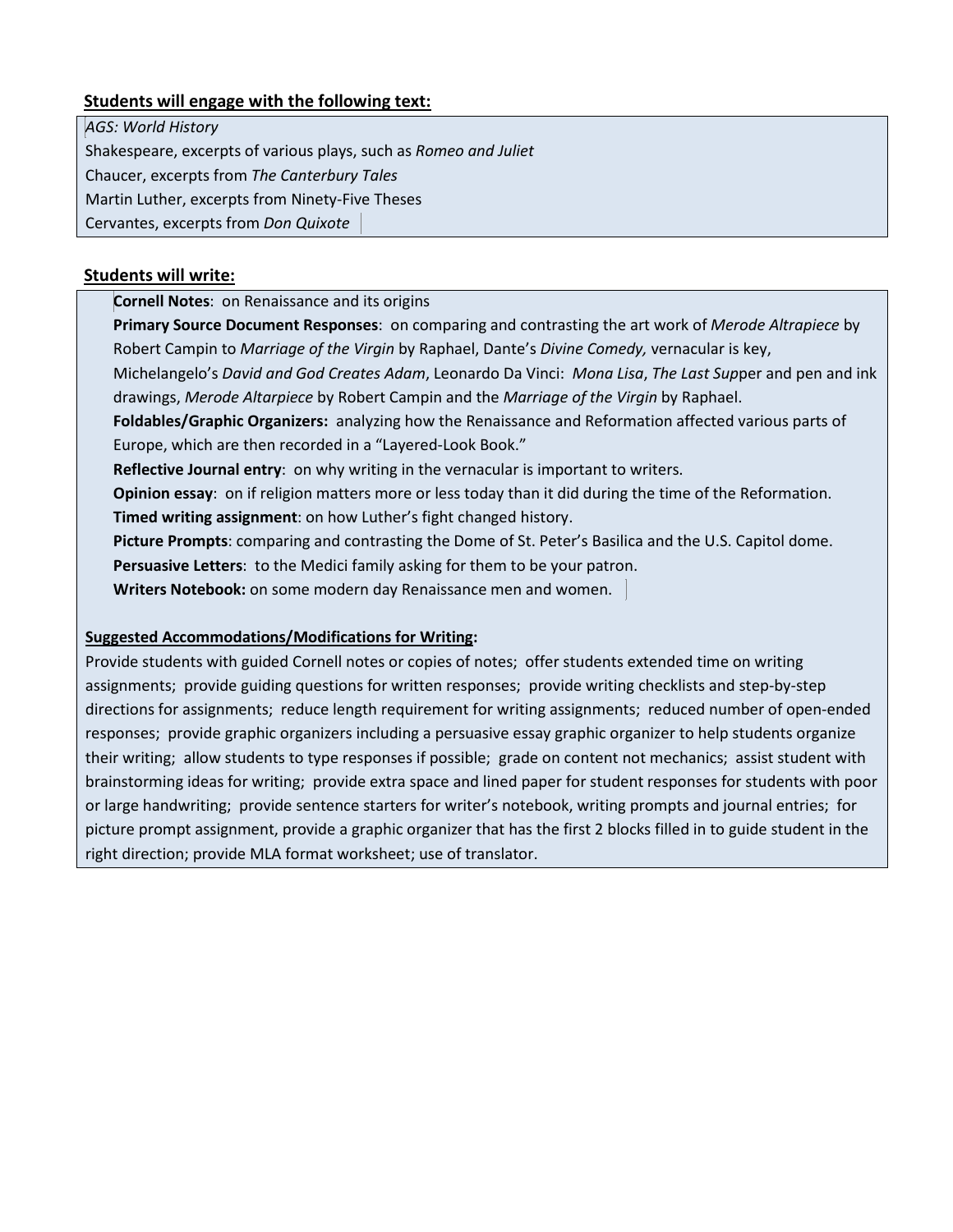# **PART III: TRANSFER OF KNOWLEDGE AND SKILLS**

## **DESCRIBE THE LEARNING EXPERIENCE.**

#### **How will students uncover content and build skills.**

**Warm-up /Bell Ringer**: key vocabulary review, including: patron, perspective, printing press. **Direct Class Lecture**: introducing what Renaissance means and how it reflected this time period in Europe. Instruction on the creation of murals that reflect the Renaissance. **Cornell Notes:** on ideas and art of the Renaissance and the Protestant Reformation. **Content Vocabulary**: crossword-Renaissance and Reformation terms, 1350-1600. **Map Activity**: map of Europe –define boundaries and trading hubs. **Small-group cooperative learning:** compare Cornell Notes on the Protestant Reformation. **Research:** which artist more closely defines the Renaissance (provide examples). **Analysis of primary sources: --**St. Peter's Basilica --The School of Athens by Raphael --Mona Lisa, Leonardo Da Vinici --David and God Creates Adam, Michelangelo --*Ninety-Five These*, Martin Luther **Suggested Videos:**  --*United Streaming* videos: "1350-1550 Italian Intellectuals and Human Achievement" --*The Other Boleyn Girl* --Schellanger's : *Luther*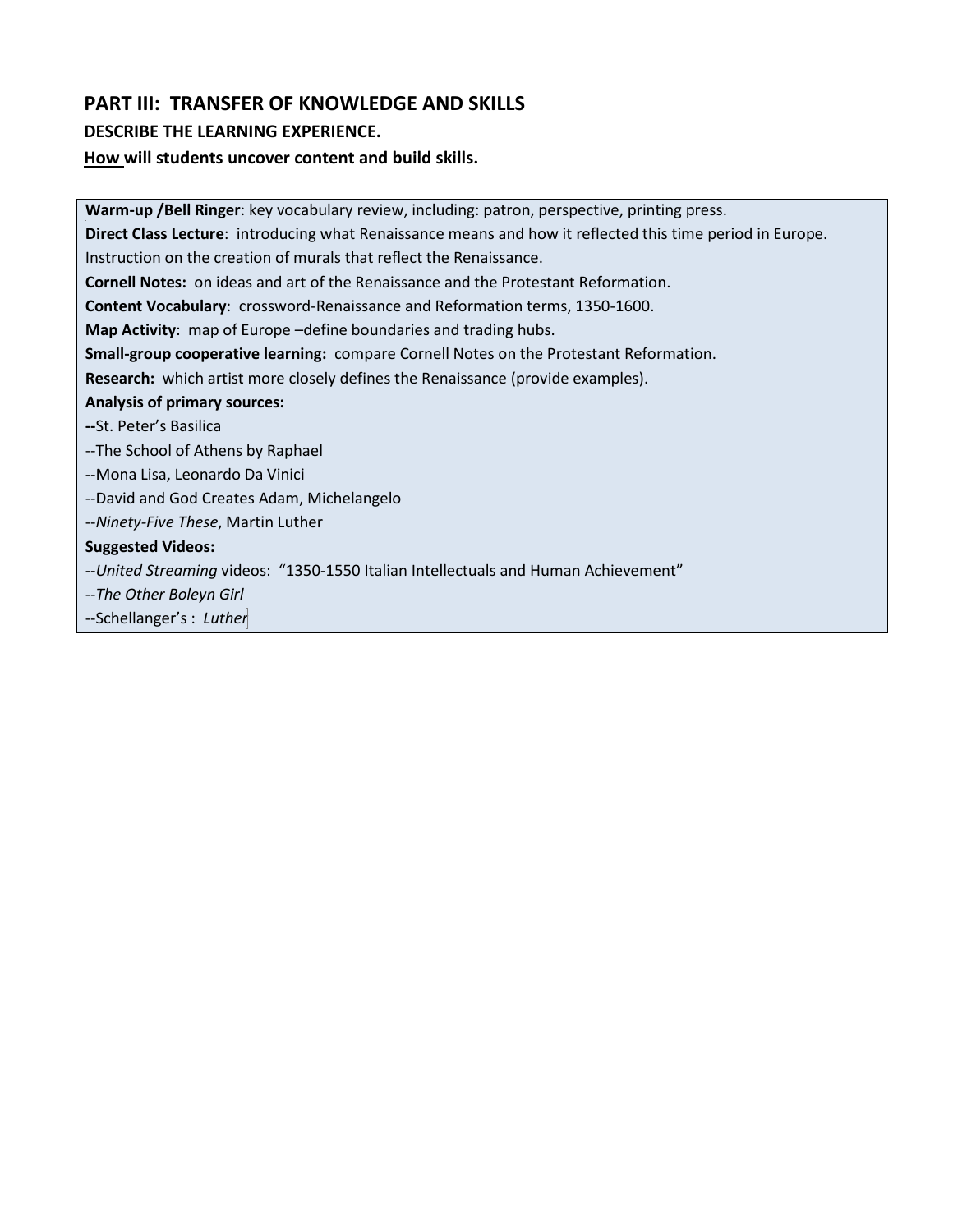# **PART IV: EVIDENCE OF LEARNING IDENTIFY THE METHODS BY WHICH STUDENTS WILL DEMONSTRATE THEIR UNDERSTANDING OF CONTENT AND THEIR ABILITY TO APPLY SKILLS. IDENTIFY BLOOM'S LEVELS.**



## **Formative Assessments:**

Quizzes, Homework, Participation, Discussion, Socratic Seminars, Written responses, Mini-projects, Writer's notebook/journal entries.

\*these assessments will mostly utilize: Remembering, Understanding, Applying, and Analyzing

#### **Accommodations/Modifications:**

ELL teachers will modify formative assessments as per the individual students' level; extra time; preferential seating; re-takes; oral and written instruction; after-school support; supplementary readings to expand in-class activities; additional project choices; after-school support; use of translator.

## **Summative Assessments:**

Possible benchmarks including essay and objective components.

\*these assessments will mostly utilize: Applying, Analyzing, Evaluating, and Creating

# **Accommodations/Modifications:**

 Extra time; preferential seating; re-takes; oral and written instruction; after-school support; supplementary readings to expand in-class activities; additional project choices; after-school support; use of translator.

#### **Performance Assessments:**

In-class Museum/Art Gallery, Renaissance Re-Creation Project.

\*these assessments will mostly utilize: Analyzing, Evaluating, and Creating.

# **Accommodations/Modifications:**

 Extra time; preferential seating; re-takes; oral and written instruction; after-school support; supplementary readings to expand in-class activities; additional project choices; after-school support ; use of translator.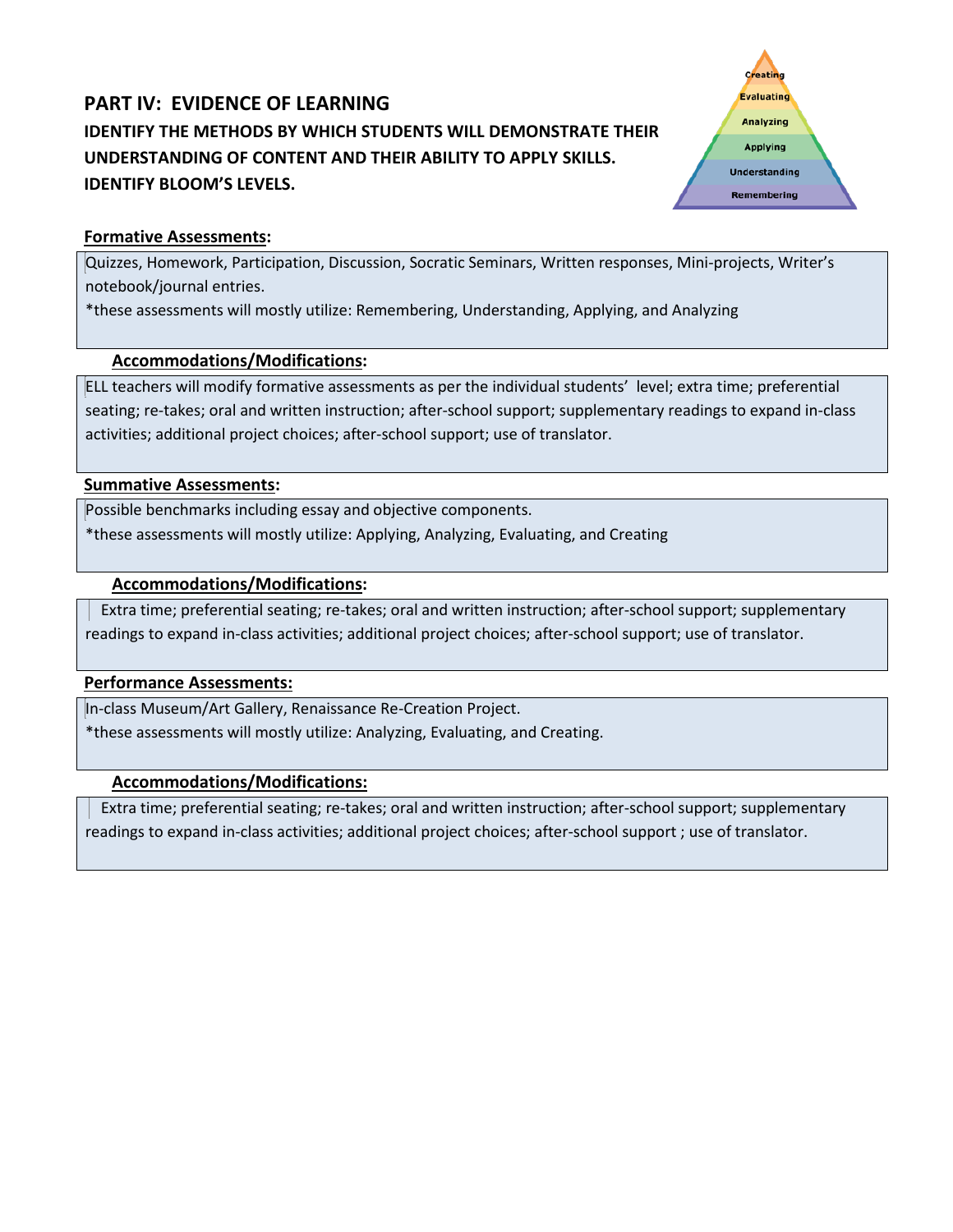# Black Horse Pike Regional School District Curriculum Template

ENGAGING STUDENTS . FOSTERING ACHIEVEMENT . CULTIVATING 21<sup>ST</sup> CENTURY GLOBAL SKILLS

# **PART I: UNIT RATIONALE**

## **WHY ARE STUDENTS LEARNING THIS CONTENT AND THESE SKILLS?**

| <b>Course/Unit Title:</b> |                                     | <b>Unit Summary:</b>                                                                                                                                                                                                                             |                                                                                       |  |  |  |
|---------------------------|-------------------------------------|--------------------------------------------------------------------------------------------------------------------------------------------------------------------------------------------------------------------------------------------------|---------------------------------------------------------------------------------------|--|--|--|
| World History ELL         |                                     | Economics fueled the age of exploration, and the consequences included                                                                                                                                                                           |                                                                                       |  |  |  |
| Unit 3 Exploration &      |                                     | worldwide interaction among people of many cultures. The voyages of Columbus                                                                                                                                                                     |                                                                                       |  |  |  |
| Absolutism                |                                     | promoted a worldwide exchange of everything from religious and political ideas to                                                                                                                                                                |                                                                                       |  |  |  |
|                           | Grade Level(s):                     |                                                                                                                                                                                                                                                  | new foods and plants. The vast wealth brought from colonizing the Americas            |  |  |  |
|                           | $9-12$                              | sealed the fate of millions of Native Americans and Africans who were forced to                                                                                                                                                                  |                                                                                       |  |  |  |
|                           |                                     | work in mines and on plantations.                                                                                                                                                                                                                |                                                                                       |  |  |  |
|                           |                                     | In Europe, as feudalism declined, stronger national kingdoms emerged under the<br>control of absolute rulers. Absolute rulers wanted to control their countries'<br>economies so that they could free themselves from limitations imposed by the |                                                                                       |  |  |  |
|                           |                                     |                                                                                                                                                                                                                                                  | nobility. Specifically, in France, Louis XIV's unrestrained spending left his country |  |  |  |
|                           |                                     |                                                                                                                                                                                                                                                  | with huge debts while in Great Britain, Parliament and the British people             |  |  |  |
|                           |                                     |                                                                                                                                                                                                                                                  | challenged the monarch's authority.                                                   |  |  |  |
|                           |                                     |                                                                                                                                                                                                                                                  | The purpose of this unit is to help students understand some of the reasons for       |  |  |  |
|                           |                                     |                                                                                                                                                                                                                                                  | exploration and how it was an important step toward the global interaction            |  |  |  |
|                           |                                     |                                                                                                                                                                                                                                                  | existing in the world today. Also, help students imagine what life would be like for  |  |  |  |
|                           |                                     |                                                                                                                                                                                                                                                  | people who lived during a time religious and economic instability under an            |  |  |  |
|                           |                                     | absolute leader.                                                                                                                                                                                                                                 |                                                                                       |  |  |  |
|                           | <b>Essential Questions:</b>         |                                                                                                                                                                                                                                                  | <b>Enduring Understanding(s):</b>                                                     |  |  |  |
|                           |                                     |                                                                                                                                                                                                                                                  |                                                                                       |  |  |  |
| 1.                        | What major changes in               | 1.                                                                                                                                                                                                                                               | European political and military control expanded national boundaries in               |  |  |  |
|                           | world political boundaries          |                                                                                                                                                                                                                                                  | Africa, Asia, and the Americas by the mid-18th century.                               |  |  |  |
|                           | developed between 1450              | 2.                                                                                                                                                                                                                                               | Natural resources, climate, and topography influenced European                        |  |  |  |
|                           | and 1770?                           |                                                                                                                                                                                                                                                  | exploration, colonization, and settlement patterns. Essential commodities             |  |  |  |
| 2.                        | What factors influenced             |                                                                                                                                                                                                                                                  | (e.g., sugar, cotton) from Asia to Europe to America began to be traded,              |  |  |  |
|                           |                                     |                                                                                                                                                                                                                                                  | which had effects on both economic and social effects on both continents.             |  |  |  |
|                           | the success of European             | 3.                                                                                                                                                                                                                                               | Europeans started exploring the world in the 1400s, and several nations               |  |  |  |
|                           | settlement in the New               |                                                                                                                                                                                                                                                  | experienced economic heights through worldwide trade.                                 |  |  |  |
|                           | World?                              | 4.                                                                                                                                                                                                                                               | European nations prospered though obtain resources, wealth and peoples                |  |  |  |
| 3.                        | What trade routs                    |                                                                                                                                                                                                                                                  | of their colonies. European nations acquire territories, wealth, and power            |  |  |  |
|                           | developed following                 |                                                                                                                                                                                                                                                  | during this time which leads to future empire conflicts.                              |  |  |  |
|                           | exploration?                        | 5.                                                                                                                                                                                                                                               | The European Slave Trade had major impacts on both the European                       |  |  |  |
| 4.                        | In what ways do European            |                                                                                                                                                                                                                                                  | societies and the colonized countries/nations. Europeans exploited newly              |  |  |  |
|                           |                                     |                                                                                                                                                                                                                                                  | found lands for resources and raw materials. Colonization tore apart                  |  |  |  |
|                           | nations prosper through             |                                                                                                                                                                                                                                                  | civilizations and societies often times forcing rival tribes to live together.        |  |  |  |
|                           | exploration in the 15 <sup>th</sup> |                                                                                                                                                                                                                                                  | The Slave trade exposed nations to new diseases that devastated many                  |  |  |  |
|                           | Century?                            |                                                                                                                                                                                                                                                  | peoples. As a result of the Slave Trade West Africa saw a major decline in            |  |  |  |
| 5.                        | How did European                    |                                                                                                                                                                                                                                                  | population. Expansion and the slave trade brutally victimized Africans.               |  |  |  |
|                           | expansion and the slave             | 6.                                                                                                                                                                                                                                               | Colonies allowed for Mercantilism. A nation's wealth depended on a large              |  |  |  |
|                           | trade affect the people in          |                                                                                                                                                                                                                                                  | supply of bullion or gold and silver would be obtain through colonization.            |  |  |  |
|                           | Africa?                             |                                                                                                                                                                                                                                                  | Economic systems of the imperial nations would grow with an increase of               |  |  |  |
| 6.                        | How do different                    |                                                                                                                                                                                                                                                  | natural resources and new markets.                                                    |  |  |  |
|                           |                                     | 7.                                                                                                                                                                                                                                               | Absolute monarchs imposed his or her own desires and goals for good or ill.           |  |  |  |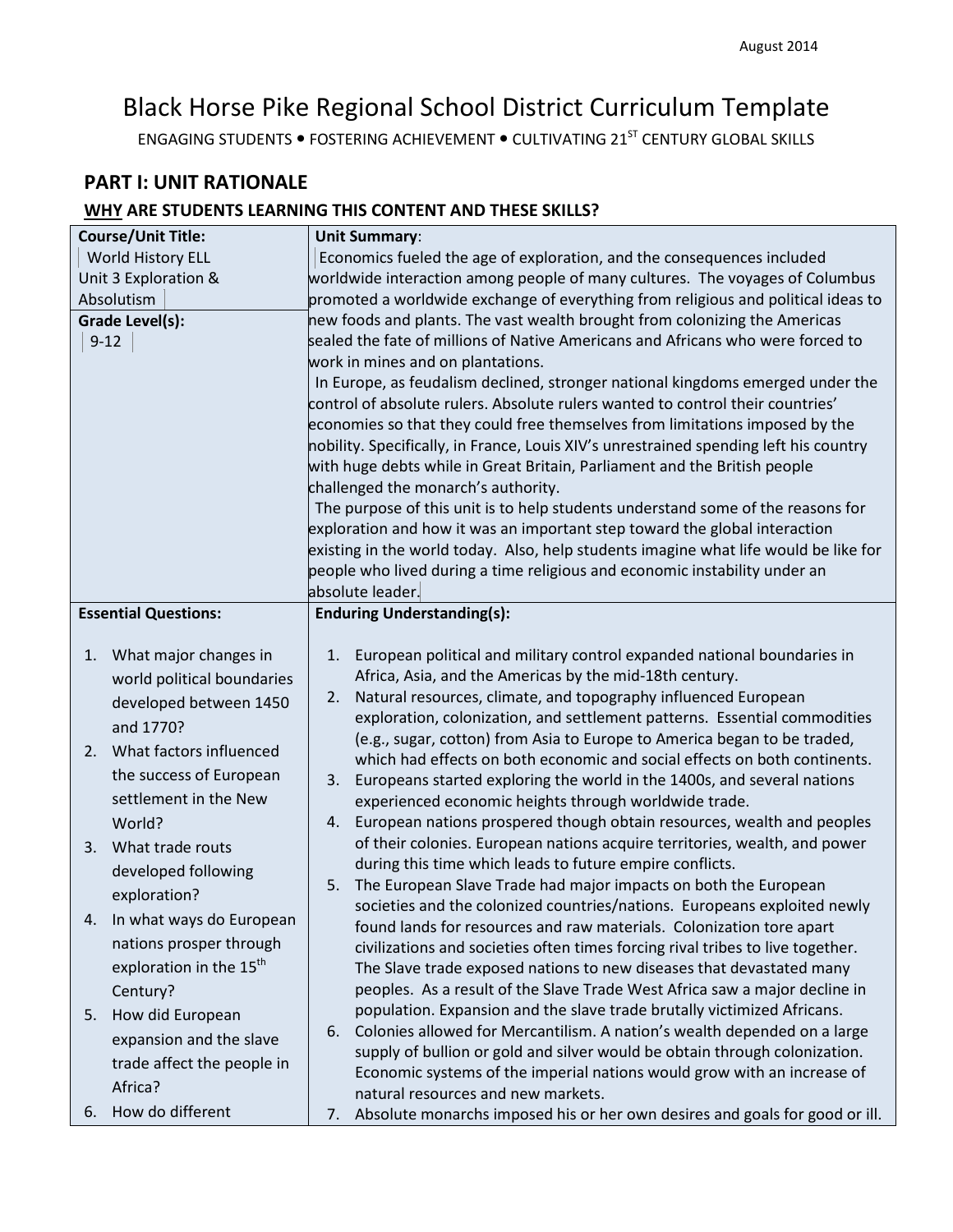| economic systems vary in<br>their toleration and<br>encouragement of<br>change?<br>What affect did the<br>7 <sup>1</sup><br>exercise of absolute power<br>have on a nation?<br>How are governments<br>8.<br>created, structured,<br>maintained, and changed? | Social, economic, and religious conflicts place caused by absolute monarchs<br>place hardships on the people, cause bitterness, and led to war.<br>8. Governments were created through a belief in a nature process in which<br>natural leaders will rise up in a society. Structure of governments came<br>through the governed or the leader. Ideals adopted through divine right<br>and throne inheritance also gave birth to new leaders. |
|--------------------------------------------------------------------------------------------------------------------------------------------------------------------------------------------------------------------------------------------------------------|-----------------------------------------------------------------------------------------------------------------------------------------------------------------------------------------------------------------------------------------------------------------------------------------------------------------------------------------------------------------------------------------------------------------------------------------------|
|--------------------------------------------------------------------------------------------------------------------------------------------------------------------------------------------------------------------------------------------------------------|-----------------------------------------------------------------------------------------------------------------------------------------------------------------------------------------------------------------------------------------------------------------------------------------------------------------------------------------------------------------------------------------------------------------------------------------------|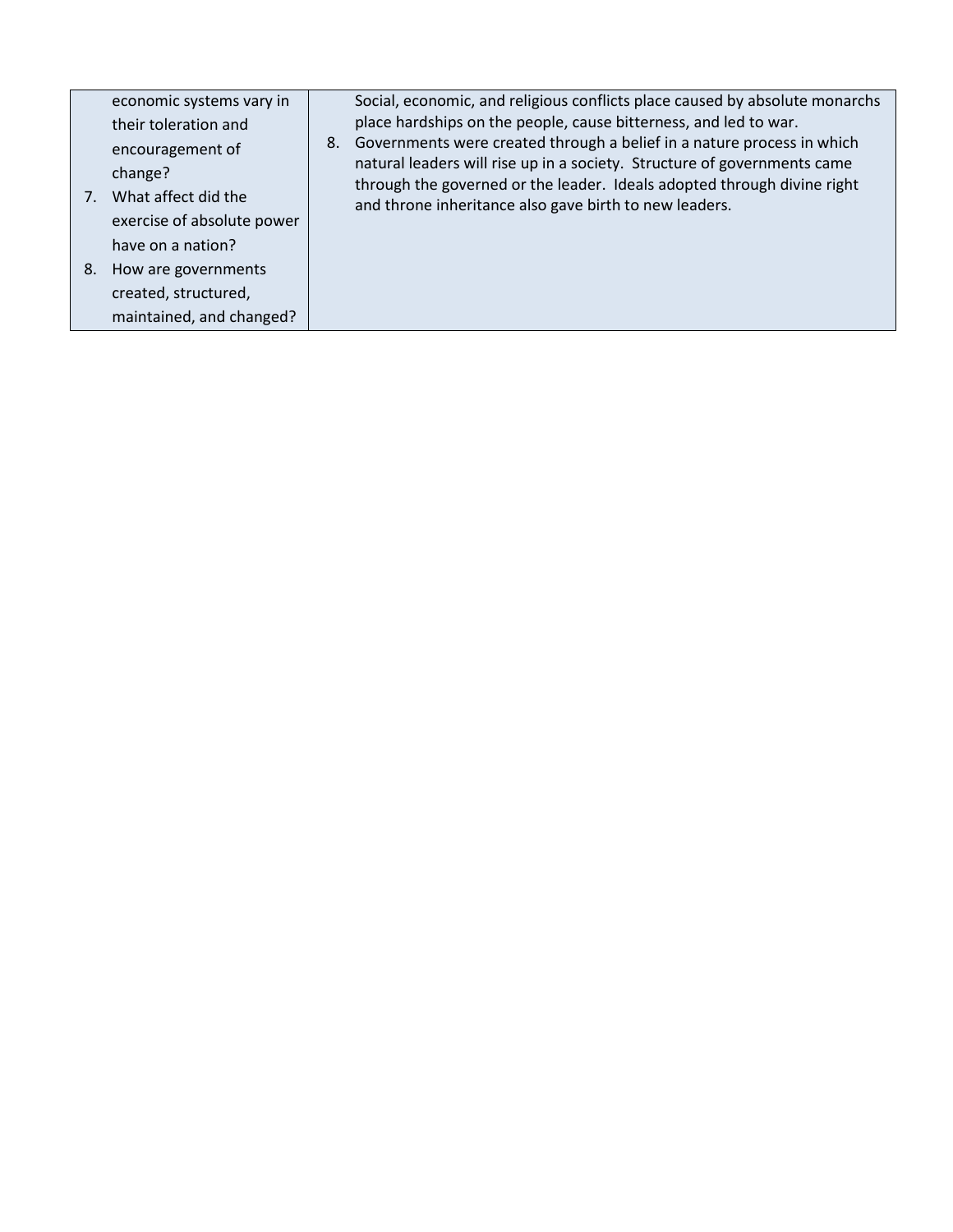## **PART II: INSTRUCTIONAL STRATEGIES AND RESOURCES DESCRIBE THE LEARNING TARGETS.**

#### **After each target, identify the NJCCCS or Common Core Standards that are applicable**

| <b>Learning Target</b> |                                                                                         |             | <b>NJCCCS or CCSS or</b> |  |
|------------------------|-----------------------------------------------------------------------------------------|-------------|--------------------------|--|
| 1.                     | Determine the factors that encouraged European exploration.                             | <b>ELPS</b> |                          |  |
| 2.                     | Map routes early explorers followed.                                                    | 1.          | 6.2.12.A.1.a             |  |
| 3.                     | Explain how new inventions and technologies in European culture assisted in             | 2.          | ELL.9-12.V.A.7           |  |
|                        | the Age of Exploration.                                                                 | 3.          | 6.2.12.C.1.e,            |  |
|                        | 4. Analyze the impact of exploration, colonization, and trade on Africa, Asia,          |             | RH.9-10.3                |  |
|                        | North and South America.                                                                | 4.          | 6.2.12.C.1.d,            |  |
|                        | 5. Assess the role of mercantilism in stimulating European expansion through            |             | 6.2.12.C.1.b             |  |
|                        | trade, conquest, and colonization.                                                      | 5.          | 6.2.12.C.1.c             |  |
| 6.                     | Describe the expanding European presence in Africa.                                     | 6.          | 6.2.12.D.1.b             |  |
| 7.                     | Map the transatlantic slave trade.                                                      | 7.          | ELL.9-12.V.A.7           |  |
| 8.                     | Discuss how slaves were brought to the Americas and the conditions in which             | 8.          | ELL.9-12.S.A.4           |  |
|                        | they lived.                                                                             | 9.          | 6.2.12.D.1.c.            |  |
| 9.                     | Hypothesize how the American, Spanish, and Portuguese colonies would have               |             | 6.2.12.D.1.e             |  |
|                        | been without the introduction of slaves.                                                |             | 10. 6.2.12.D.1.a         |  |
|                        | 10. Assess the impact of the Columbian exchange on Europeans and Native                 |             | 11. ELL.9-12.S.A.4       |  |
|                        | Americans.                                                                              |             | 12. 6.2.12.B.1.b         |  |
|                        | 11. Discuss modern methods of exploring including undersea exploration, space           |             | 13. ELL.9-12.R.F.5       |  |
|                        | exploration, and experiments to find cures for diseases.                                |             | 14. ELL.9-12.S.C.1       |  |
|                        | 12. Assess the role of natural resources and climate in European exploration,           |             | 15. 6.2.12.A.2.c         |  |
|                        | colonization, and settlement patterns.                                                  |             | 16. 6.2.12.A.2.c         |  |
|                        | 13. Define absolute monarchy.                                                           |             | 17. WHST.9-10.1b         |  |
|                        | 14. Explain Divine Right.                                                               |             | 18. 6.2.12.A.2.c         |  |
|                        | 15. Chronicle the rise of Spain and the rulings of Isabella, Charles V, and Phillip II. |             | 19. 6.2.12.A.2.c         |  |
|                        | 16. Evaluate how Henry IV reformed and rebuilt France after the wars of religion.       |             | 20. 6.2.12.A.2.a         |  |
|                        | 17. Argue the appropriateness of the name the "Sun King" for Louis XIV.                 |             | 21. 6.2.12.A.2.a         |  |
|                        | 18. Explain the relationship between Parliament and the English monarchy.               |             |                          |  |
|                        | 19. Compare the American and English Bill of Rights.                                    |             |                          |  |
|                        | 20. Explain how European nations tried to maintain a balance of power.                  |             |                          |  |
|                        | 21. Examine how Peter the Great tried to make Russia a modern state.                    |             |                          |  |

#### **Inter-Disciplinary Connections:**

**Language Arts Literacy—**Gathering information and research related to Exploration and Absolutism.Reading and responding to primary and secondary resources and determining the main ideas.

**Art—**Examine maps from the time as a piece of art.

**Technology—**Utilize turnitin.com to submit documents. Research with LMC databases. Create a Facebook page for two explorers. Create a Twitter thread between 2 or three explorers.

**Economics—**Determine the factors that go into joint-stock companies. Discuss new banking systems with the Medici and relate to today. Relate the use of bullion and balance of trades to today.

**Math—**Discuss the significance of cartography. Recognize the use of the astrolabe and mathematical calculations to navigate even today and relate to global positioning systems students use today.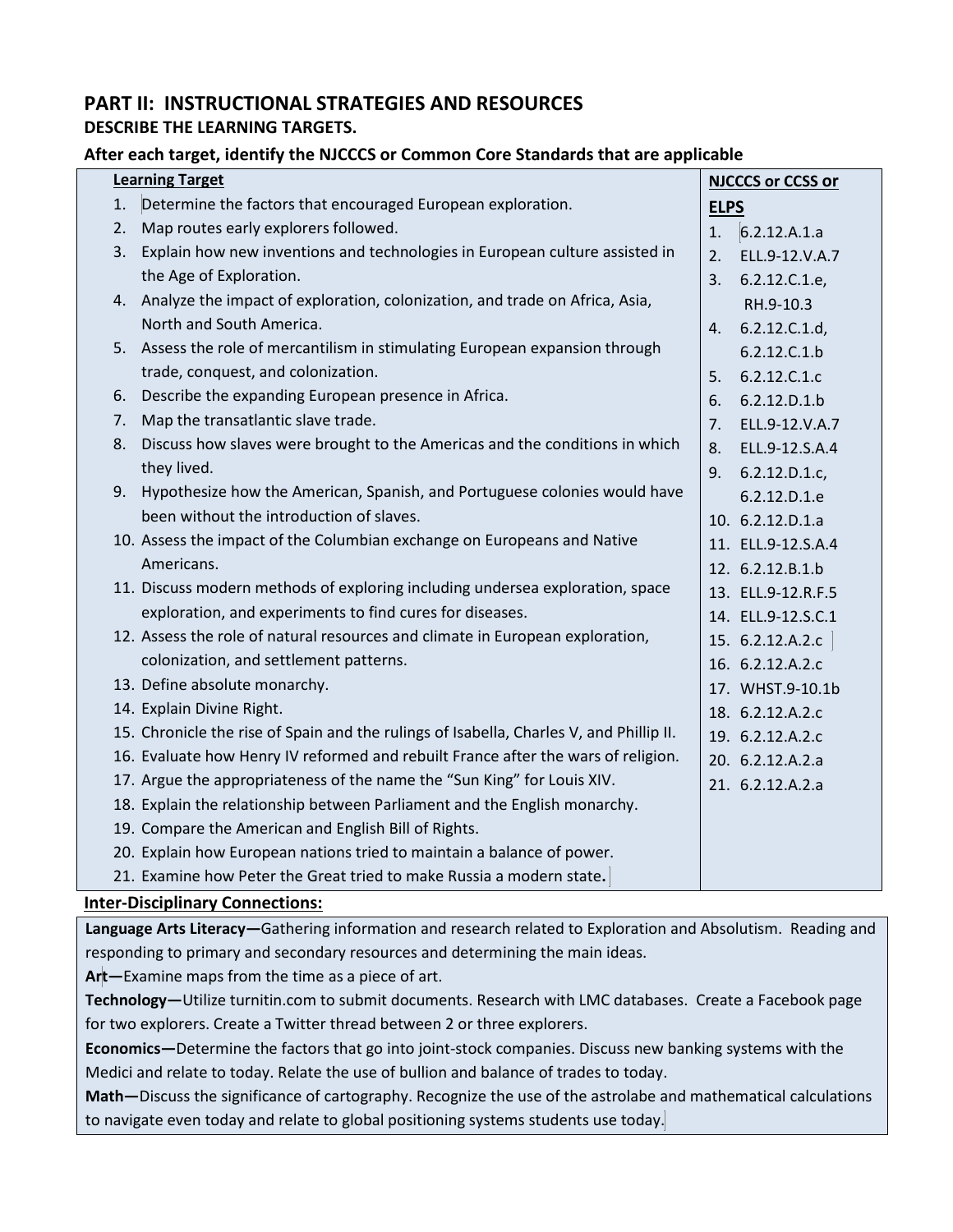## **Students will engage with the following text:**

#### *AGS: World History*

Excerpts from "Meeting the Sun King"

Excerpts from Jacques-Benigne Bossuet, "On the Divine Right of Kings"

#### **Suggested Accommodations/Modifications for Writing:**

Provide students with guided Cornell notes or copies of notes; offer students extended time on writing assignments; provide guiding questions for written responses; provide writing checklists and step-by-step directions for assignments; reduce length requirement for writing assignments; reduced number of open-ended responses; provide graphic organizers including a persuasive essay graphic organizer to help students organize their writing; allow students to type responses if possible; grade on content not mechanics; assist student with brainstorming ideas for writing; provide extra space and lined paper for student responses for students with poor or large handwriting;provide sentence starters for writer's notebook, writing prompts and journal entries; for picture prompt assignment, provide a graphic organizer that has the first 2 blocks filled in to guide student in the right direction; provide MLA format worksheet; use of translator.

#### **Students will write:**

**Cornell Notes**: on the motives for Exploration

**Think-pair-share notes:** on the Atlantic Slave Trade

**Primary Source Document Responses:** on how merchants protect themselves against losses.

**Foldable:** on exploration, slave trade and colonial Latin America on quarter sheets of paper.

**Trading Cards:** on different explorers.

**Reflective Journal entry:** on what would you rather have been at the time: king/queen or explorer and why. **Opinion essay:** on whether a need justifies slavery.

**Timed writing assignment:** on the causes and effects of slavery.

**Picture Prompts:** on **"**The Encomienda System" and how it resembles feudalism?

**Persuasive Letters:** to the king about why they should/should not colonize a certain region.

**Graphic organizers:** illustrating the triangular trade pattern**.**

**Reaction paper:** to Bernal Diaz, "The Conquest of New Spain."

**Writers Notebook:** on what one would have seen along the way when traveling with Diaz.

**Map Activity:** determining the various explorers' routes.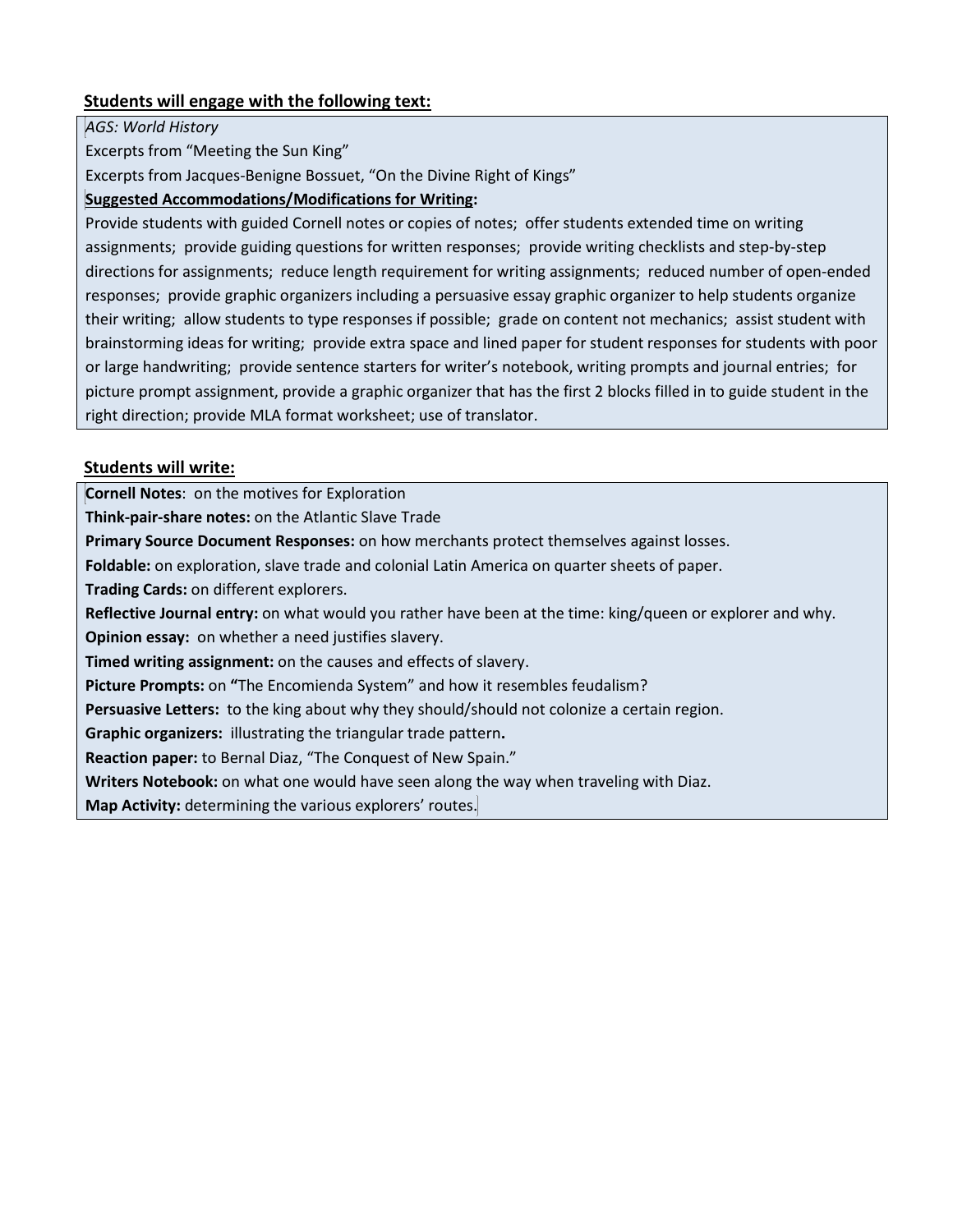# **PART III: TRANSFER OF KNOWLEDGE AND SKILLS**

## **DESCRIBE THE LEARNING EXPERIENCE.**

### **How will students uncover content and build skills.**

**Suggested Warm- up's***:* create a Smart Board chart, fill one side with explorer names, the other side with destinations, and when students come in they slide the name next to destination.

**Content Vocabulary Crossword:** create a crossword puzzle using the chapter's key terms.

#### **Primary Document Analysis:**

--Bernal Diaz, The Conquest of New Spain, how does he describe Tenochtitlan?

--Examine the map by Cortes from 1524. Generalize about what the conquistador's impression of Tenochtitlan was. Hypothesize why it might have been built in the middle of a lake.

**Map Activity:** locate and label the Central and South America and the bodies of water and countries.

**Graphic Organizer:** summarize the political, social, and economic characteristics of colonial Latin America. **Videos:**

**--***United Streaming* "Columbus's Voyages"

**--**Scenes from *Amistad* 

**--**Scenes from *Roots*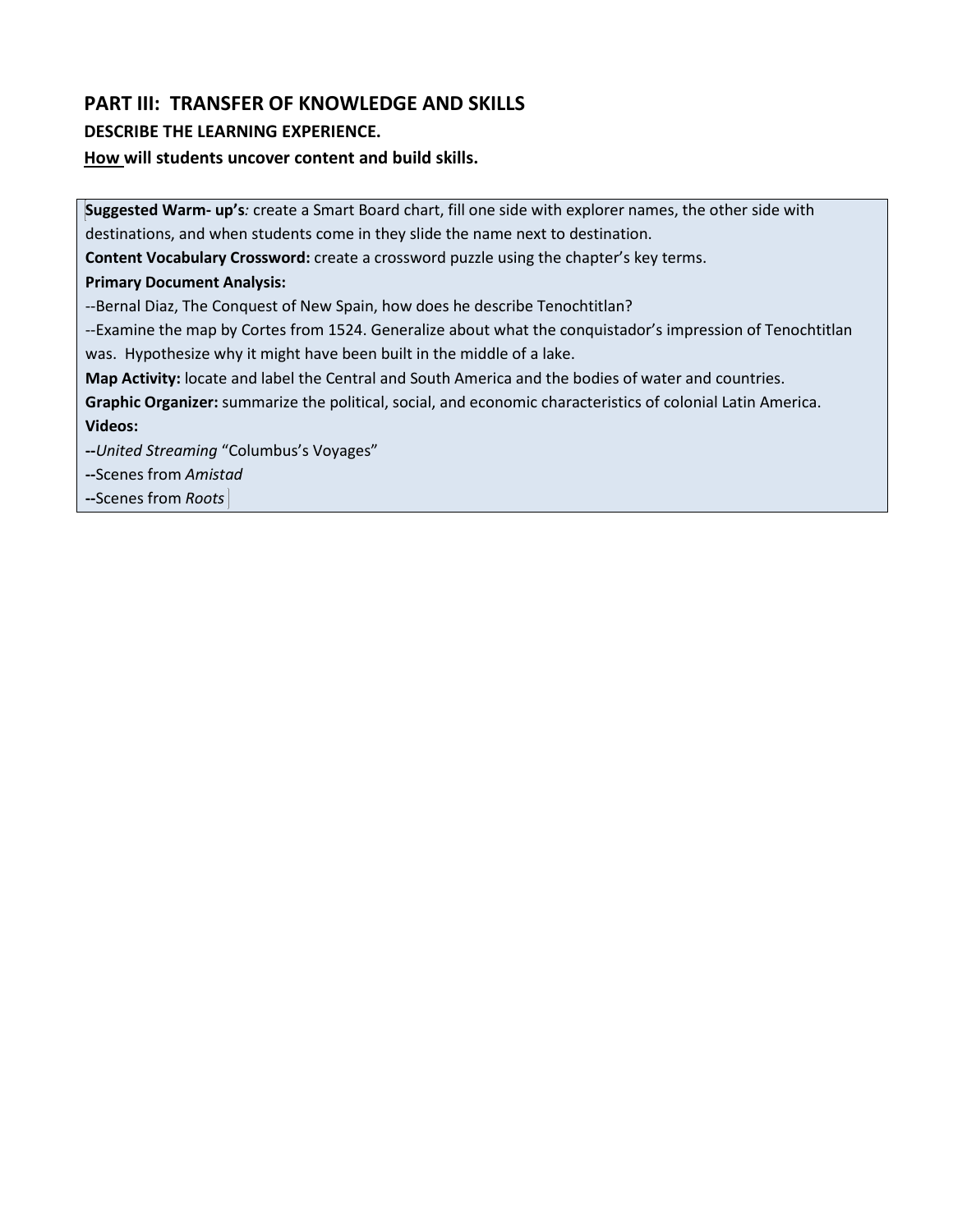# **PART IV: EVIDENCE OF LEARNING IDENTIFY THE METHODS BY WHICH STUDENTS WILL DEMONSTRATE THEIR UNDERSTANDING OF CONTENT AND THEIR ABILITY TO APPLY SKILLS. IDENTIFY BLOOM'S LEVELS.**



## **Formative Assessments:**

Quizzes, Homework, Participation, Discussion, Socratic Seminars, Written responses, Mini-projects, Writer's notebook/journal entries

\*these assessments will mostly utilize: Remembering, Understanding, Applying, and Analyzing

#### **Accommodations/Modifications:**

ELL teacher will modify formative assessments as per the individual students' level; extra time; preferential seating; re-takes; oral and written instruction; after-school support; supplementary readings to expand in-class activities; additional project choices; after-school support; use of translator.

#### **Summative Assessments:**

Possible benchmarks including essay and objective component.

\*these assessments will mostly utilize: Applying, Analyzing, Evaluating, and Creating

## **Accommodations/Modifications:**

Extra time; preferential seating; re-takes; oral and written instruction; after-school support; supplementary readings to expand in-class activities; additional project choices; after-school support; use of translator**.** 

# **Performance Assessments:**

Guess Who Project Facebook/Twitter project Genealogy Tree Trading Card Project \*these assessments will mostly utilize: Analyzing, Evaluating, and Creating.

# **Accommodations/Modifications:**

Extra time; preferential seating; re-takes; oral and written instruction; after-school support; supplementary readings to expand in-class activities; additional project choices; after-school support ; use of translator.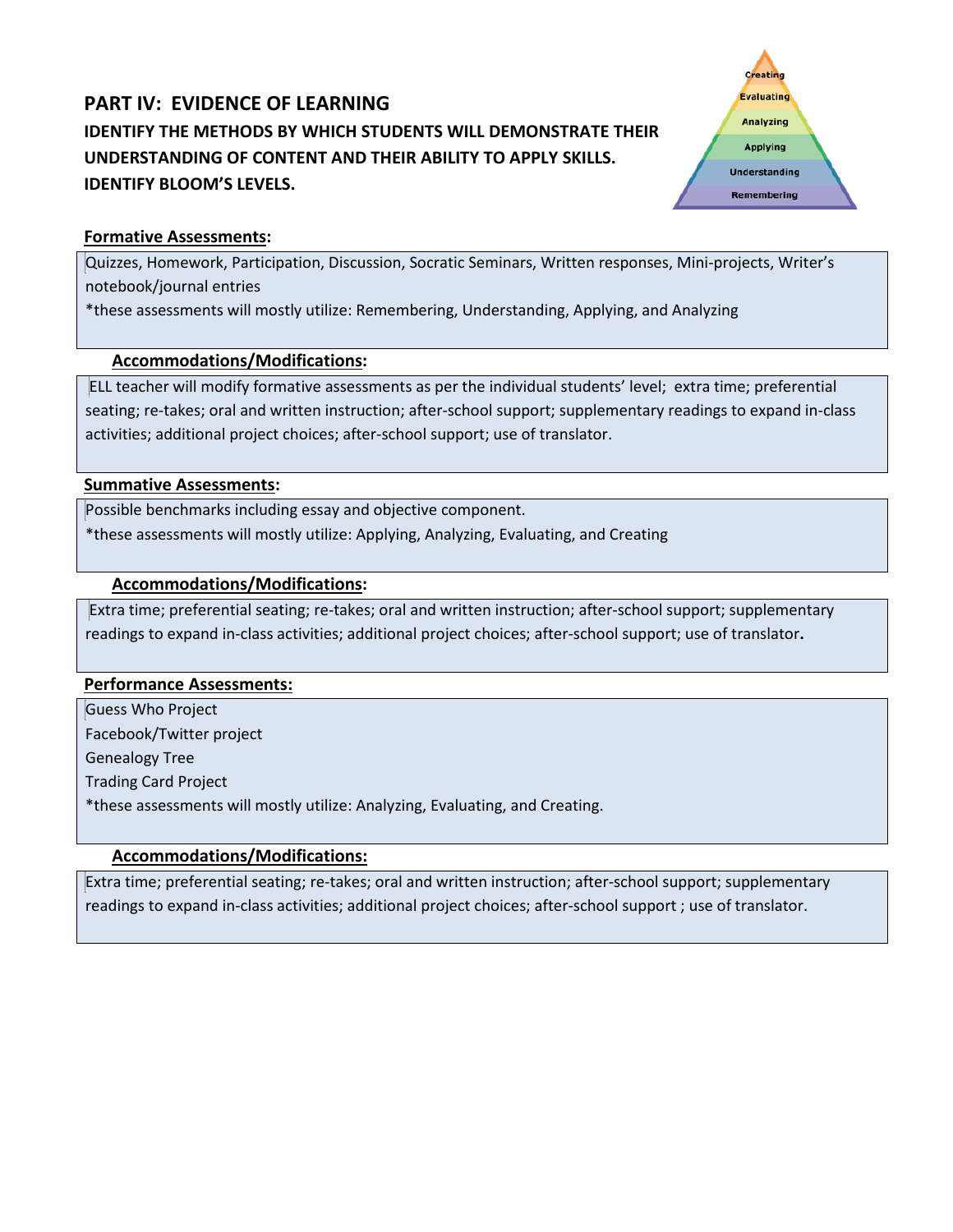# Black Horse Pike Regional School District Curriculum Template

ENGAGING STUDENTS . FOSTERING ACHIEVEMENT . CULTIVATING 21<sup>ST</sup> CENTURY GLOBAL SKILLS

#### **PART I: UNIT RATIONALE**

# **WHY ARE STUDENTS LEARNING THIS CONTENT AND THESE SKILLS?**

| <b>Course/Unit Title:</b>   |                               | <b>Unit Summary:</b>                                                          |                                                                                 |  |  |  |
|-----------------------------|-------------------------------|-------------------------------------------------------------------------------|---------------------------------------------------------------------------------|--|--|--|
| World History ESL           |                               | During the Scientific Revolution, astronomers questioned how the universe     |                                                                                 |  |  |  |
| Unit 4 Age of Enlightenment |                               | operates and shattered long-held views which opened up a new world of         |                                                                                 |  |  |  |
|                             | and Revolution                | discovery. The thinkers of the Enlightenment challenged old ideas about power |                                                                                 |  |  |  |
|                             | Grade Level(s):               |                                                                               | and authority. The Enlightenment led to a series of revolutions, political,     |  |  |  |
|                             | $9 - 12$                      | economic, and cultural changes that have had a lasting impact. Enlightenment  |                                                                                 |  |  |  |
|                             |                               | ideas spread through the Western world and profoundly influenced the arts and |                                                                                 |  |  |  |
|                             |                               | government. Economic and social inequalities caused the French Revolution.    |                                                                                 |  |  |  |
|                             |                               | The Industrial Revolution spread quickly and paved the way for modern         |                                                                                 |  |  |  |
|                             |                               |                                                                               | industrial societies. The factory system changed the way people lived and       |  |  |  |
|                             |                               |                                                                               | worked. The Scientific Revolution led to the development of the scientific      |  |  |  |
|                             |                               |                                                                               | method still in use today. The various freedoms enjoyed in many countries       |  |  |  |
|                             |                               |                                                                               | today are a result of Enlightenment thinking. An "enlightened" problem solving  |  |  |  |
|                             |                               |                                                                               | approach to government and society prevails in modern civilization today.       |  |  |  |
|                             |                               |                                                                               | Throughout history, economic and social inequalities have led peoples to revolt |  |  |  |
|                             |                               |                                                                               | against their governments. Many less-developed countries are undergoing the     |  |  |  |
|                             |                               |                                                                               | difficult process of industrialization today. The Industrial Revolution set the |  |  |  |
|                             |                               |                                                                               | stage for the growth of modern cities and a global economy.                     |  |  |  |
|                             |                               |                                                                               |                                                                                 |  |  |  |
|                             | <b>Essential Question(s):</b> |                                                                               | <b>Enduring Understanding(s):</b>                                               |  |  |  |
| 1.                          | How did the principle ideas   |                                                                               | 1. Rationalism, secularism, tolerance, empiricism, natural rights,              |  |  |  |
|                             | of the Enlightenment alter    |                                                                               | contractual government, laissez-faire economics, promotion by merit,            |  |  |  |
|                             | political thought in Europe?  |                                                                               | and new theories of education altered political thought in Europe.              |  |  |  |
|                             | 2. Why is there political and |                                                                               | 2. Discontent with prevailing economic, political, and social conditions        |  |  |  |
|                             | social conflict?              |                                                                               | was the impetus for change, which resulted in revolution or reform.             |  |  |  |
| 3.                          | How much influence do         | 3.                                                                            | Throughout history, economic and social inequalities have at times led          |  |  |  |
|                             | individuals have in changing  |                                                                               | certain peoples and groups to revolt against their governments.                 |  |  |  |
|                             | history?                      | 4.                                                                            | Questioning during the Scientific Revolution led to the development of          |  |  |  |
| 4.                          | How did the Scientific        |                                                                               | the scientific method still in use today, which led to a new                    |  |  |  |
|                             | Revolution affect the way     |                                                                               | understanding of the physical and spiritual world.                              |  |  |  |
|                             | humans saw themselves         | 5.                                                                            | This period of Revolution led to political, economic and cultural               |  |  |  |
|                             | and their physical and        |                                                                               | changes that have had a lasting impact.                                         |  |  |  |
|                             | spiritual worlds?             | 6.                                                                            | The Industrial Revolution was a consequence of technological                    |  |  |  |
|                             | 5. How did revolutions        |                                                                               | innovation and expanding economic activity and markets, resulting in            |  |  |  |
|                             | influence political, social,  |                                                                               | massive population movement, urbanization, and the development of               |  |  |  |
|                             | and economic                  |                                                                               | complex economic systems.                                                       |  |  |  |
|                             | opportunities and rights?     |                                                                               | 7. The various freedoms enjoyed in many countries today are a result of         |  |  |  |
| 6.                          | What relationships exist      |                                                                               | Enlightenment thinking.                                                         |  |  |  |
|                             | among the agricultural        | 8.                                                                            | In times of political turmoil, military dictators often seize control of        |  |  |  |
|                             | revolution, industrialization |                                                                               | nations.                                                                        |  |  |  |
|                             | and population growth?        | 9.                                                                            | Industrialized nations embarked on a competitive race for global                |  |  |  |
| 7.                          | How did revolutions in        |                                                                               | resources and markets, resulting in the establishment of political and          |  |  |  |
|                             | America and Europe            |                                                                               | economic control over large regions of the world that had a lasting             |  |  |  |
|                             | influence independence        |                                                                               | impact.                                                                         |  |  |  |
|                             | movements in Latin            |                                                                               |                                                                                 |  |  |  |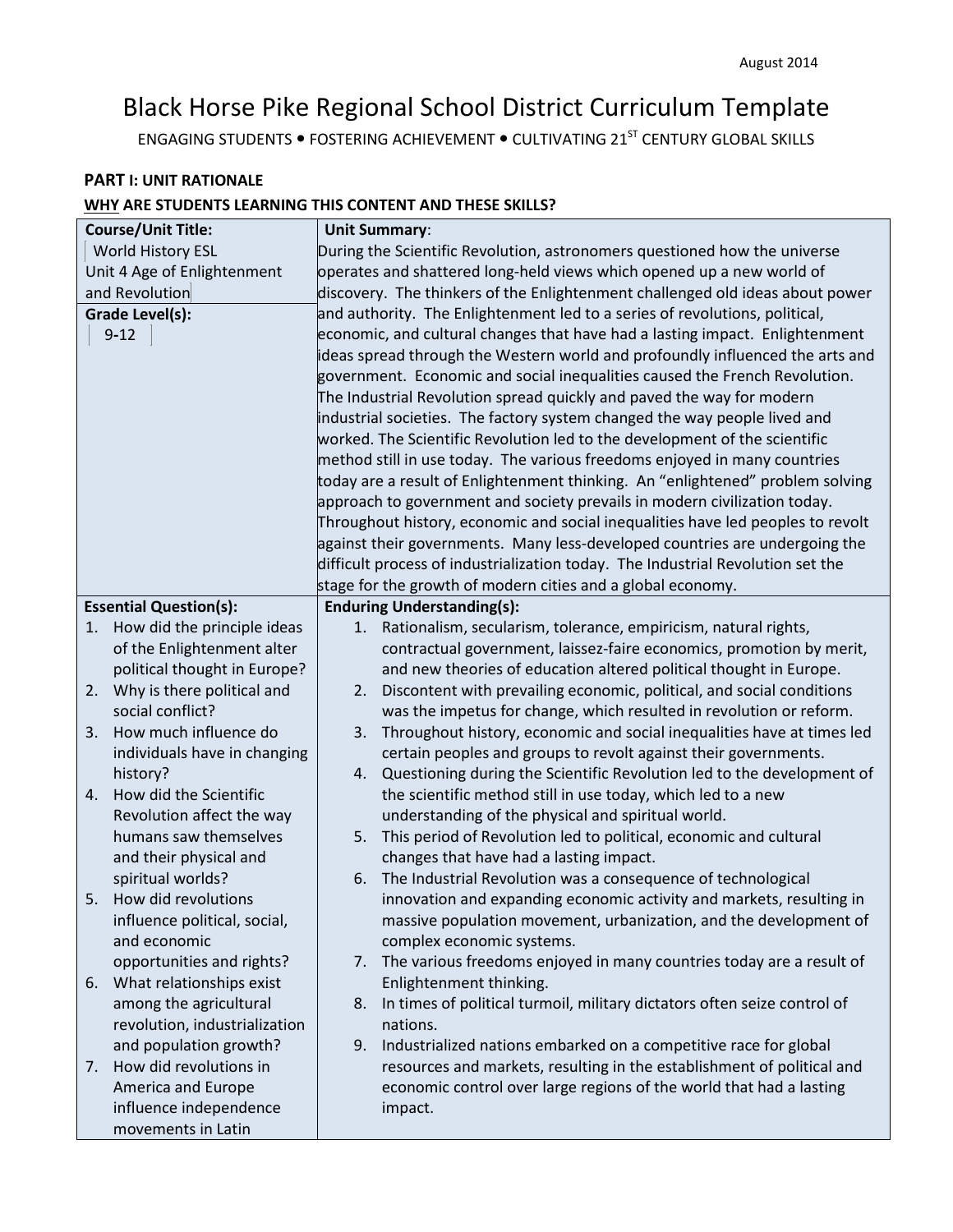|    | America?                   |
|----|----------------------------|
| 8. | How do governments         |
|    | respond to people's        |
|    | demands for self-          |
|    | government?                |
| 9. | How did industrialization  |
|    | and urbanization influence |
|    | the daily lives of people? |

#### **PART II: INSTRUCTIONAL STRATEGIES AND RESOURCES DESCRIBE THE LEARNING TARGETS.**

#### **After each target, identify the NJCCCS or Common Core Standards that are applicable**

| <b>Learning Target</b>                                                                              | <b>NJCCCS or CCSS or</b>       |  |
|-----------------------------------------------------------------------------------------------------|--------------------------------|--|
| Identify and explain the main ideas of the Enlightenment.<br>1.                                     | <b>ELPS</b>                    |  |
| Compare and contrast the political philosophies of: John Locke, Thomas<br>2.                        | 6.2.12.A.2.a<br>1.             |  |
| Hobbes, Voltaire, Montesquieu, and Jean Jacques Rousseau.                                           | 6.2.12.A.2.a<br>2.             |  |
| Explain the influence of the Enlightenment on the American Revolution.<br>3.                        | 6.2.12.D.3.a<br>3.             |  |
| Give examples of how philosophies influenced future governments.<br>4.                              | ELL.9-12.S.B.3<br>4.           |  |
| Define revolution.<br>5.                                                                            | ELL.9-12.R.F.5<br>5.           |  |
| 6.<br>Explain how new discoveries in astronomy changed the way people viewed the                    | 6.2.12.C.3.d<br>6.             |  |
| universe.                                                                                           | 7 <sub>1</sub><br>6.2.12.C.3.d |  |
| Analyze the contributions that Newton and other scientists made to the<br>7.                        | 6.2.12.D.2.d,<br>8.            |  |
| Scientific Revolution.                                                                              | RH.9-10.9                      |  |
| Give examples of how the Scientific Revolution affected how humans viewed<br>8.                     | 6.2.12.C.3.d<br>9 <sub>1</sub> |  |
| themselves and their surrounding world.                                                             | 10. 6.2.12.C.3.d               |  |
| Evaluate the new scientific method and how it developed.<br>9.                                      | 11. 6.2.12.D.2.e               |  |
| 10. Interpret why religious authorities rejected findings of the scientific method.                 | 12. 6.2.12.A.3.d               |  |
| 11. Describe the causes of the French Revolution.                                                   | 13. 6.2.12.A.3.d               |  |
| 12. Explain the key events of the French Revolution.                                                | 14. 6.2.12.A.3.d               |  |
| 13. Examine what took place during the radical days of the French Revolution                        | 15. 6.2.12.C.3.a,              |  |
| 14. Explain the rise and fall of Napoleon.                                                          | RH.9-10.1                      |  |
| 15. Explain the factors that made the Industrial Revolution possible.                               | 16. 6.2.12.C.3.b               |  |
| 16. Identify new inventions and their effects on industry.                                          | 17. 6.2.12.B.3.b               |  |
| 17. Characterize how the Industrial Revolution affected people's lives.                             | 18. 6.2.12.D.3.b               |  |
| 18. Describe the factors leading to migration and urbanization during the<br>Industrial Revolution. | 19. WHST.9-10.7                |  |
| 19. Research a world revolution that has occurred in recent modern history.                         |                                |  |

#### **Inter-Disciplinary Connections:**

**Math**—Charts regarding numbers killed during French Revolution and production increase during the Industrial Revolution.

**Language Arts Literacy**—Responding and analyzing primary source documents, such as excerpts of philosophies. **Art—**Examining pieces of art from the time, such as Joseph Wright's *A Philosopher Giving a Lecture on the Orrery.* **Science—**Creating your own invention project in attempting the experimentation of a new idea. **(**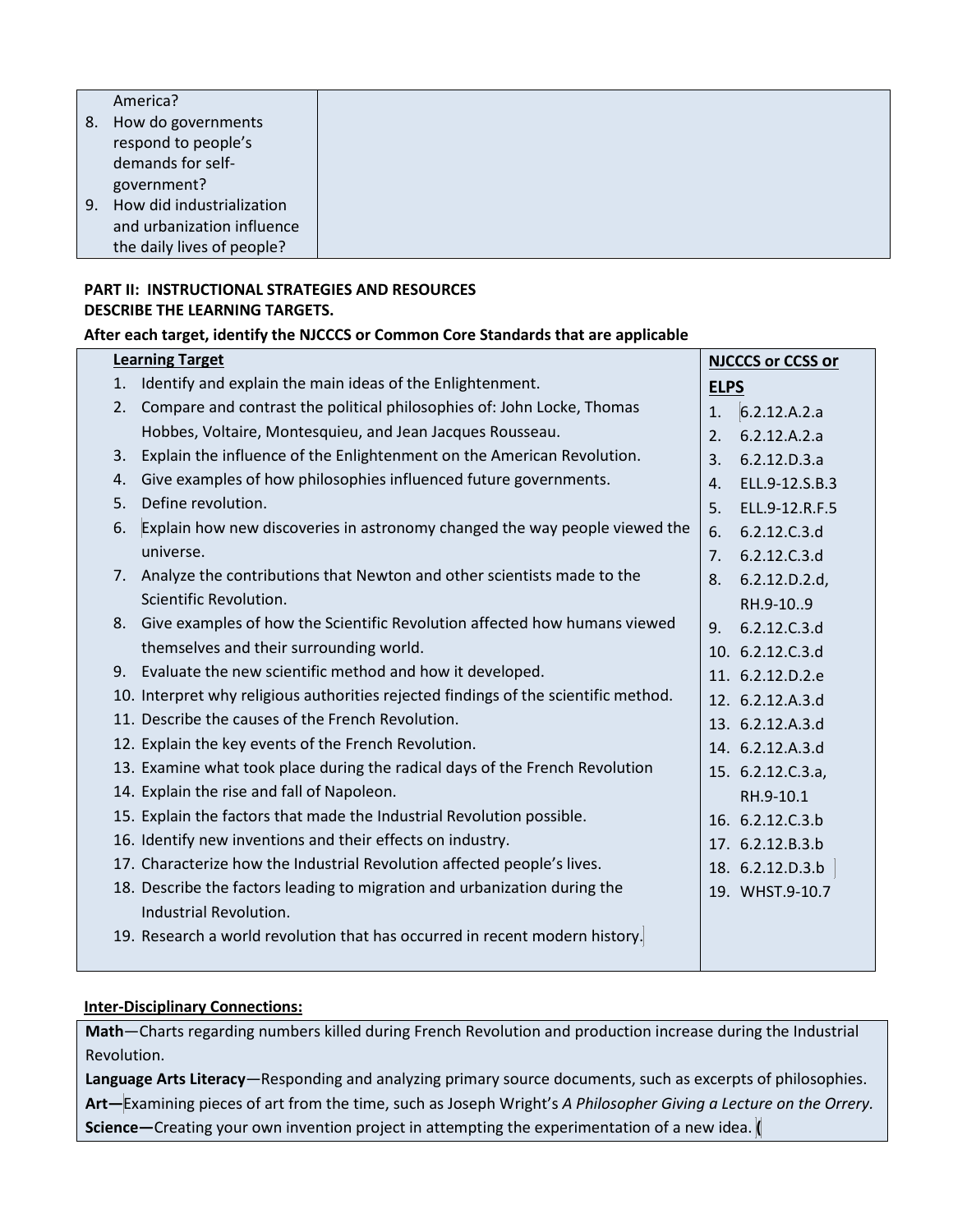#### **Students will engage with the following text:**

*AGS: World History* Excerpts from Cardinal Bellarmine v. Galileo Excerpts from *Discourse on Method*, Rene Descartes Excerpts from *Essay Concerning Human Understanding*  Excerpts from "Another Bit from the Mining District"

#### **Suggested Accommodations/Modifications for Reading:**

Highlight or underline main ideas in reading materials; provide students with summaries of primary source documents; allow students to listen to audio recordings of readings if available; give students reading materials in advance so that they can pre-read, ask questions, and then re-read materials; provide guiding questions to complete when reading to ensure an understanding of main ideas; provide reading graphic organizers with some pre-labeled sections to help students monitor their comprehension during independent readings; group students to reread the text with partners who can help explain difficult terms; provide a Pronunciation Guide to help students pronounce difficult words in this unit; interactive games, and online graphic organizers to help students review content; create mental model presentations and graphic organizers for important vocabulary terms and concepts; use of translator.

#### **Students will write:**

**Cornell Notes:** on social revolutions brought about by the Enlightenment and the Industrial Revolution **Primary Source Document Responses:** on excerpts from Cardinal Bellarmine v. Galileo, *f*rom *Discourse on Method*, Rene Descartes, from *Essay Concerning Human Understanding,* and "Another Bit from the Mining District."

**Opinion essay:** on what do you think is more important in the development of a child: nurture or nature. **Timed writing assignment:** on why the Catholic Church Condemned Galileo's work.

**Picture Prompt:** on **"**A dreadful shock to the nerve" political cartoon.

**Persuasive Letter:** to a fictional newspaper favoring or opposing the death penalty.

#### **Suggested Accommodations/Modifications for Writing:**

Provide students with guided notes or copies of notes; offer students extended time on writing assignments; provide guiding questions for written responses; provide writing checklists and step-by-step directions for assignments; reduce length requirement for writing assignments; reduced number of open-ended responses; provide graphic organizers to help students organize their writing; allow students to type responses if possible; grade on content not mechanics; assist student with brainstorming ideas for writing; provide extra space and lined paper for student responses for students with poor or large handwriting;provide sentence starters for writer's notebook, writing prompts and journal entries; use of translators.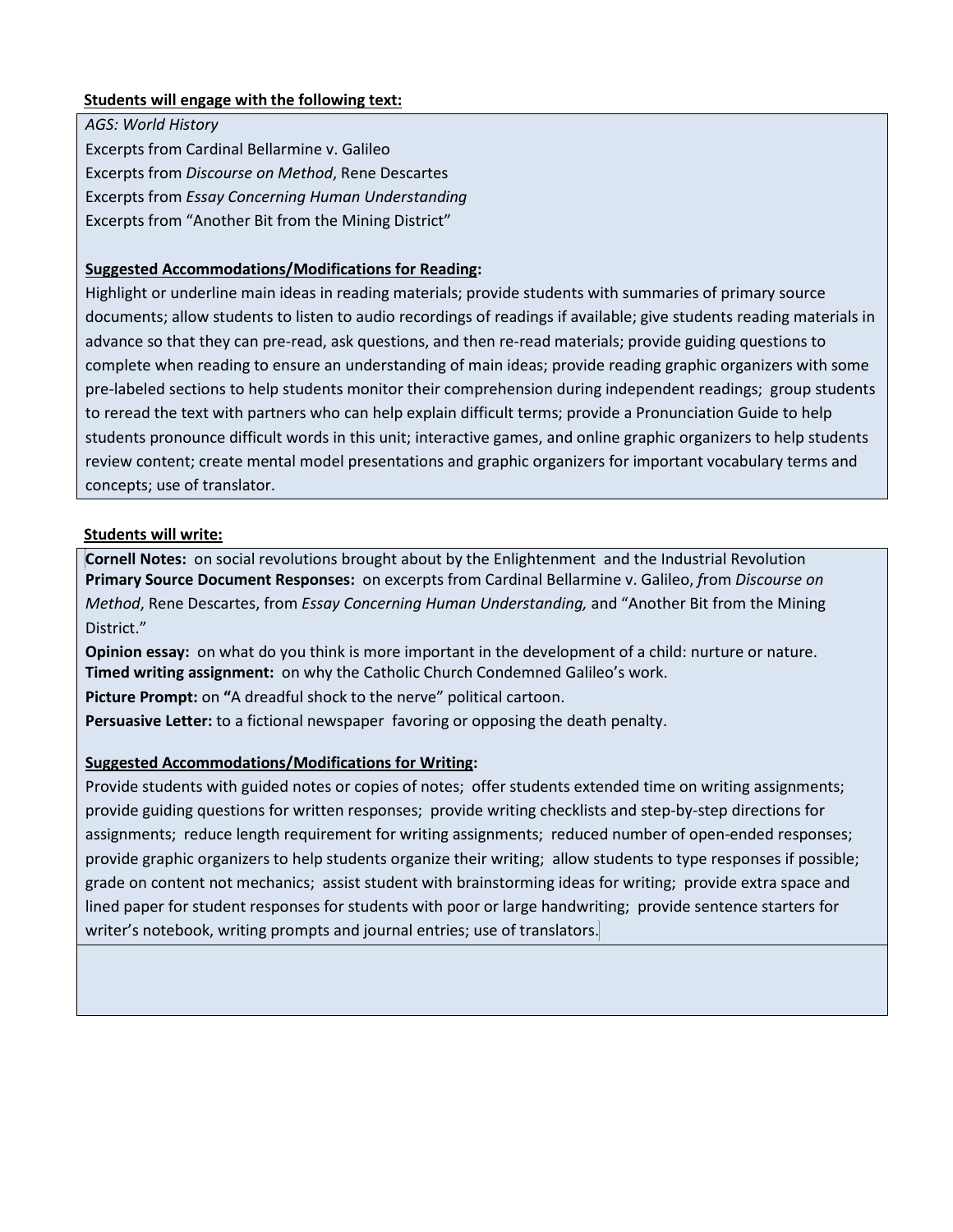## **PART III: TRANSFER OF KNOWLEDGE AND SKILLS DESCRIBE THE LEARNING EXPERIENCE. How will students uncover content and build skills.**

**Direct Class lecture:** -on how the scientific method is based on the ideas of Francis Bacon and Rene Descartes **Cornell Notes:** on social revolutions brought about the Enlightenment and on the Industrial Revolution **Debate:** on what is more important in the development of a child: nature or nurture. **Analysis of primary sources:**  - Excerpts from Cardinal Bellarmine v. Galileo - Excerpts from *Discourse on Method*, Rene Descartes -Excerpts from "Another Bit from the Mining District" **Movies:** -Scenes from *Gulliver's Travels*  -Scenes *from Les Miserables* -Scenes from *A Tale of Two Cities* **Supplemental Handouts:** -Causes of the French Revolution firework -Napoleon Bonaparte cartoon graphic organizer -Industries Expand graphic organizer -Inventor/invention/importance chart

#### **Suggested Accommodations/Modifications for Assignments and Instruction:**

Provide list of LMC databases and codes on how to access these databases from home; provide students with list of approved web-sites close to their reading level to conduct research; provide students with Socratic questions in advance so that they can formulate answers and contribute to discussions more effectively; pre-teach necessary vocabulary and skills; use flexible grouping strategies to ensure student is working effectively with partners; use multi-media sources when possible; use concrete examples; provide students with guided notes or copies of notes; break lectures into small portions; use graphic organizers; chunk assignments into smaller portions; provide color coded maps and pre-label key areas of maps; create interactive SMARTBoard maps and content activities for students to interact with the SMARTBoard; create and provide template for foldable study organizers that will help students review vocabulary terms and main ideas; use of translator; provide supplementary or more lengthy readings to increase student knowledge; use inquiry based practices and allow students opportunities to conduct additional research; provide assignment choices that require more detail and deeper understanding.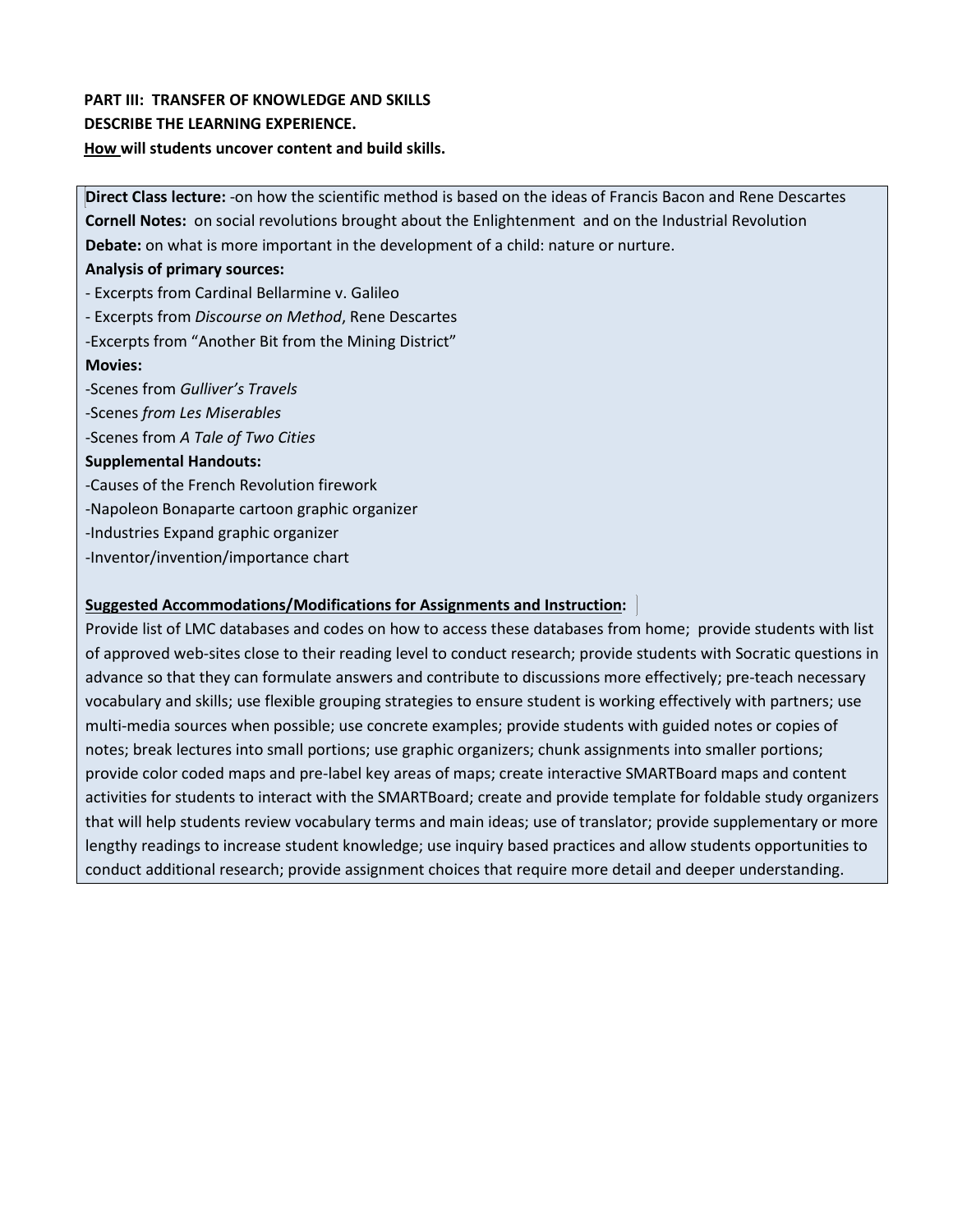# **PART IV: EVIDENCE OF LEARNING IDENTIFY THE METHODS BY WHICH STUDENTS WILL DEMONSTRATE THEIR UNDERSTANDING OF CONTENT AND THEIR ABILITY TO APPLY SKILLS. IDENTIFY BLOOM'S LEVELS.**

#### **Formative Assessments:**

Quizzes, Tests, Biographies, Homework, Participation, Discussion, Written responses, Mini-projects, Writer's notebook/journal entries

Creating **Evaluating** Analyzing **Applying Understanding** Remembering

\*these assessments will mostly utilize: Remembering, Understanding, Applying, and Analyzing

#### **Accommodations/Modifications:**

Provide opportunities for hands-on and technology assessments; students may write directly on test instead of using scantron sheets; divide formative assessments into sections with clear and specific directions than can be read orally to students, reduced number of open-ended questions; provide shorter primary source readings at student's reading level if possible; highlight, underline, or bold key terms; grade content rather than mechanics; provide graphic organizer and writing checklist for written assignments; give partial credit; provide extra space and/or lined paper for student responses for students with poor or large handwriting; increase spacing to reduce visual clutter; put fewer question on each page; use of translator; provide supplementary or more lengthy readings to increase student knowledge; use inquiry based practices and allow students opportunities to conduct additional research; provide assignment choices that require more detail and deeper understanding.

#### **Summative Assessments:**

Possible benchmarks that would include multiple choice questions and writing responses. \*these assessments will mostly utilize: Remembering, Understanding, Applying, and Analyzing

#### **Accommodations/Modifications:**

Allow students to write directly on test instead of filling in bubbles on scantron; provide color coded maps; allow student to finish after school with special education teacher; provide oral instructions; provide writer's checklist and graphic organizer for essay portion; highlight, underline, or bold key terms; grade content rather than mechanics; divide or chunk assessment into portions; reduced number of open-ended questions; provide shorter primary source readings at student's reading level; increase spacing to reduce visual clutter; put fewer question on each page; use of translator;.

#### **Performance Assessments:**

French Revolution Class Re-enactment to recall events and place oneself in that time period. 3-D model of either Kepler, Copernicus, or Ptolemy's vision of the solar system to visualize the new ideas on the universe of the time period. Create Your Own Invention - Industrial Revolution Project to express creativity by creating an original invention, or by improving upon an existing one. Student also will describe its parts and how it will impact society

\*these assessments will mostly utilize: Analyzing, Evaluating, and Creating.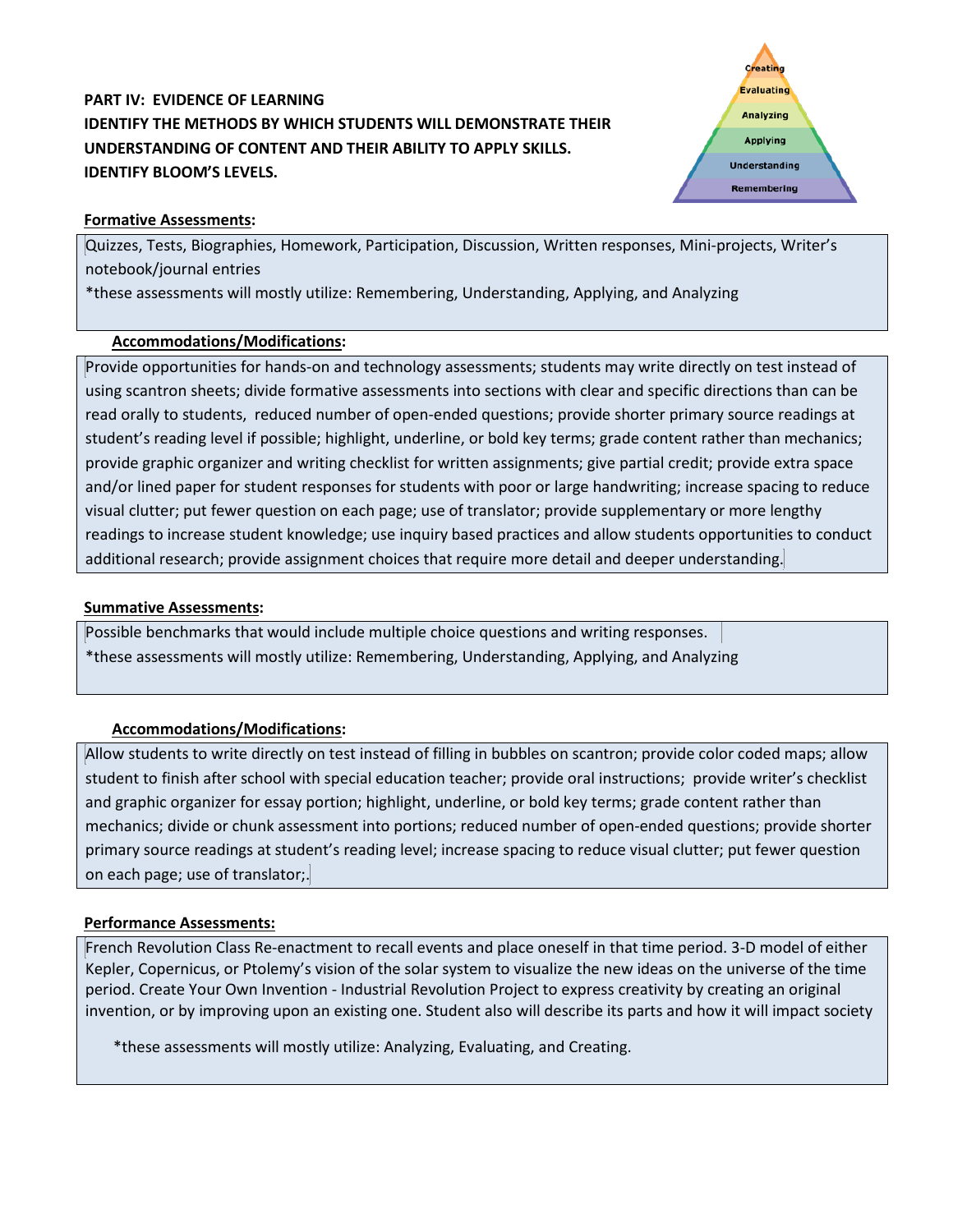#### **Accommodations/Modifications:**

Provide alternate choices for projects to fit learning style and skills of student; provide students with simple rubrics and planning graphic organizer tailored to project guidelines; rubric should clearly outline expectations and due dates; read rubric to students orally and check for understanding; use of translator; rubric should have a section for student to monitor their progress during the project with a parent check off; show examples of student projects and rubrics that received As & Bs; allow extra time if necessary while providing small group help after school; break project down into smaller chunks appropriate for each individual student's needs; provide materials to create 3-D Model and Invention projects; provide simple and clear rubric for oral presentation; allow student to work with an advanced learner during oral presentations and Re-enactments.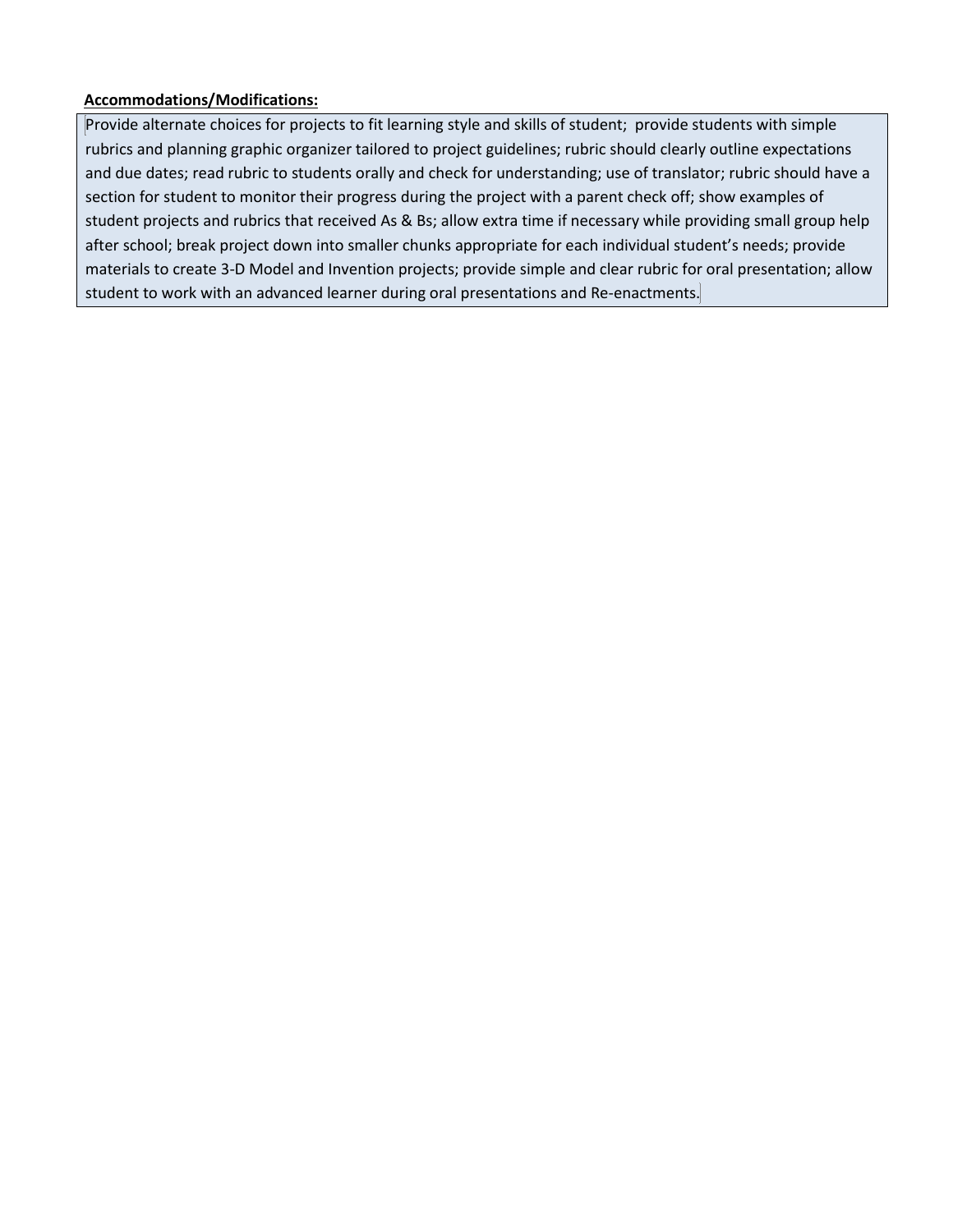# Black Horse Pike Regional School District Curriculum Template

ENGAGING STUDENTS  $\bullet$  FOSTERING ACHIEVEMENT  $\bullet$  CULTIVATING 21<sup>ST</sup> CENTURY GLOBAL SKILLS

# **PART I: UNIT RATIONALE**

# **WHY ARE STUDENTS LEARNING THIS CONTENT AND THESE SKILLS?**

| <b>Unit Summary:</b>                                                                                                |  |  |  |
|---------------------------------------------------------------------------------------------------------------------|--|--|--|
| Industrialization increased the need for raw materials and new markets.                                             |  |  |  |
| Western imperialists were driven by this need as they looked for colonies to                                        |  |  |  |
| acquire. During the $19^{th}$ and $20^{th}$ centuries, Western powers divided Africa,                               |  |  |  |
| colonized large areas of Asia and seized territories from Muslim states with                                        |  |  |  |
| little concern about how their actions would affect the people.                                                     |  |  |  |
| Today, African national continue to feel the effects of the colonial presence.                                      |  |  |  |
| Many former colonies have political problems that are the result of                                                 |  |  |  |
| imperialism. Political events are still influenced by actions from the                                              |  |  |  |
| th<br>imperialistic period. Southeast Asian independence struggles in the 20                                        |  |  |  |
| century have their roots in the period of imperialism.                                                              |  |  |  |
| <b>Enduring Understanding(s):</b>                                                                                   |  |  |  |
|                                                                                                                     |  |  |  |
| Imperialism was motivated by European nations need to extend power<br>1.                                            |  |  |  |
| of other nations and gain control of natural resources. Great Britain's                                             |  |  |  |
| Industrial Revolution also created a need for more resources and                                                    |  |  |  |
| markets. Additionally, global competition for resources and markets                                                 |  |  |  |
| created a race for different nations to colonize.                                                                   |  |  |  |
| The Industrial Revolution of Great Britain created a heighted need and<br>2.                                        |  |  |  |
| push for global markets and new resources. Consequently, a sense of                                                 |  |  |  |
| nationalism and a thirst for control and power made colonizing an                                                   |  |  |  |
| obsession for many European nations.<br>Imperialism and colonialism had a lasting impact on both the colonies<br>3. |  |  |  |
| and the "mother countries." Mother countries or the colonizing                                                      |  |  |  |
| countries, implemented either direct or indirect rule over their newly                                              |  |  |  |
| acquired territories. Economics within the colonies changed as there                                                |  |  |  |
| was a stress to develop industries of their own and stress exports of raw                                           |  |  |  |
| materials. Imperialistic nations forced different ethnic group to work                                              |  |  |  |
| and live together which cause racial tension between different groups.                                              |  |  |  |
| 4. Colonizing Africa became a main priority for many nations. The                                                   |  |  |  |
| scramble was caused by Nationalism and the need for raw materials                                                   |  |  |  |
| and the expansion of new markets.                                                                                   |  |  |  |
| Claiming South Africa was important because of the need to discover a<br>5.                                         |  |  |  |
| water route from inside the continent to the ocean.                                                                 |  |  |  |
|                                                                                                                     |  |  |  |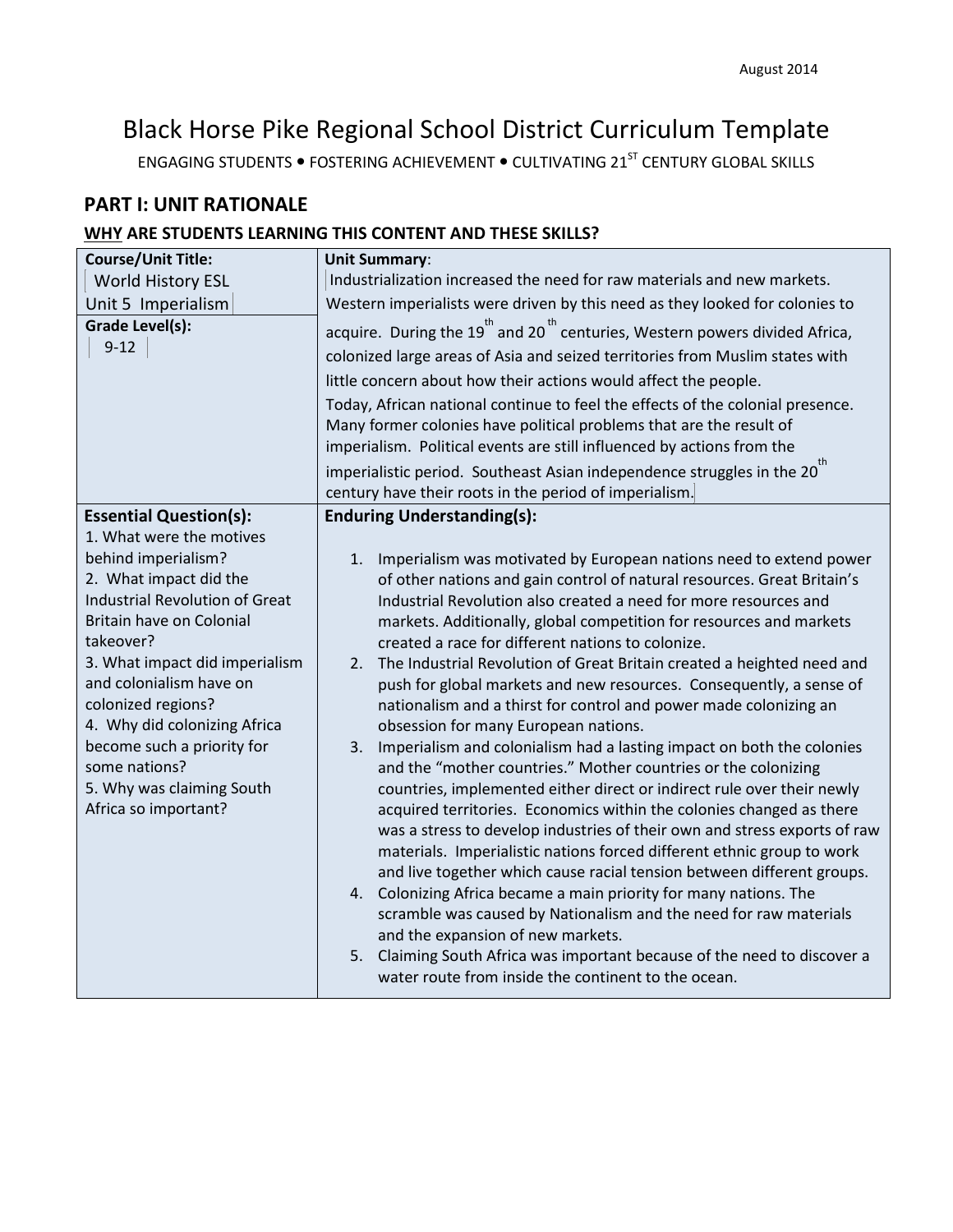# **PART II: INSTRUCTIONAL STRATEGIES AND RESOURCES**

**DESCRIBE THE LEARNING TARGETS.** 

# **After each target, identify the NJCCCS or Common Core Standards that are applicable**

|    | <b>Learning Target</b>                                                                     | <b>NJCCCS or CCSS or</b> |                   |  |  |
|----|--------------------------------------------------------------------------------------------|--------------------------|-------------------|--|--|
| 1. | Define imperialism.                                                                        |                          | <b>ELPS</b>       |  |  |
| 2. | Chart mother countries and colonies that were controlled.                                  | 1.                       | ELL.9-12.S.C.1    |  |  |
| 3. | Visualize through political cartoons the need for various European nations to              | 2.                       | ELL.9-12.W.A.6    |  |  |
|    | spread their power.                                                                        | 3.                       | 6.2.12.A.3.a      |  |  |
| 4. | Recognize that the Industrial Revolution created a need for more raw                       | 4.                       | 6.2.12.C.3.b      |  |  |
|    | materials.                                                                                 |                          | 6.2.12.A.3.d      |  |  |
| 5. | Interpret charts on how various nations competed for global resources and                  |                          | RH.9-10.3         |  |  |
|    | markets.                                                                                   | 5.                       | 6.2.12.A.d        |  |  |
| 6. | Map examples of imperialism between 1840 and 1914.                                         | 6.                       | ELL.9-12.V.A.7    |  |  |
| 7. | Research examples of how imperialism has had a lasting impact on a region                  | 7.                       | WHST.9-10.8       |  |  |
|    | still today.                                                                               | 8.                       | 6.2.12.A.3.g      |  |  |
| 8. | Analyze the motives that led Europeans nations, Japan, and the United States               | 9.                       | 6.2.12.B.3.a      |  |  |
|    | to expand their imperialistic practices in Africa and Asia.                                |                          | 10. 6.2.12.B.3.c  |  |  |
|    | 9. Assess the impact of imperialism by comparing and contrasting the political             |                          | 11. 6.2.12.C.3.b  |  |  |
|    | boundaries of the world from 1815-1914.                                                    |                          | 12. 6.2.12.C.3.e  |  |  |
|    | 10. Relate the role of geography to the spread of independence movements in                |                          | 13. 6.2.12.D.3.d  |  |  |
|    | Latin America.                                                                             |                          | 14. 6.2.12.D.3.d  |  |  |
|    | 11. Correlate the interrelationships among the Industrial Revolution, nationalism,         |                          | 15. 6.2.12.D.3.e, |  |  |
|    | competition for global markets, imperialism, and natural resources.                        |                          | WHST.9-10.1       |  |  |
|    | 12. Assess the impact of imperialism on economic development in Africa and Asia.           |                          |                   |  |  |
|    | 13. Analyze the extent to which racism was both a cause and consequence of<br>imperialism. |                          |                   |  |  |
|    | 14. Evaluate the impact of imperialism from multiple perspectives.                         |                          |                   |  |  |
|    | 15. Analyze the impact of the policies of different European colonizers on                 |                          |                   |  |  |
|    | indigenous societies, and explain the responses of these societies to                      |                          |                   |  |  |
|    | imperialistic rule.                                                                        |                          |                   |  |  |

# **Inter-Disciplinary Connections:**

**Language Arts Literacy**—Analysis of excerpt from Lord Byron, *The Prisoner of Chillon.*

**Art**—Interpret art work, such as *Place de la Bastille 1848*

**Technology**—Take virtual tours online of locations discussed in class, such as the Suez Canal. Students may type responses on turnitin.com.

**Economics**—Connect major exports of certain regions and research what their major exports are today. **Science**—Research what natural resources were desirable in certain areas and where they were plentiful.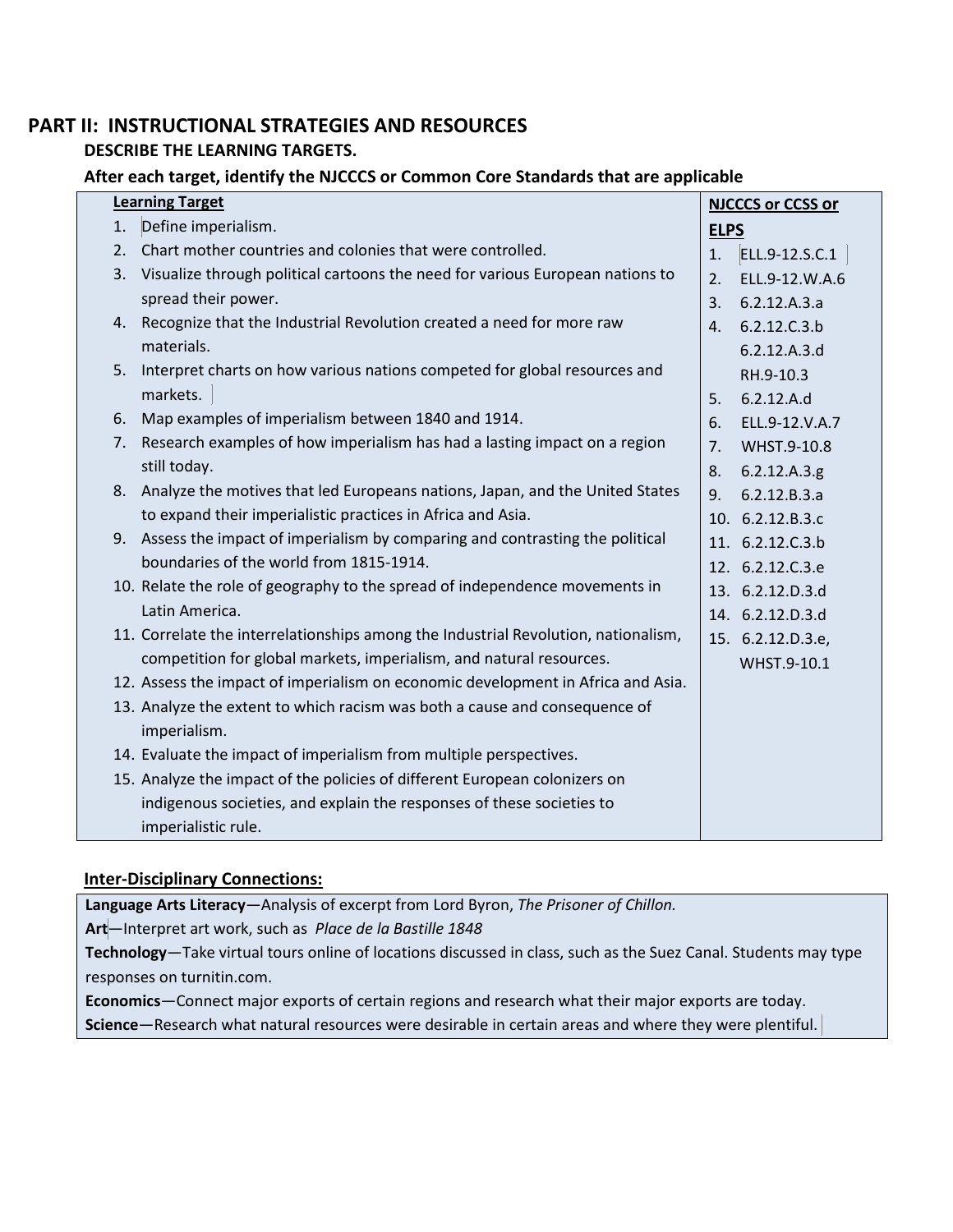#### **Students will engage with the following text:**

#### AGS: World History

Excerpts from "The White Man's Burden," Rudyard Kipling Excerpts from "The Black Man's Burden," Edward Morel Excerpts from *The Imperialism Reader*, Louis L. Snyder Excerpts from *A New History of India,* Stanley Wolpert

#### **Suggested Accommodations/Modifications for Reading:**

Highlight or underline main ideas in reading materials; provide students with summaries of primary source documents; allow students to listen to audio recordings of readings if available; give students reading materials in advance so that they can pre-read, ask questions, and then re-read materials; provide guiding questions to complete when reading to ensure an understanding of main ideas; group students to reread the text with partners who can help explain difficult terms; provide a Pronunciation Guide to help students pronounce difficult words in this unit; create mental model presentations and graphic organizers for important vocabulary terms and concept; use of translator.

#### **Students will write:**

**Cornell Notes:** on the motivations for imperialism.

**Primary Source Document Responses:** on the "White Man's Burden.

**Reflective Journal:** on what assistance political cartoons provide in understanding imperialism. Give examples from class.

**Opinion essay**: on if the benefits of imperialism outweigh the disadvantages

**Timed writing assignment**: on how India benefited from Imperialism.

**Picture Prompts**: on what feelings appear prominent in the painting by Eugene Delacroix, "Prisoner of Chillon." **Persuasive Letters**: on an un-colonized region of Africa and why your country should/should not colonize that region.

**Writers Notebook**: on your view on the various impacts of Imperialism

#### **Suggested Accommodations/Modifications for Writing:**

Provide students with guided notes or copies of notes; offer students extended time on writing assignments; provide guiding questions for written responses; provide writing checklists and step-by-step directions for assignments; reduce length requirement for writing assignments; reduced number of open-ended responses; provide graphic organizers including persuasive essay graphic organizers to help students organize their writing; allow students to type responses if possible; grade on content not mechanics; assist student with brainstorming ideas for writing; provide extra space and lined paper for student responses for students with poor or large handwriting;provide sentence starters for writer's notebook, writing prompts and journal entries; provide premade foldable notes templates including mental models; use of translator.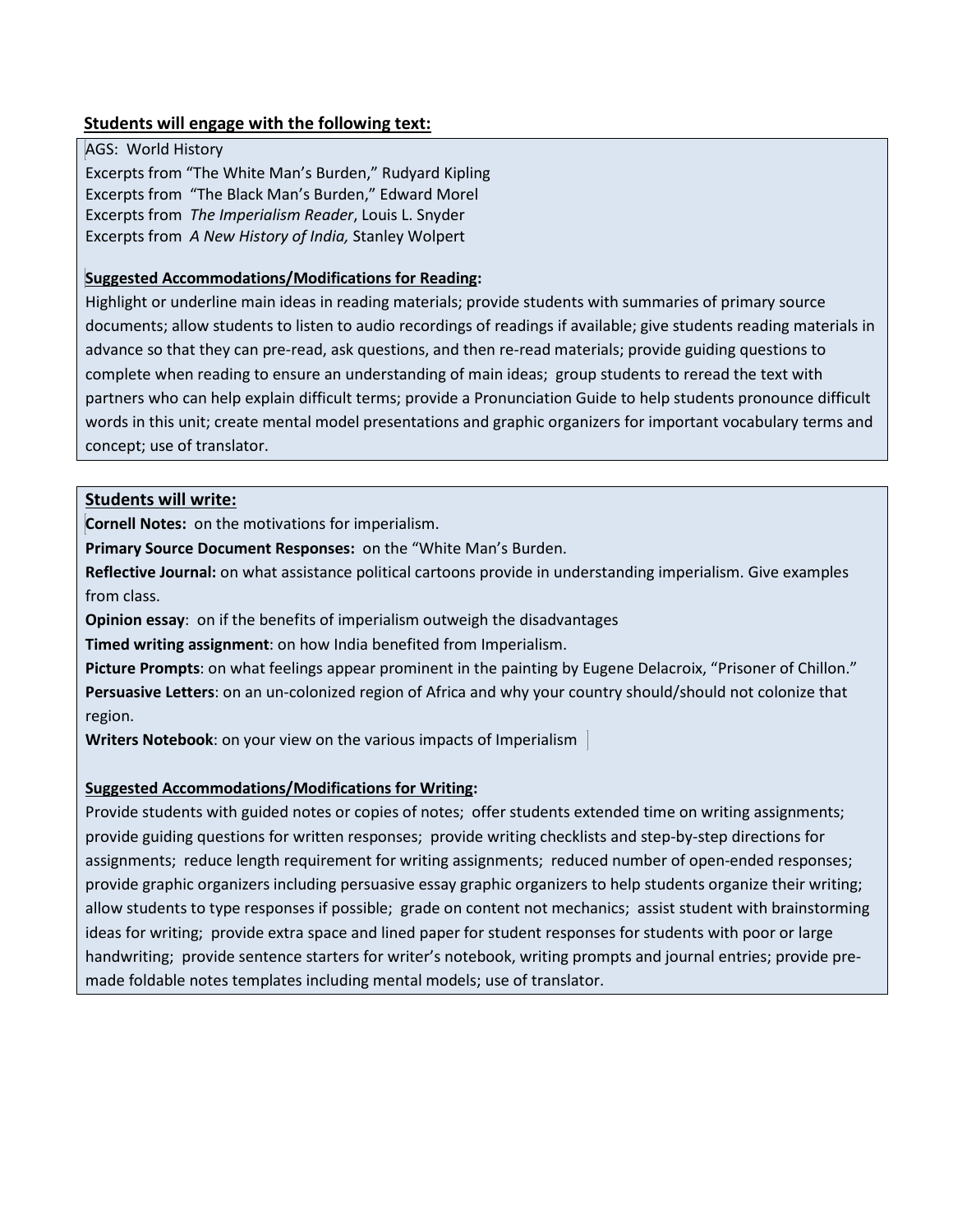# **PART III: TRANSFER OF KNOWLEDGE AND SKILLS DESCRIBE THE LEARNING EXPERIENCE. How will students uncover content and build skills.**

**Warm- up/Bell Ringer:** using CNN student news, find a current event that relates to imperialism today. **Content Vocabulary:** complete an "own it" chart by filling in a vocabulary word, a reminding word, and draw a picture of what the word looks to you.

**Graphic Organizer**: summarizing the political, economic and social causes of Imperialism. **Cornell Notes:** on empire building in Africa

**Suggested videos:** *United Streaming* "Road to Imperialism"/coupled with Cornell Notes **Foldable**: on the leading colonizers and areas they colonized through a "Layered Look Book." **Map Activity**: on how the world's control changed from 1815-1914.

#### **Suggested Accommodations/Modifications for Assignments and Instruction:**

Provide list of LMC databases and codes on how to access these databases from home; provide students with list of approved web-sites close to their reading level to conduct research; provide students with Socratic questions in advance so that they can formulate answers and contribute to discussions more effectively; Pre-teach necessary vocabulary and skills; use flexible grouping strategies to ensure student is working effectively with partners; use multi-media sources when possible; use concrete examples; provide students with guided notes or copies of notes; break lectures into small portions; use graphic organizers; chunk assignments into smaller portions; provide color coded maps and pre-label key areas of maps; create interactive SMARTBoard maps and content activities for students to interact with the SMART Board; create and provide template for foldable study organizers that will help students review vocabulary terms and main ideas; use of translator; provide supplementary or more lengthy readings to increase student knowledge; use inquiry based practices and allow students opportunities to conduct additional research; provide assignment choices that require more detail and deeper understanding.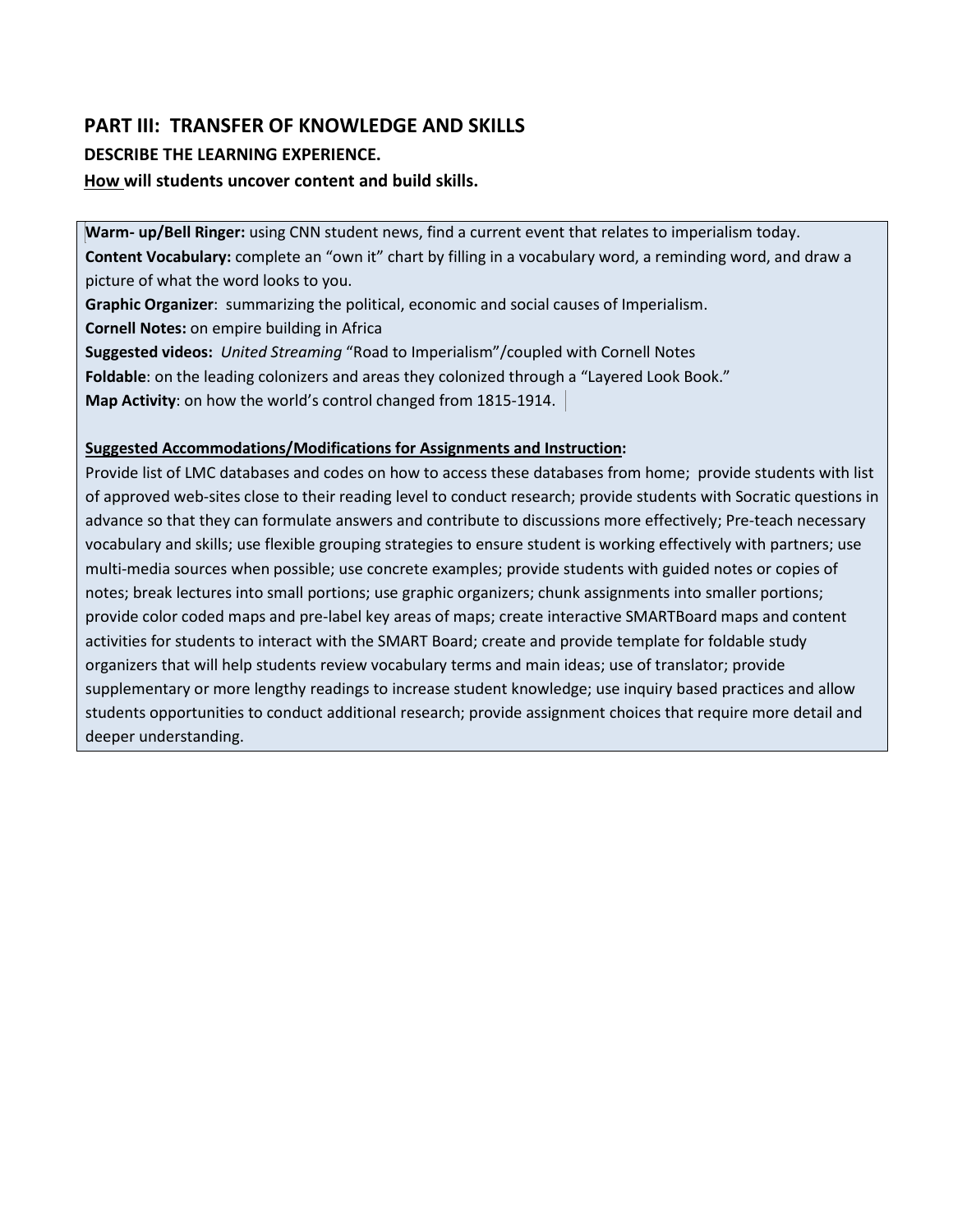# **PART IV: EVIDENCE OF LEARNING IDENTIFY THE METHODS BY WHICH STUDENTS WILL DEMONSTRATE THEIR UNDERSTANDING OF CONTENT AND THEIR ABILITY TO APPLY SKILLS. IDENTIFY BLOOM'S LEVELS.**



Quizzes, Homework, Participation, Discussion, Socratic Seminars, Written responses, Mini-projects, Writer's notebook/journal entries

Creating Evaluatino Analyzing **Applying Understanding** Remembering

\*these assessments will mostly utilize: Remembering, Understanding, Applying, and Analyzing

## **Accommodations/Modifications:**

Provide opportunities for hands-on and technology assessments; students may write directly on test instead of using scantron sheets; divide formative assessments into sections with clear and specific directions than can be read orally to students, reduced number of open-ended questions; provide shorter primary source readings at student's reading level if possible; highlight, underline, or bold key terms; grade content rather than mechanics; provide graphic organizer and writing checklist for written assignments; give partial credit; provide extra space and/or lined paper for student responses for students with poor or large handwriting; increase spacing to reduce visual clutter; put fewer question on each page; use of translator; provide supplementary or more lengthy readings to increase student knowledge; use inquiry based practices and allow students opportunities to conduct additional research; provide assignment choices that require more detail and deeper understanding.

#### **Summative Assessments:**

Possible benchmarks including essay and objective components.

\*these assessments will mostly utilize: Applying, Analyzing, Evaluating, and Creating

#### **Accommodations/Modifications:**

Allow students to write directly on test instead of filling in bubbles on scantron; provide color coded maps; allow student to finish after school with special education teacher; provide oral instructions; provide writer's checklist and graphic organizer for essay portion; highlight, underline, or bold key terms; grade content rather than mechanics; divide or chunk assessment into portions; reduced number of open-ended questions; provide shorter primary source readings at student's reading level; increase spacing to reduce visual clutter; put fewer question on each page; use of translator;

#### **Performance Assessments:**

Guess Who Project Trading Card Project \*these assessments will mostly utilize: Analyzing, Evaluating, and Creating.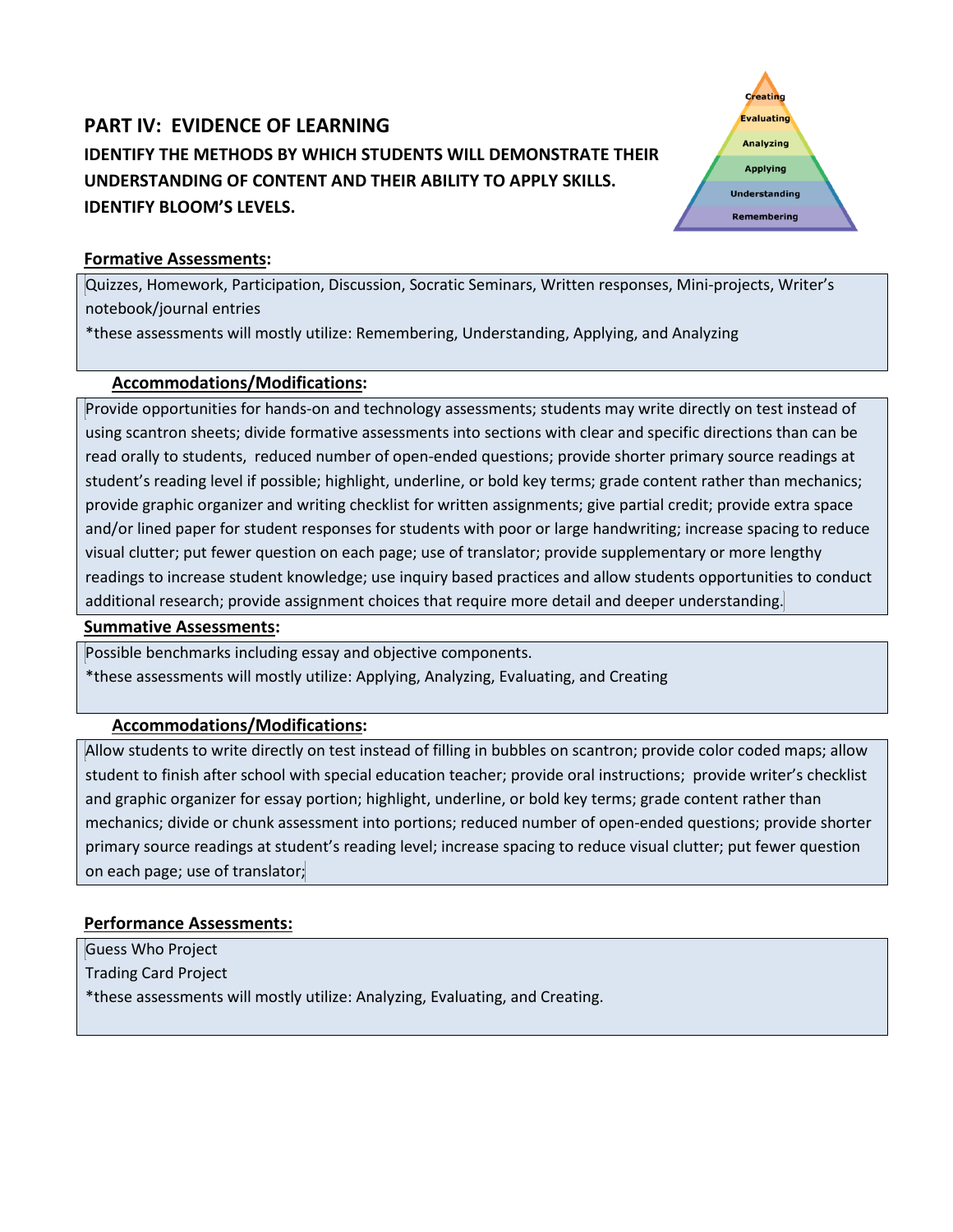# **Accommodations/Modifications:**

Provide alternate choices for projects to fit learning style and skills of student such as creating an original piece of art, a model, writing and performing a skit or producing a video. Provide students with simple rubrics and planning graphic organizer tailored to project guidelines. Rubric should clearly outline expectations and due dates. Read rubric to students orally and check for understanding. Rubric should have a section for student to monitor their progress during the project with a parent check off. Show examples of student projects and rubrics that received As & Bs, etc. Allow extra time if necessary while providing small group help after school. Break project down into smaller chunks appropriate for each individual student's needs. Use of translator.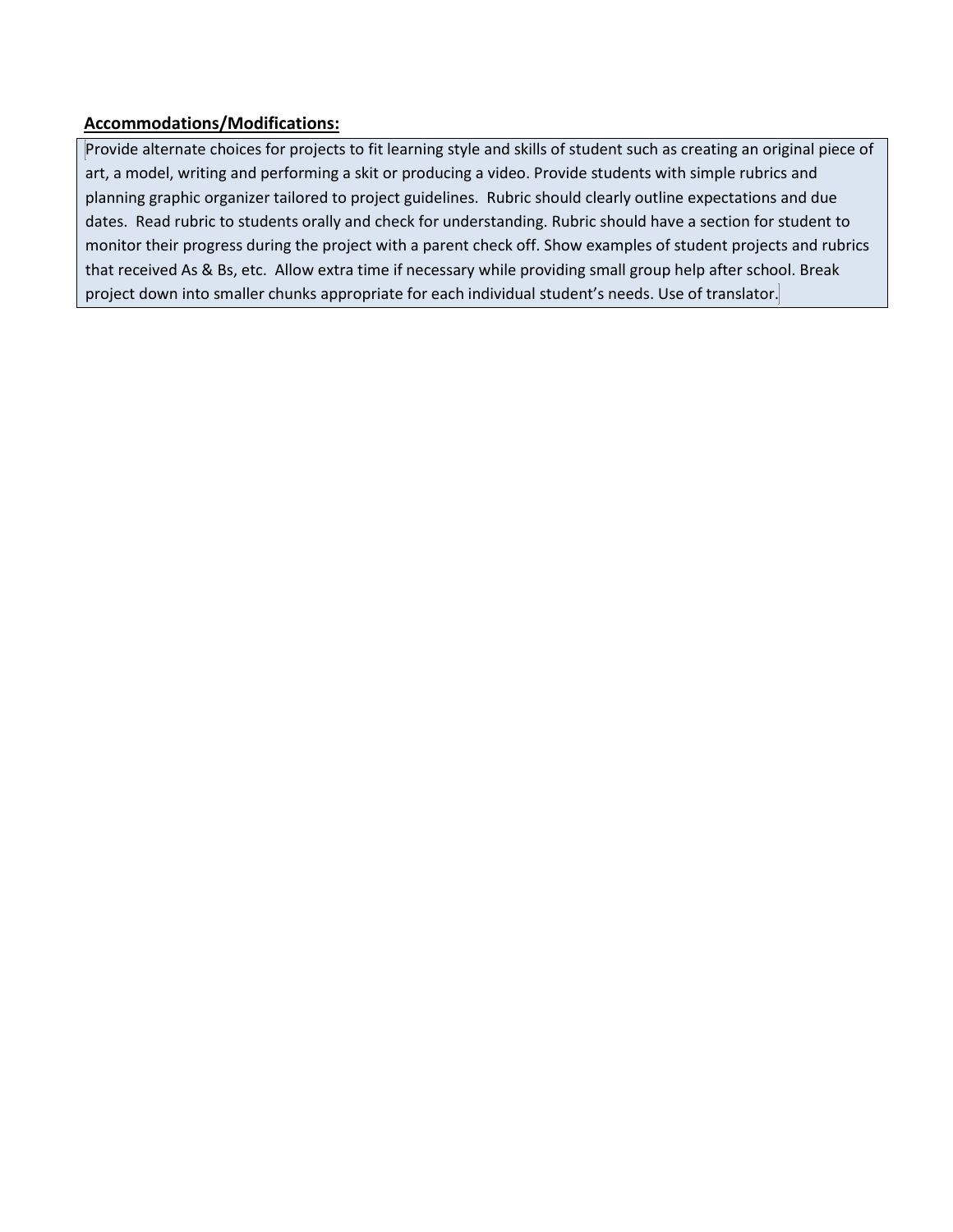# Black Horse Pike Regional School District Curriculum Template

ENGAGING STUDENTS . FOSTERING ACHIEVEMENT . CULTIVATING 21<sup>ST</sup> CENTURY GLOBAL SKILLS

# **PART I: UNIT RATIONALE**

# **WHY ARE STUDENTS LEARNING THIS CONTENT AND THESE SKILLS?**

| <b>Course/Unit Title:</b>                                                      | <b>Unit Summary:</b>                                                               |  |  |  |
|--------------------------------------------------------------------------------|------------------------------------------------------------------------------------|--|--|--|
| <b>World History ESL</b>                                                       | Throughout the 19 <sup>th</sup> Century, rivalries between European countries had  |  |  |  |
| Unit 6 World War I &                                                           | been building up and intensifying. The causes of these rivalries imperialism in    |  |  |  |
| <b>Interwar Years</b>                                                          | Africa and Asia, rises in industrialization, deep senses of pride growing among    |  |  |  |
|                                                                                | nationalities and ethnic groups, and the increase of importance on military        |  |  |  |
| <b>Grade Level(s):</b>                                                         | strength. As the major powers in Europe sought to acquire new markets and to       |  |  |  |
| $9-12$                                                                         | establish and expand their global empires, competition grew keener. Despite        |  |  |  |
|                                                                                | economic prosperity by most of Europe and a belief that the world was              |  |  |  |
|                                                                                | improving steadily, in 1914, the assassination of the Arch Duke of Austria-        |  |  |  |
|                                                                                | Hungary set into motion the diplomatic moves that ended in the first war of its    |  |  |  |
|                                                                                | kind. The war ends with the signing of the Treaty of Versailles; created to        |  |  |  |
|                                                                                | maintain peace, restore the governments and economies of Europe and the rest       |  |  |  |
| of the world, and ultimately blame Germany for the war.                        |                                                                                    |  |  |  |
| Following WWI, major European countries such as Germany and Italy search       |                                                                                    |  |  |  |
|                                                                                | for better leadership to help them through the hardships of a struggling global    |  |  |  |
| economy and the resulting conditions from the Treaty of Versailles. Meanwhile, |                                                                                    |  |  |  |
| in Russia following a successful Communist revolution, leaders V.I. Lenin and  |                                                                                    |  |  |  |
|                                                                                | Josef Stalin attempt to bring Russia more power and prosperity through a series    |  |  |  |
|                                                                                | of policies which progressively allowed them to seize complete control of the      |  |  |  |
|                                                                                | country. With the rise of dictatorships across Europe and the growing acts of      |  |  |  |
|                                                                                | aggression by these countries to further expand their empires, WWII became         |  |  |  |
|                                                                                | increasingly unavoidable.                                                          |  |  |  |
| <b>Essential Question(s):</b>                                                  | <b>Enduring Understanding(s):</b>                                                  |  |  |  |
| How did nationalism,<br>1.                                                     | Nationalism, Industrialization, Imperialism, Militarism, and an Alliance<br>1.     |  |  |  |
| industrialization,                                                             | system throughout Europe in the late nineteenth century lead to the start          |  |  |  |
| imperialism, and other                                                         | of WWI in 1914.                                                                    |  |  |  |
| worldwide interaction lead                                                     | 2. European governmental policies restricted power within the local societies,     |  |  |  |
| to WWI?                                                                        | denying them self-rule, and inhibiting their ability to succeed as modern          |  |  |  |
| 2. What impact did policies of                                                 | countries upon gaining independence.                                               |  |  |  |
| different European                                                             | Economic struggle during the global depression allowed Fascist and<br>3.           |  |  |  |
| colonizers have on                                                             | Communist leaders to raise through the government systems to power.                |  |  |  |
| indigenous societies?                                                          | Locations of allied countries, trenches, and access to natural resources all<br>4. |  |  |  |
| 3. Why did fascism and                                                         | impacted WWI strategies.                                                           |  |  |  |
| communism spread in                                                            | Economic policies were developed through Roosevelt's New Deal to<br>5.             |  |  |  |
| Europe and Asia?                                                               | alleviate pressure from the struggling classes in America.                         |  |  |  |
| 4. How did geography impact                                                    | The Treaty of Versailles left the German government humiliated and<br>6.           |  |  |  |
| WWI strategies?                                                                | angered because of the "War Guilt Clause" and the reparations they were            |  |  |  |
| 5. How did the Great                                                           | responsible for paying the Allied countries.                                       |  |  |  |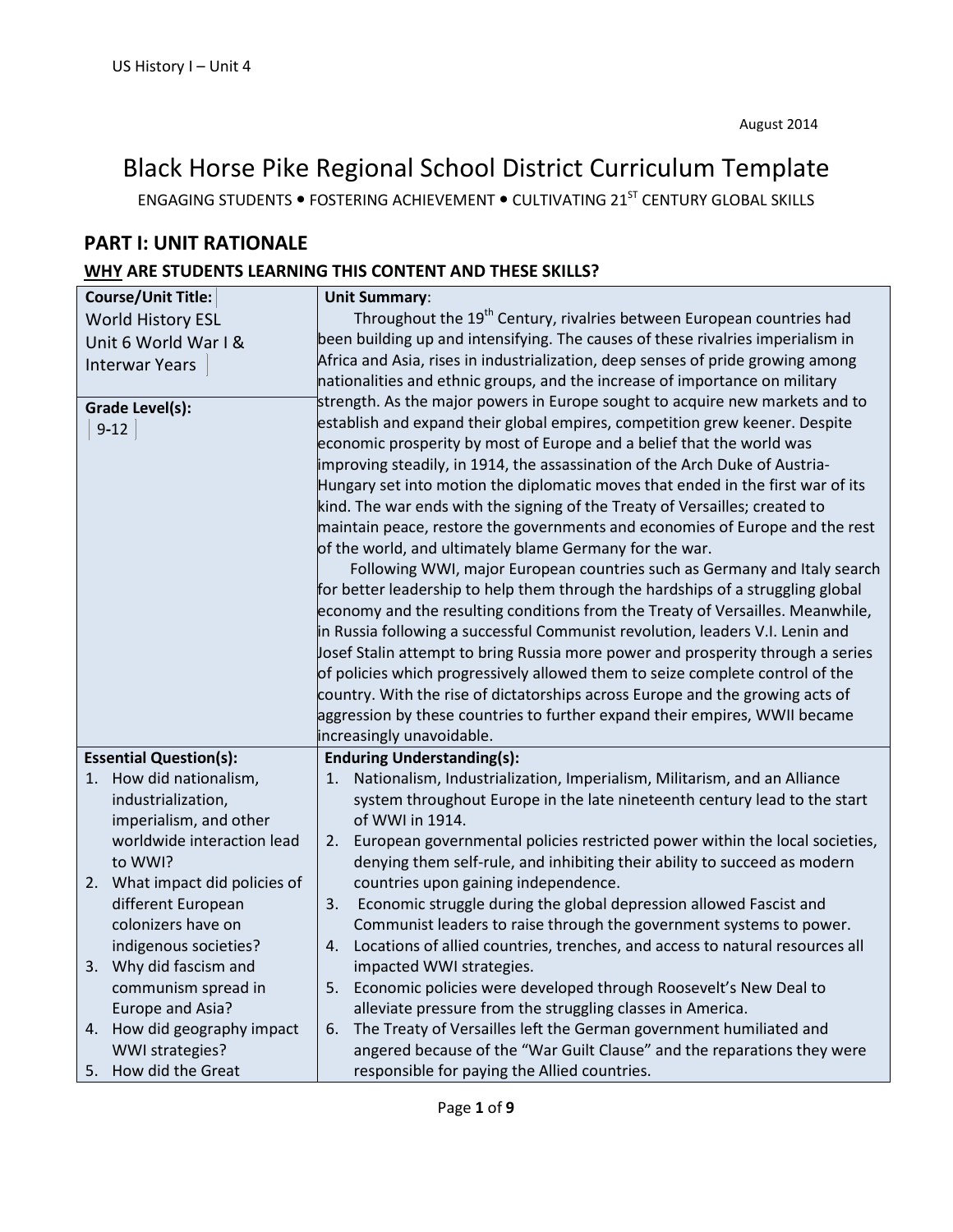| Depression impact the US      |    | 7. Hitler's expansion in Europe was met with a policy of appeasement by the  |
|-------------------------------|----|------------------------------------------------------------------------------|
| government?                   |    | French and British governments; eventually ending with the signing of the    |
| 6. What was the impact of the |    | Munich Pact and the invasion of Poland.                                      |
| Treaty of Versailles on       |    | 8. Governments introduced propaganda methods to increase patriotism,         |
| European nations?             |    | recruitment, and morale.                                                     |
| 7. How did the countries of   | 9. | Ideologies of countries focused their efforts on creating policies to deal   |
| Europe respond to Hitler's    |    | with the effects of the depression, world wars, and nationalistic uprisings. |
| expansion?                    |    |                                                                              |
| 8. How did nationalism and    |    |                                                                              |
| propaganda help to            |    |                                                                              |
| mobilize civilian populations |    |                                                                              |
| during "total war?"           |    |                                                                              |
| 9. How did ideologies change  |    |                                                                              |
| in countries around the       |    |                                                                              |
| world during this time?       |    |                                                                              |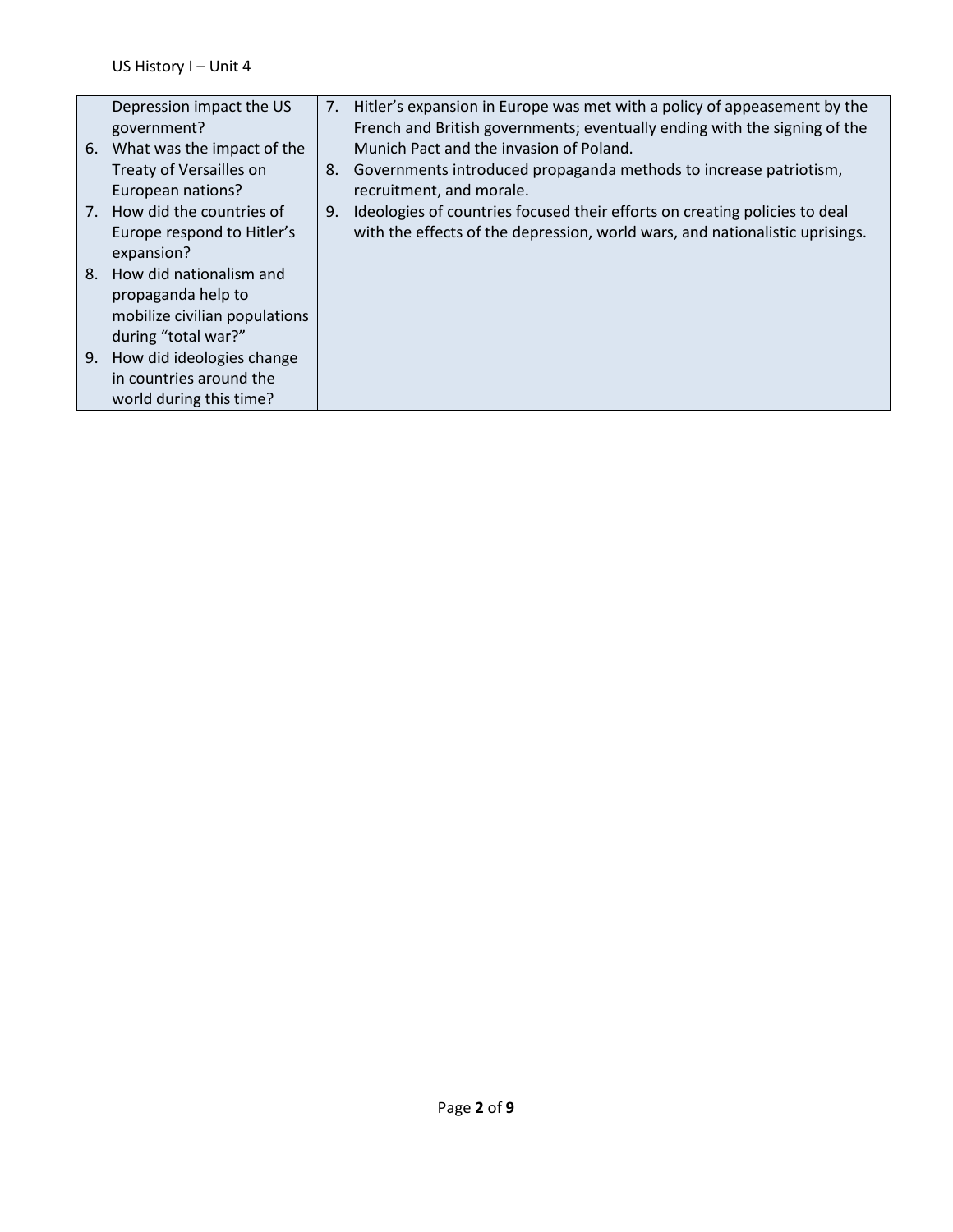# **PART II: INSTRUCTIONAL STRATEGIES AND RESOURCES DESCRIBE THE LEARNING TARGETS.**

# **After each target, identify the NJCCCS or Common Core Standards that are applicable**

| 1. Summarize the causes, events, and effects of World War I.<br><b>ELPS</b><br>2.<br>List the countries that made up the Triple Alliance and the Triple Entente.<br>1.6.1.12.B.4.a<br>Explain how nationalism contributed to unrest in the Balkans leading to WWI.<br>3.<br>2.6.1.12.B.4.a<br>Describe the reaction to Austria's declaration of war.<br>4.<br>3.6.1.12.A.3.g<br>Summarize military events on the Western front.<br>5.<br>4.6.1.12.D.4.a<br>Locate major battles and the eastern and western fronts on a map<br>6.<br>5.6.1.12.C.4.c<br>7. Explain the contribution of aviation to the course of World War I.<br>8. Summarize the Allies' push to victory.<br>6.6.1.12.C.4.c<br>9. Determine the individual goals of the Big Four powers at the peace<br>7.6.1.12.C.4.d<br>conferences following the war.<br>8. 6.1.12.C.4.b<br>10. Explain the effects of the war.<br>9. ELL.9-12.V.C.1<br>11. Compare the various views of World War I.<br>10. 6.1.12.D.4.d,<br>12. Compare maps of Europe before and after World War I.<br>WHST.9-10.2<br>13. Explain the effects of the Treaty of Versailles on Europe.<br>14. Visualize trench fighting during WWI.<br>11. 6.1.12.D.4.b<br>15. Summarize the Bolshevik Revolution and its outcome.<br>12. ELL.9-12.V.C.1<br>16. Explain Lenin's reforms and the rise of Stalin.<br>13. 6.1.12.D.4.d<br>17. Describe Stalin's goal of transforming the Soviet Union into a totalitarian state.<br>14. ELL.9-12.V.C.1<br>18. Trace the nationalist activity in India.<br>15. 6.1.12.D.4.c<br>19. Summarize Gandhi's nonviolent tactics.<br>16. 6.1.12.C.4.a,<br>20. Analyze the economic, political, social, and scientific changes that brought the<br>6.1.12.D.3.b<br>world to the brink of a second world war.<br>21. Trace the events that led to the financial collapse of the U.S. economy.<br>17. 6.1.12.C.4.a<br>22. List the worldwide effects of the Great Depression.<br>18. 6.1.12.D.4.h,<br>23. Describe Mussolini's creation of a Fascist state in Italy.<br>6.1.12.D.3.e<br>24. Discuss the rise of Hitler, the Nazis, and extension of Hitler's power.<br>19. 6.1.12.A.4.b,<br>25. Trace the moves of European Fascists in seeking world power.<br>6.1.12.D.5.b<br>26. Summarize why British and French appeasement and American isolationism<br>20. 6.1.12.D.4.I<br>failed to stop Fascist aggression.<br>21. 6.1.12.C.4.a, RH.9-<br>10.3<br>22. 6.1.12.C.4.a<br>23. 6.1.12.D.3.a<br>24. 6.1.12.D.3.a<br>25. 6.1.12.D.4.e<br>26. 6.1.12.D.4.e | <b>Learning Target</b> | <b>NJCCCS or CCSS or</b> |
|------------------------------------------------------------------------------------------------------------------------------------------------------------------------------------------------------------------------------------------------------------------------------------------------------------------------------------------------------------------------------------------------------------------------------------------------------------------------------------------------------------------------------------------------------------------------------------------------------------------------------------------------------------------------------------------------------------------------------------------------------------------------------------------------------------------------------------------------------------------------------------------------------------------------------------------------------------------------------------------------------------------------------------------------------------------------------------------------------------------------------------------------------------------------------------------------------------------------------------------------------------------------------------------------------------------------------------------------------------------------------------------------------------------------------------------------------------------------------------------------------------------------------------------------------------------------------------------------------------------------------------------------------------------------------------------------------------------------------------------------------------------------------------------------------------------------------------------------------------------------------------------------------------------------------------------------------------------------------------------------------------------------------------------------------------------------------------------------------------------------------------------------------------------------------------------------------------------------------------------------------------------------------------------------------------------------------------------------------------------------------------------------------------------------------------------------------------------------------------------------------------------|------------------------|--------------------------|
|                                                                                                                                                                                                                                                                                                                                                                                                                                                                                                                                                                                                                                                                                                                                                                                                                                                                                                                                                                                                                                                                                                                                                                                                                                                                                                                                                                                                                                                                                                                                                                                                                                                                                                                                                                                                                                                                                                                                                                                                                                                                                                                                                                                                                                                                                                                                                                                                                                                                                                                  |                        |                          |
|                                                                                                                                                                                                                                                                                                                                                                                                                                                                                                                                                                                                                                                                                                                                                                                                                                                                                                                                                                                                                                                                                                                                                                                                                                                                                                                                                                                                                                                                                                                                                                                                                                                                                                                                                                                                                                                                                                                                                                                                                                                                                                                                                                                                                                                                                                                                                                                                                                                                                                                  |                        |                          |
|                                                                                                                                                                                                                                                                                                                                                                                                                                                                                                                                                                                                                                                                                                                                                                                                                                                                                                                                                                                                                                                                                                                                                                                                                                                                                                                                                                                                                                                                                                                                                                                                                                                                                                                                                                                                                                                                                                                                                                                                                                                                                                                                                                                                                                                                                                                                                                                                                                                                                                                  |                        |                          |
|                                                                                                                                                                                                                                                                                                                                                                                                                                                                                                                                                                                                                                                                                                                                                                                                                                                                                                                                                                                                                                                                                                                                                                                                                                                                                                                                                                                                                                                                                                                                                                                                                                                                                                                                                                                                                                                                                                                                                                                                                                                                                                                                                                                                                                                                                                                                                                                                                                                                                                                  |                        |                          |
|                                                                                                                                                                                                                                                                                                                                                                                                                                                                                                                                                                                                                                                                                                                                                                                                                                                                                                                                                                                                                                                                                                                                                                                                                                                                                                                                                                                                                                                                                                                                                                                                                                                                                                                                                                                                                                                                                                                                                                                                                                                                                                                                                                                                                                                                                                                                                                                                                                                                                                                  |                        |                          |
|                                                                                                                                                                                                                                                                                                                                                                                                                                                                                                                                                                                                                                                                                                                                                                                                                                                                                                                                                                                                                                                                                                                                                                                                                                                                                                                                                                                                                                                                                                                                                                                                                                                                                                                                                                                                                                                                                                                                                                                                                                                                                                                                                                                                                                                                                                                                                                                                                                                                                                                  |                        |                          |
|                                                                                                                                                                                                                                                                                                                                                                                                                                                                                                                                                                                                                                                                                                                                                                                                                                                                                                                                                                                                                                                                                                                                                                                                                                                                                                                                                                                                                                                                                                                                                                                                                                                                                                                                                                                                                                                                                                                                                                                                                                                                                                                                                                                                                                                                                                                                                                                                                                                                                                                  |                        |                          |
|                                                                                                                                                                                                                                                                                                                                                                                                                                                                                                                                                                                                                                                                                                                                                                                                                                                                                                                                                                                                                                                                                                                                                                                                                                                                                                                                                                                                                                                                                                                                                                                                                                                                                                                                                                                                                                                                                                                                                                                                                                                                                                                                                                                                                                                                                                                                                                                                                                                                                                                  |                        |                          |
|                                                                                                                                                                                                                                                                                                                                                                                                                                                                                                                                                                                                                                                                                                                                                                                                                                                                                                                                                                                                                                                                                                                                                                                                                                                                                                                                                                                                                                                                                                                                                                                                                                                                                                                                                                                                                                                                                                                                                                                                                                                                                                                                                                                                                                                                                                                                                                                                                                                                                                                  |                        |                          |
|                                                                                                                                                                                                                                                                                                                                                                                                                                                                                                                                                                                                                                                                                                                                                                                                                                                                                                                                                                                                                                                                                                                                                                                                                                                                                                                                                                                                                                                                                                                                                                                                                                                                                                                                                                                                                                                                                                                                                                                                                                                                                                                                                                                                                                                                                                                                                                                                                                                                                                                  |                        |                          |
|                                                                                                                                                                                                                                                                                                                                                                                                                                                                                                                                                                                                                                                                                                                                                                                                                                                                                                                                                                                                                                                                                                                                                                                                                                                                                                                                                                                                                                                                                                                                                                                                                                                                                                                                                                                                                                                                                                                                                                                                                                                                                                                                                                                                                                                                                                                                                                                                                                                                                                                  |                        |                          |
|                                                                                                                                                                                                                                                                                                                                                                                                                                                                                                                                                                                                                                                                                                                                                                                                                                                                                                                                                                                                                                                                                                                                                                                                                                                                                                                                                                                                                                                                                                                                                                                                                                                                                                                                                                                                                                                                                                                                                                                                                                                                                                                                                                                                                                                                                                                                                                                                                                                                                                                  |                        |                          |
|                                                                                                                                                                                                                                                                                                                                                                                                                                                                                                                                                                                                                                                                                                                                                                                                                                                                                                                                                                                                                                                                                                                                                                                                                                                                                                                                                                                                                                                                                                                                                                                                                                                                                                                                                                                                                                                                                                                                                                                                                                                                                                                                                                                                                                                                                                                                                                                                                                                                                                                  |                        |                          |
|                                                                                                                                                                                                                                                                                                                                                                                                                                                                                                                                                                                                                                                                                                                                                                                                                                                                                                                                                                                                                                                                                                                                                                                                                                                                                                                                                                                                                                                                                                                                                                                                                                                                                                                                                                                                                                                                                                                                                                                                                                                                                                                                                                                                                                                                                                                                                                                                                                                                                                                  |                        |                          |
|                                                                                                                                                                                                                                                                                                                                                                                                                                                                                                                                                                                                                                                                                                                                                                                                                                                                                                                                                                                                                                                                                                                                                                                                                                                                                                                                                                                                                                                                                                                                                                                                                                                                                                                                                                                                                                                                                                                                                                                                                                                                                                                                                                                                                                                                                                                                                                                                                                                                                                                  |                        |                          |
|                                                                                                                                                                                                                                                                                                                                                                                                                                                                                                                                                                                                                                                                                                                                                                                                                                                                                                                                                                                                                                                                                                                                                                                                                                                                                                                                                                                                                                                                                                                                                                                                                                                                                                                                                                                                                                                                                                                                                                                                                                                                                                                                                                                                                                                                                                                                                                                                                                                                                                                  |                        |                          |
|                                                                                                                                                                                                                                                                                                                                                                                                                                                                                                                                                                                                                                                                                                                                                                                                                                                                                                                                                                                                                                                                                                                                                                                                                                                                                                                                                                                                                                                                                                                                                                                                                                                                                                                                                                                                                                                                                                                                                                                                                                                                                                                                                                                                                                                                                                                                                                                                                                                                                                                  |                        |                          |
|                                                                                                                                                                                                                                                                                                                                                                                                                                                                                                                                                                                                                                                                                                                                                                                                                                                                                                                                                                                                                                                                                                                                                                                                                                                                                                                                                                                                                                                                                                                                                                                                                                                                                                                                                                                                                                                                                                                                                                                                                                                                                                                                                                                                                                                                                                                                                                                                                                                                                                                  |                        |                          |
|                                                                                                                                                                                                                                                                                                                                                                                                                                                                                                                                                                                                                                                                                                                                                                                                                                                                                                                                                                                                                                                                                                                                                                                                                                                                                                                                                                                                                                                                                                                                                                                                                                                                                                                                                                                                                                                                                                                                                                                                                                                                                                                                                                                                                                                                                                                                                                                                                                                                                                                  |                        |                          |
|                                                                                                                                                                                                                                                                                                                                                                                                                                                                                                                                                                                                                                                                                                                                                                                                                                                                                                                                                                                                                                                                                                                                                                                                                                                                                                                                                                                                                                                                                                                                                                                                                                                                                                                                                                                                                                                                                                                                                                                                                                                                                                                                                                                                                                                                                                                                                                                                                                                                                                                  |                        |                          |
|                                                                                                                                                                                                                                                                                                                                                                                                                                                                                                                                                                                                                                                                                                                                                                                                                                                                                                                                                                                                                                                                                                                                                                                                                                                                                                                                                                                                                                                                                                                                                                                                                                                                                                                                                                                                                                                                                                                                                                                                                                                                                                                                                                                                                                                                                                                                                                                                                                                                                                                  |                        |                          |
|                                                                                                                                                                                                                                                                                                                                                                                                                                                                                                                                                                                                                                                                                                                                                                                                                                                                                                                                                                                                                                                                                                                                                                                                                                                                                                                                                                                                                                                                                                                                                                                                                                                                                                                                                                                                                                                                                                                                                                                                                                                                                                                                                                                                                                                                                                                                                                                                                                                                                                                  |                        |                          |
|                                                                                                                                                                                                                                                                                                                                                                                                                                                                                                                                                                                                                                                                                                                                                                                                                                                                                                                                                                                                                                                                                                                                                                                                                                                                                                                                                                                                                                                                                                                                                                                                                                                                                                                                                                                                                                                                                                                                                                                                                                                                                                                                                                                                                                                                                                                                                                                                                                                                                                                  |                        |                          |
|                                                                                                                                                                                                                                                                                                                                                                                                                                                                                                                                                                                                                                                                                                                                                                                                                                                                                                                                                                                                                                                                                                                                                                                                                                                                                                                                                                                                                                                                                                                                                                                                                                                                                                                                                                                                                                                                                                                                                                                                                                                                                                                                                                                                                                                                                                                                                                                                                                                                                                                  |                        |                          |
|                                                                                                                                                                                                                                                                                                                                                                                                                                                                                                                                                                                                                                                                                                                                                                                                                                                                                                                                                                                                                                                                                                                                                                                                                                                                                                                                                                                                                                                                                                                                                                                                                                                                                                                                                                                                                                                                                                                                                                                                                                                                                                                                                                                                                                                                                                                                                                                                                                                                                                                  |                        |                          |
|                                                                                                                                                                                                                                                                                                                                                                                                                                                                                                                                                                                                                                                                                                                                                                                                                                                                                                                                                                                                                                                                                                                                                                                                                                                                                                                                                                                                                                                                                                                                                                                                                                                                                                                                                                                                                                                                                                                                                                                                                                                                                                                                                                                                                                                                                                                                                                                                                                                                                                                  |                        |                          |
|                                                                                                                                                                                                                                                                                                                                                                                                                                                                                                                                                                                                                                                                                                                                                                                                                                                                                                                                                                                                                                                                                                                                                                                                                                                                                                                                                                                                                                                                                                                                                                                                                                                                                                                                                                                                                                                                                                                                                                                                                                                                                                                                                                                                                                                                                                                                                                                                                                                                                                                  |                        |                          |
|                                                                                                                                                                                                                                                                                                                                                                                                                                                                                                                                                                                                                                                                                                                                                                                                                                                                                                                                                                                                                                                                                                                                                                                                                                                                                                                                                                                                                                                                                                                                                                                                                                                                                                                                                                                                                                                                                                                                                                                                                                                                                                                                                                                                                                                                                                                                                                                                                                                                                                                  |                        |                          |
|                                                                                                                                                                                                                                                                                                                                                                                                                                                                                                                                                                                                                                                                                                                                                                                                                                                                                                                                                                                                                                                                                                                                                                                                                                                                                                                                                                                                                                                                                                                                                                                                                                                                                                                                                                                                                                                                                                                                                                                                                                                                                                                                                                                                                                                                                                                                                                                                                                                                                                                  |                        |                          |
|                                                                                                                                                                                                                                                                                                                                                                                                                                                                                                                                                                                                                                                                                                                                                                                                                                                                                                                                                                                                                                                                                                                                                                                                                                                                                                                                                                                                                                                                                                                                                                                                                                                                                                                                                                                                                                                                                                                                                                                                                                                                                                                                                                                                                                                                                                                                                                                                                                                                                                                  |                        |                          |
|                                                                                                                                                                                                                                                                                                                                                                                                                                                                                                                                                                                                                                                                                                                                                                                                                                                                                                                                                                                                                                                                                                                                                                                                                                                                                                                                                                                                                                                                                                                                                                                                                                                                                                                                                                                                                                                                                                                                                                                                                                                                                                                                                                                                                                                                                                                                                                                                                                                                                                                  |                        |                          |
|                                                                                                                                                                                                                                                                                                                                                                                                                                                                                                                                                                                                                                                                                                                                                                                                                                                                                                                                                                                                                                                                                                                                                                                                                                                                                                                                                                                                                                                                                                                                                                                                                                                                                                                                                                                                                                                                                                                                                                                                                                                                                                                                                                                                                                                                                                                                                                                                                                                                                                                  |                        |                          |
|                                                                                                                                                                                                                                                                                                                                                                                                                                                                                                                                                                                                                                                                                                                                                                                                                                                                                                                                                                                                                                                                                                                                                                                                                                                                                                                                                                                                                                                                                                                                                                                                                                                                                                                                                                                                                                                                                                                                                                                                                                                                                                                                                                                                                                                                                                                                                                                                                                                                                                                  |                        |                          |
|                                                                                                                                                                                                                                                                                                                                                                                                                                                                                                                                                                                                                                                                                                                                                                                                                                                                                                                                                                                                                                                                                                                                                                                                                                                                                                                                                                                                                                                                                                                                                                                                                                                                                                                                                                                                                                                                                                                                                                                                                                                                                                                                                                                                                                                                                                                                                                                                                                                                                                                  |                        |                          |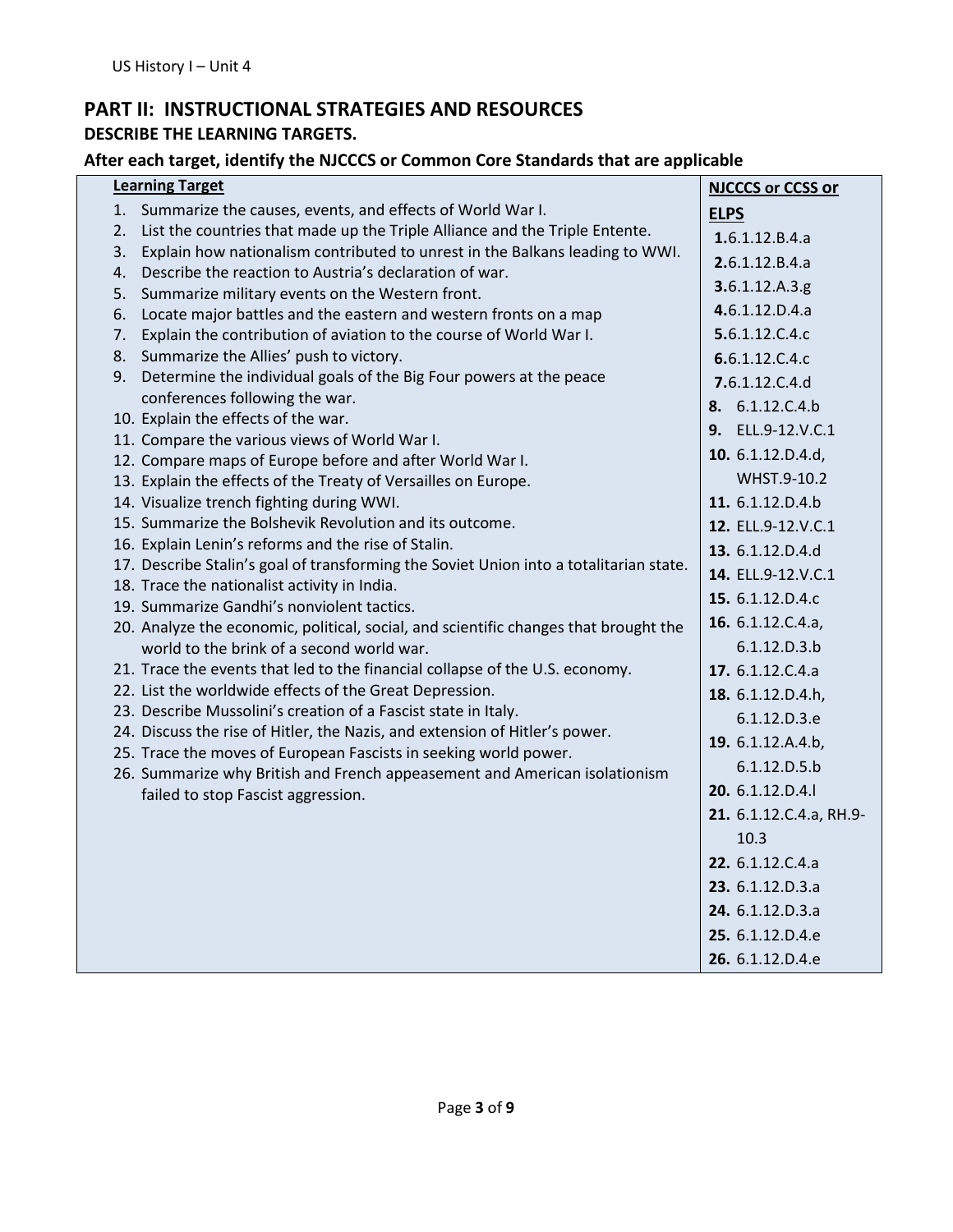# **Inter-Disciplinary Connections:**

**Language Arts Literacy**—Reading and responding to primary and secondary sources. Writing letters as soldiers/citizens during WWI. Create a WWI international food menu.

**Technology**—World War I Country Webquest. PowerPoint Propaganda poster explanation. Creation of Photostory on life during the Depression or the Rise of Dictators. Historic Facebook Page.

**Art** – Russian Revolution Egg project. WWI Propaganda Poster Re-creations.

**Math—**Analysis and interpretation of charts/graphs, such as: "Two Top Fighter Planes: A Comparison," "World War I Statistics," "Buildup of the Soviet Economy 1928-1938," "Stock Prices 1925-1933," "Unemployment Rate 1928-1938," and "World Trade 1929-1933." Timelines, such as: "Formation of the Two Major Alliance Systems," or "Causes and Effects of Two Russian Revolutions 1917."

# **Students will engage with the following text:**

## AGS: World History

Excerpts from Soldier and Civilian Correspondence Letters WWI

- World War I Propaganda Posters (Communist policies, War Bonds, Women Working, etc.)
- "Dulce et Decorum Est" regarding a gas attack
- Excerpts from Sinking of the Lusitania news articles
- Excerpts from "Death Comes to Sarajevo"
- Excerpts from "The German Army Marches Through Brussels"
- Woodrow Wilson quote on asking for a Declaration of War
- "The Fourteen Points"
- "The Treaty of Versailles"
- Gandhi quote on Indian Home Rule
- Gandhi's philosophy on nonviolence
- Excerpts from "The Origin of Nonviolence" quotes on joining movement for independence
- Excerpts from Winston Churchill's "Speech in the House of Commons"

# **Suggested Accommodations/Modifications for Reading:**

Highlight or underline main ideas in reading materials; provide students with summaries of primary source documents; allow students to listen to audio recordings of readings if available; give students reading materials in advance so that they can pre-read, ask questions, and then re-read materials; provide guiding questions to complete when reading to ensure an understanding of main ideas; provide reading graphic organizers with some pre-labeled sections to help students monitor their comprehension during independent readings; group students to reread the text with partners who can help explain difficult terms; provide a Pronunciation Guide to help students pronounce difficult words in this unit; create mental model presentations and graphic organizers for important vocabulary terms and concepts; use of translator.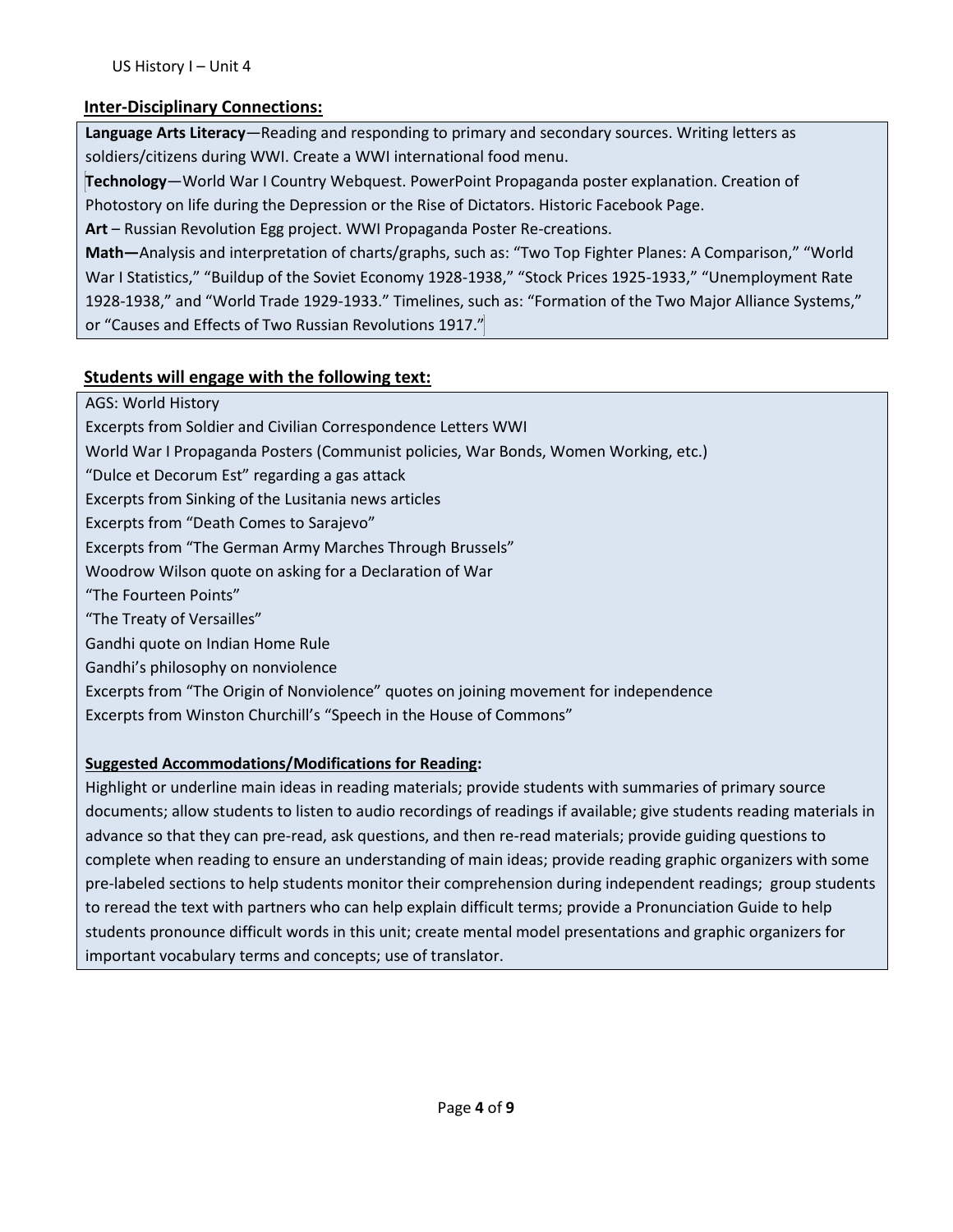# **Students will write:**

**Cornell Notes:** on the introduction and importance of Trench Warfare on the Western Front. **Primary Source Document Responses:** on Soldier and Civilian Correspondence Letters WWI, World War I Propaganda Posters (Communist policies, War Bonds, Women Working, etc.), "Dulce et Decorum Est" regarding a gas attack, Sinking of the Lusitania news articles, "Death Comes to Sarajevo," "The German Army Marches Through Brussels," "The Fourteen Points," "The Treaty of Versailles," Gandhi quote on Indian Home Rule, Gandhi's philosophy on nonviolence, "The Origin of Nonviolence" quotes on joining movement for independence, Winston Churchill's "Speech in the House of Commons."

**Foldable:** on terms of the Treaty of Versailles.

**Reflective Journal entry:** on how the Treaty of Versailles created a hostile European atmosphere after WWI. **Opinion essay:** on if there were more positive or negative impacts of World War I on the world?

**Timed writing assignment:** on why was Russia forced to leave the war in 1917.

**Persuasive Letter:** to the Russian czar as a concerned citizen regarding the deteriorating conditions in Russia and the drop in morale caused by the military's major losses in the War.

**Writers Notebook:** entry describing the unrestricted submarine warfare attacks from a German U-boat captain's perspective.

# **Suggested Accommodations/Modifications for Writing:**

Provide students with guided notes or copies of notes; offer students extended time on timed writing assignments; provide guiding questions for written responses; provide writing checklists and step-by-step directions for assignments; reduce length requirement for writing assignments; reduced number of open-ended responses; provide graphic organizers to help students organize their writing; allow students to type responses if possible; grade on content not mechanics; assist student with brainstorming ideas for writing; provide extra space and lined paper for student responses for students with poor or large handwriting;provide sentence starters for writer's notebook, writing prompts and journal entries; use of translator.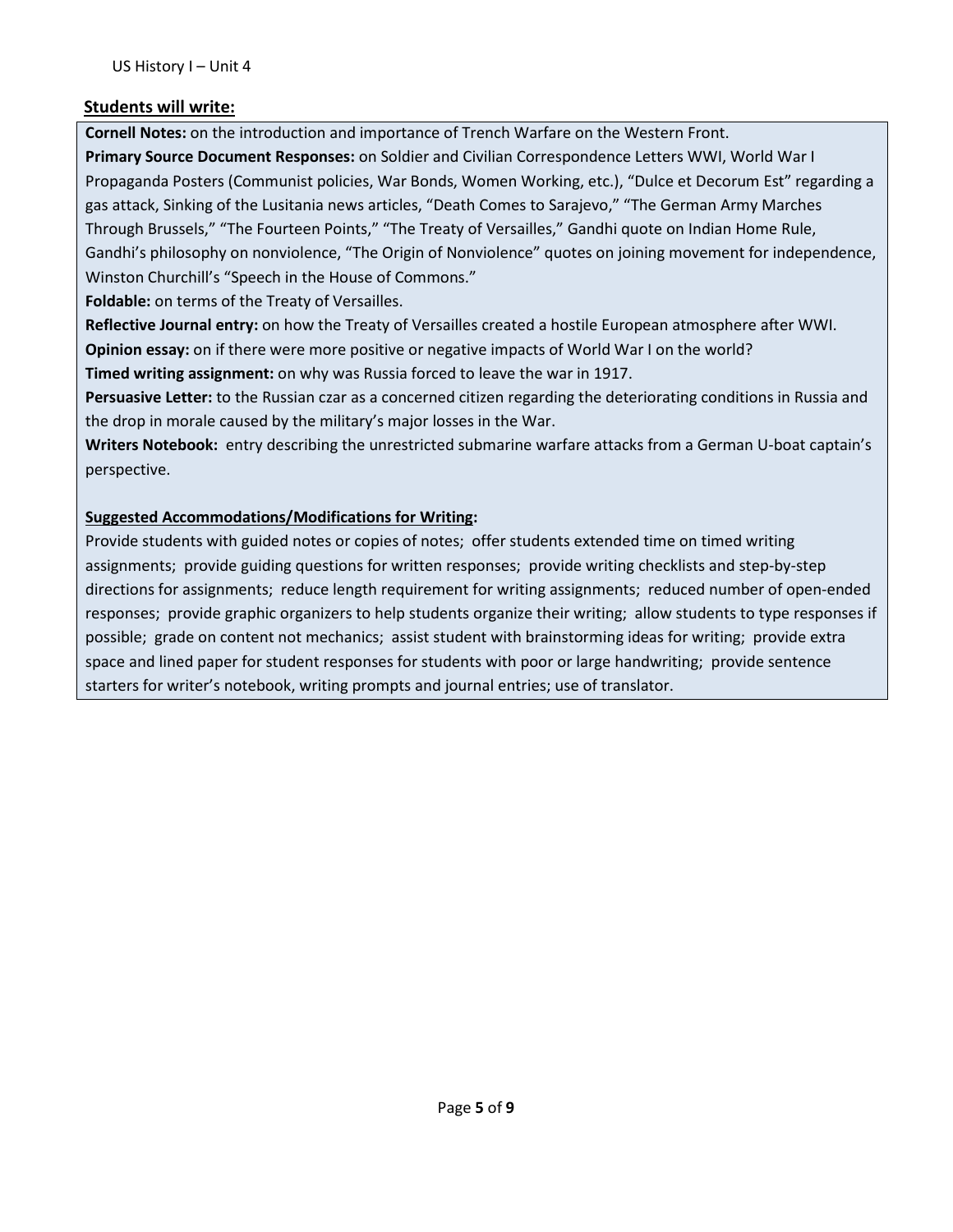# **PART III: TRANSFER OF KNOWLEDGE AND SKILLS**

# **DESCRIBE THE LEARNING EXPERIENCE.**

# **How will students uncover content and build skills.**

**Direct Class lecture:** on the Great Depression and the global economies impacting the European social classes.

**Cornell Notes:** on the introduction and importance of trench warfare on the Western Front.

**Debates: Suggested topic:** on should the United States have entered the war prior to 1917.

# **Analysis of primary sources:**

--World War I Propaganda Posters (Communist policies, War Bonds, Women Working, etc.)

- -- "Dulce et Decorum Est" regarding a gas attack
- --Excerpts from Sinking of the Lusitania news articles
- --Excerpts from "Death Comes to Sarajevo"
- --Excerpts from "The German Army Marches Through Brussels"
- --Woodrow Wilson quote on asking for a Declaration of War
- -- "The Fourteen Points"
- -- "The Treaty of Versailles"
- --Gandhi quote on Indian Home Rule
- --Gandhi's philosophy on nonviolence
- --Excerpts from "The Origin of Nonviolence" quotes on joining movement for independence
- --Excerpts from Winston Churchill's "Speech in the House of Commons"

## **Suggested Movies:**

- --Scenes from *All Quiet on the Western Front*
- --Scenes from *The Lost Battalion*
- --*America the Story of US: Episode 8 Boom*
- *--America the Story of US: Episode 9 Bust*
- --Scenes from *Trenches of Hell*
- --Scenes from *Warhorse*
- --Scenes from *Sgt. York*

--United Streaming videos on Causes of WWI & Trench Warfare

#### **Suggested Accommodations/Modifications for Assignments and Instruction:**

Provide list of LMC databases and codes on how to access these databases from home; provide students with list of approved web-sites close to their reading level to conduct research; provide students with Socratic questions in advance so that they can formulate answers and contribute to discussions more effectively; Pre-teach necessary vocabulary and skills; use flexible grouping strategies to ensure student is working effectively with partners; use multi-media sources when possible; use concrete examples; provide students with guided notes or copies of notes; break lectures into small portions; use graphic organizers; chunk assignments into smaller portions; provide color coded maps and pre-label key areas of maps; create interactive SMARTBoard maps and content activities for students to interact with the SMARTBoard; create and provide template for foldable study organizers that will help students review vocabulary terms and main ideas; allow students to view movie clips after school with special education teacher; use of translator; provide supplementary or more lengthy readings to increase student knowledge; use inquiry based practices and allow students opportunities to conduct additional research; provide assignment choices that require more detail and deeper understanding.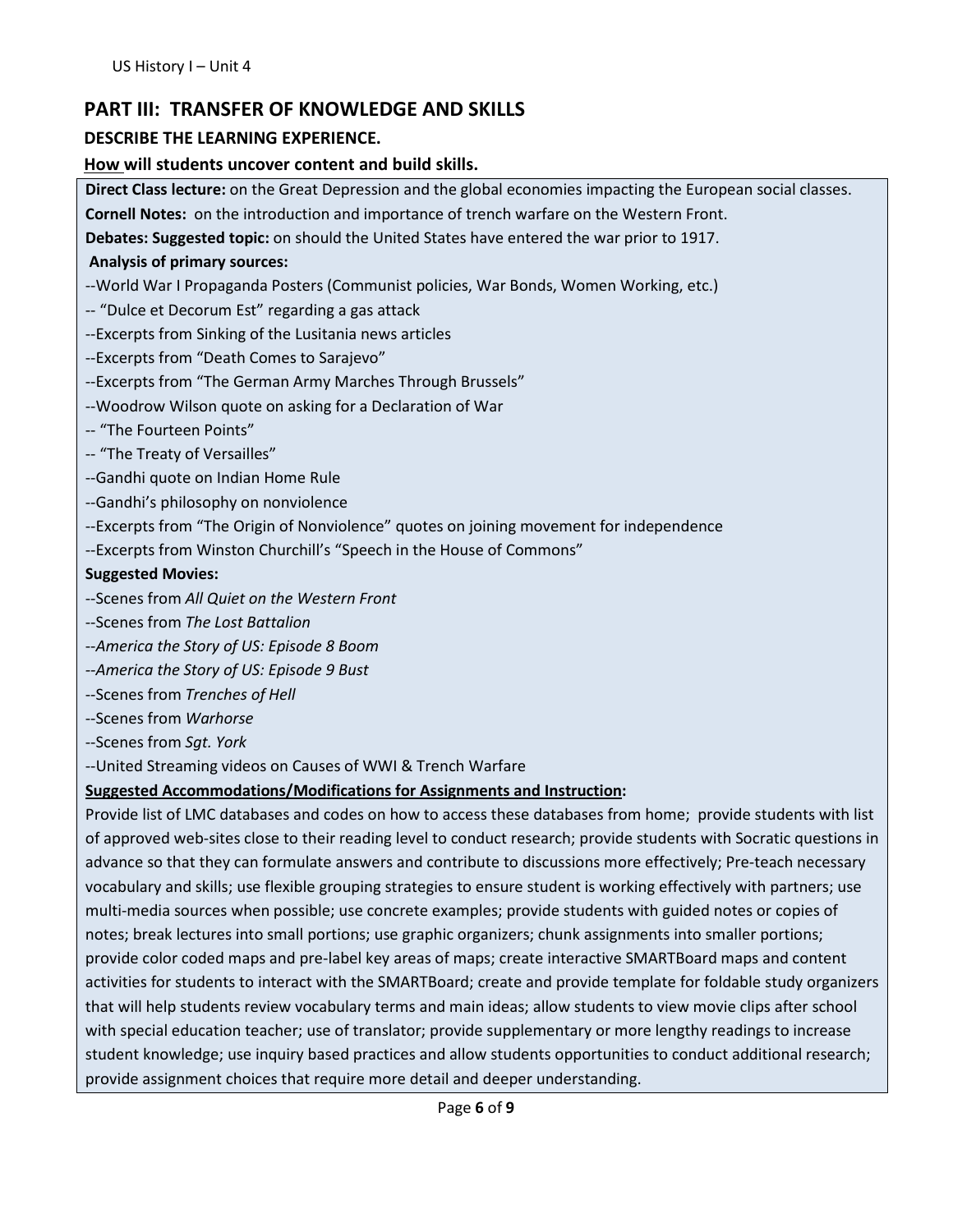US History I – Unit 4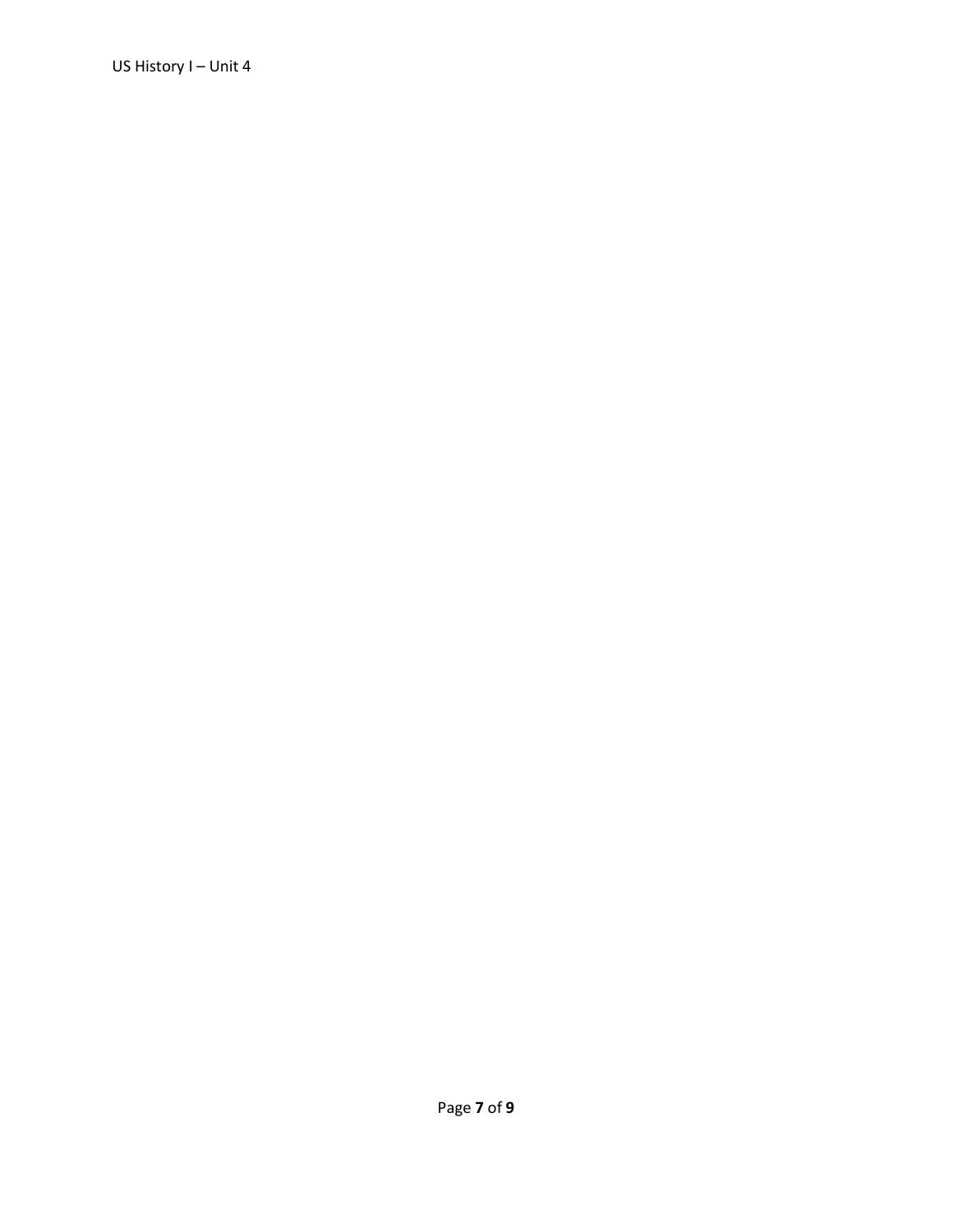# **PART IV: EVIDENCE OF LEARNING IDENTIFY THE METHODS BY WHICH STUDENTS WILL DEMONSTRATE THEIR UNDERSTANDING OF CONTENT AND THEIR ABILITY TO APPLY SKILLS. IDENTIFY BLOOM'S LEVELS.**

## **Formative Assessments:**

Quizzes, Tests, Biographies, Homework, Participation, Discussion, Written responses, Mini-projects, Writer's notebook/journal entries

\*these assessments will mostly require students to Remember, Understand, Apply, and Analyze

Creatin **Evaluating** Analyzing **Applying Understanding** Remembering

# **Accommodations/Modifications:**

Extended time on assessments; preferential seating; re-take failed assessments at teacher discretion; reduced number of open-ended questions; provide shorter primary source readings; highlight, underline, or bold key terms; grade content rather than mechanics; divide or chunk assessments into portions; provide graphic organizers for written assignments; give partial credit; provide extra space and/or lined paper for student responses for students with poor or large handwriting; increase spacing to reduce visual clutter; put fewer question on each page; allow students to use notes for open-ended questions; use of translator.

#### **Summative Assessments:**

Possible benchmarks including essay and objective components. \*these assessments will mostly utilize: Applying, Analyzing, Evaluating, and Creating

#### **Accommodations/Modifications:**

Allow students to write directly on test instead of filling in bubbles on scantron; provide color coded maps; allow student to finish after school; provide oral instructions and read/re-word multiple choice questions; provide writer's checklist and graphic organizer for essay portion; highlight, underline, or bold key terms; grade content rather than mechanics; divide or chunk assessment into portions; reduced number of open-ended questions; provide shorter primary source readings at student's reading level; increase spacing to reduce visual clutter; put fewer question on each page.

#### **Performance Assessments:**

Poster project highlighting trench warfare, the new technologies and weapons used in this type of fighting, how trench warfare impacted the outcome of the war, and caused a lot more death than battlefield fighting. \*these assessments will mostly utilize: Applying, Analyzing, Evaluating, and Creating

#### **Accommodations/Modifications:**

Provide alternate choices for projects to fit learning style and skills of student. Provide students with simple rubrics and planning graphic organizer tailored to project guidelines. Rubric should clearly outline expectations and due dates. Read rubric to students orally and check for understanding. Rubric should have a section for student to monitor their progress during the project with a parent check off. Show examples of student projects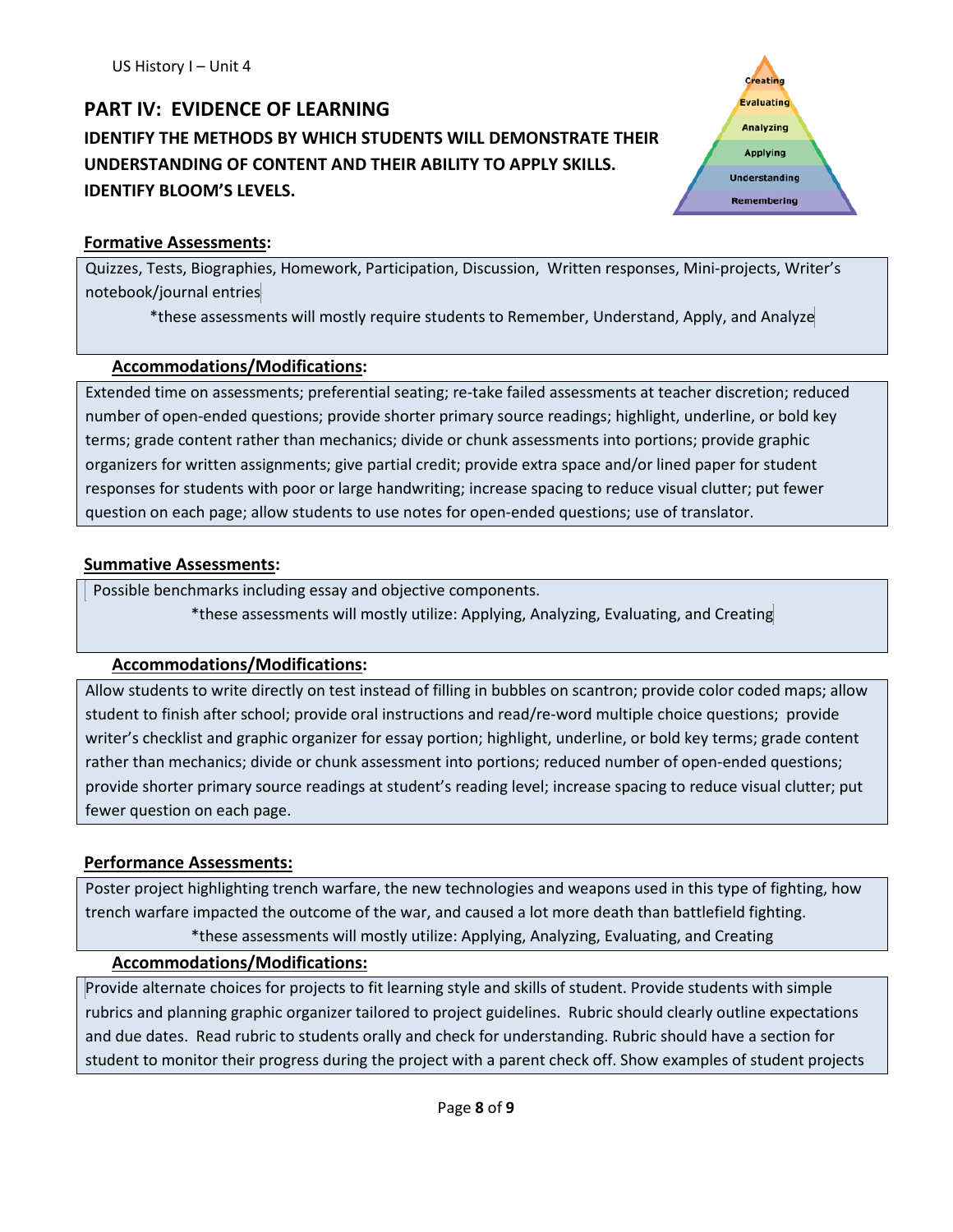and rubrics that received As & Bs, etc. Allow extra time if necessary while providing small group help after school. Break project down into smaller chunks appropriate for each individual student's needs. Provide materials to create poster. Provide simple and clear rubric for oral presentation. Allow student to work with an advanced learner during oral presentations and Re-enactments. Have students create a power point presentation to go along with the poster project and present orally.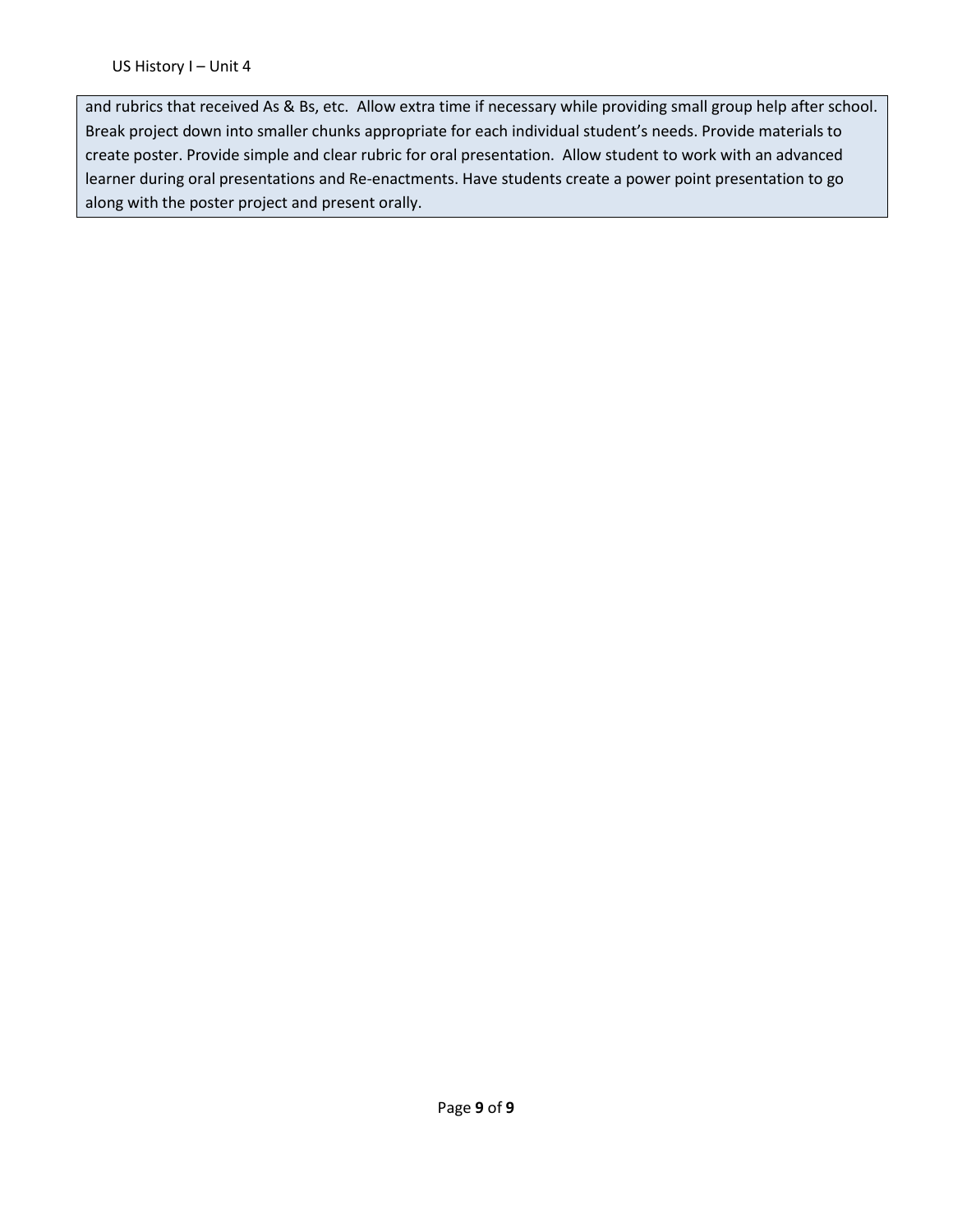# Black Horse Pike Regional School District Curriculum Template

ENGAGING STUDENTS . FOSTERING ACHIEVEMENT . CULTIVATING 21<sup>ST</sup> CENTURY GLOBAL SKILLS

# **PART I: UNIT RATIONALE**

# **WHY ARE STUDENTS LEARNING THIS CONTENT AND THESE SKILLS?**

| <b>Course/Unit Title:</b>                                                       | <b>Unit Summary:</b>                                                             |  |  |
|---------------------------------------------------------------------------------|----------------------------------------------------------------------------------|--|--|
| World History ELL                                                               | As imperialism continued across Europe and Asia and economic depression          |  |  |
| Unit 7 World War II & Cold War                                                  | was spreading globally, countries found themselves searching for solutions. As   |  |  |
| <b>Grade Level(s):</b>                                                          | dictators began challenging other countries, the world moved closer to a second  |  |  |
| $9 - 12$                                                                        | World War.                                                                       |  |  |
|                                                                                 | Similar to World War I, greater advances in weaponry, battle strategy, and       |  |  |
|                                                                                 | transportation contributed to the competitive global atmosphere and the          |  |  |
|                                                                                 | growing hostilities of countries halfway around the world. Upon the start of the |  |  |
|                                                                                 | Second World War, the aggressors became known as the Axis Powers and they        |  |  |
|                                                                                 | would be countered by the Allied Powers. The Fascist governments that took       |  |  |
|                                                                                 | power during the Interwar Years and those still harboring ill feelings about     |  |  |
|                                                                                 | World War I and the Treaty of Versailles allied themselves in an effort to gain  |  |  |
|                                                                                 | more land and power. After the Allied policy of appeasement did not hinder       |  |  |
|                                                                                 | their approach, the world was once again in a full scale war.                    |  |  |
| Following WWII, the world entered a period of changing governments and          |                                                                                  |  |  |
| further colonization. Conflicts between communist and capitalist countries, led |                                                                                  |  |  |
| by the Soviet Union and the United States, began to boil over into wars across  |                                                                                  |  |  |
| Asia and a number of threats elsewhere. The desire to create superior           |                                                                                  |  |  |
|                                                                                 | technology fueled this Cold War with weaponry and space travel being two of      |  |  |
|                                                                                 | the areas showing the most significant improvement. As the Cold War tensions     |  |  |
|                                                                                 | died down in the 1980s, governments began open discussions to work together      |  |  |
|                                                                                 | in this new more modern and global setting.                                      |  |  |
| <b>Essential Question(s):</b>                                                   | <b>Enduring Understanding(s):</b>                                                |  |  |
| What caused WWII?<br>1.                                                         | There were economic, political, and social causes of WWII.<br>1.                 |  |  |
| How did geography impact<br>2.                                                  | Geography impacted WWII as seen at Stalingrad, Pearl Harbor, and<br>2.           |  |  |
| military strategy and major                                                     | Normandy.                                                                        |  |  |
| turning points during                                                           | New boundaries were intentionally and unintentionally established by the<br>3.   |  |  |
| WWII?                                                                           | Yalta, Potsdam, and Tehran conferences.                                          |  |  |
| What were the intended<br>3.                                                    | 4. WWI and WWII brought about many changes in society, including changing        |  |  |
| and unintended                                                                  | roles for women and minorities; and revolutionizing technology.                  |  |  |
| consequences of new                                                             | WWII had an overarching impact on countries' demographics, political<br>5.       |  |  |
| national boundaries                                                             | systems, and culture                                                             |  |  |
| established by the treaties                                                     | WWII encompassed cooperation between a nation's home country,<br>6.              |  |  |
| that ended WWII?                                                                | colonies, protectorates, and spheres of influence.                               |  |  |
| 4. How do WWI and WWII                                                          | 7. African and Asian colonies felt a surge of nationalism following World War    |  |  |
| compare in terms of                                                             | II that led to independence movements.                                           |  |  |
| technological innovations                                                       | Following disagreements between the two superpowers at the conclusion<br>8.      |  |  |
| and social impact?                                                              | of WWII, the US and USSR grew further apart in political ideology.               |  |  |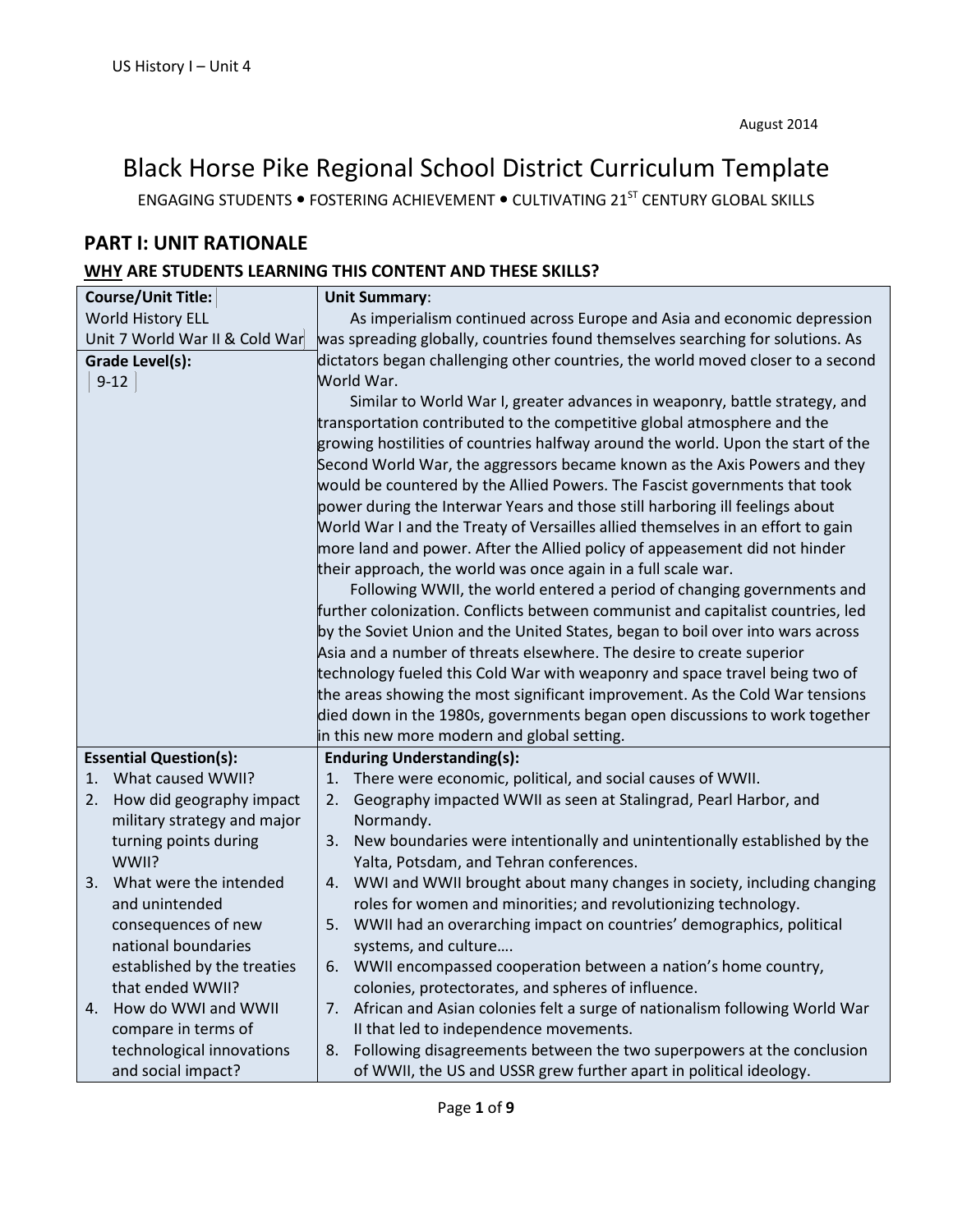| 5. | What were the short- and       | 9. The United Nations was created to maintain global peace while protecting     |
|----|--------------------------------|---------------------------------------------------------------------------------|
|    | long-term demographic,         | human rights and assisting developing nations.                                  |
|    | social, economic, and          | 10. Economic conditions, authoritative regimes, and ongoing pressure from       |
|    | environmental                  | democratic nations contributed to the downfall of the Soviet Union.             |
|    | consequences of WWII?          | 11. The international arms race, the space race, and nuclear proliferation were |
| 6. | What role did colonial         | all results of the competitive nature of world powers.                          |
|    | peoples play in the war        | 12. The economic systems of communism and capitalism differ in their            |
|    | efforts of the Allies and Axis | ideologies, application of economic practices, and their views on personal      |
|    | Powers in WWII?                | liberties.                                                                      |
|    | 7. How did world war,          |                                                                                 |
|    | depression, and other          |                                                                                 |
|    | worldly events contribute      |                                                                                 |
|    | to self-rule movements in      |                                                                                 |
|    | Africa and Asia?               |                                                                                 |
| 8. | How did differences in         |                                                                                 |
|    | ideologies between the US      |                                                                                 |
|    | and USSR result in a cold      |                                                                                 |
|    | war?                           |                                                                                 |
|    | 9. What were the goals of the  |                                                                                 |
|    | <b>United Nations?</b>         |                                                                                 |
|    | 10. What were the reasons for  |                                                                                 |
|    | the collapse of the Soviet     |                                                                                 |
|    | Union?                         |                                                                                 |
|    | 11. What was the impact of the |                                                                                 |
|    | ongoing competition            |                                                                                 |
|    | between the US and USSR?       |                                                                                 |
|    | 12. What are the similarities  |                                                                                 |
|    | and differences between        |                                                                                 |
|    | capitalism and                 |                                                                                 |
|    | communism?                     |                                                                                 |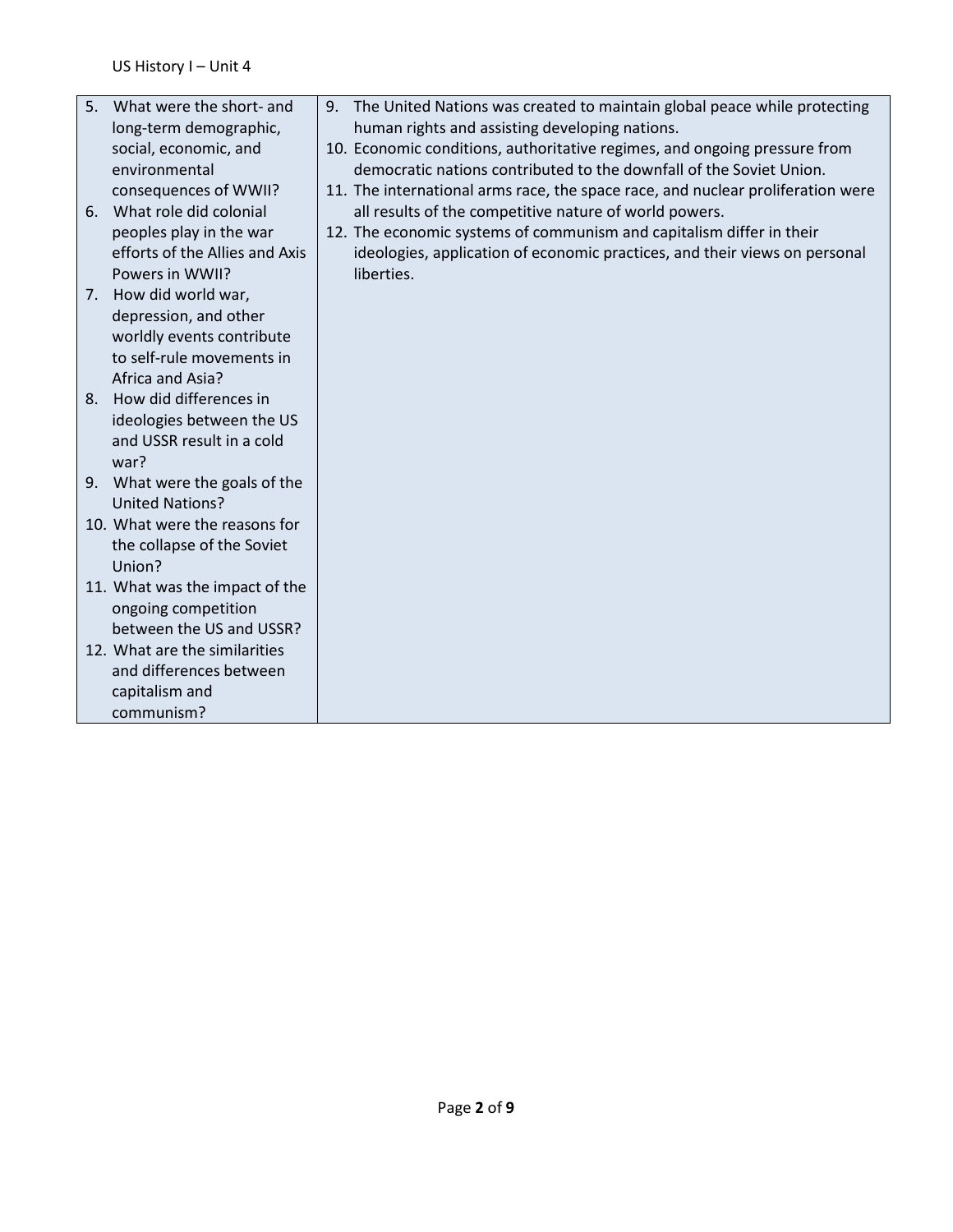# **PART II: INSTRUCTIONAL STRATEGIES AND RESOURCES DESCRIBE THE LEARNING TARGETS.**

## **After each target, identify the NJCCCS or Common Core Standards that are applicable**

|          | <b>Learning Target</b>                                                                                                              | <b>NJCCCS or CCSS or</b> |
|----------|-------------------------------------------------------------------------------------------------------------------------------------|--------------------------|
| 1.       | Define key vocabulary related to World War II.                                                                                      | <b>ELPS</b>              |
| 2.       | Summarize the events that led to World War II.                                                                                      | 1.ELL.9-12.R.F.1         |
| 3.       | Explain how Japanese expansionism led to war with the Allies in Asia.                                                               | 2.6.1.12.B.4.a,          |
| 4.       | Describe Japan's early battle successes throughout Asia.                                                                            | RH.9-10.3                |
| 5.       | Summarize Allied battle strategy against the Axis in the East and West.                                                             | 3.6.1.12.C.4.d           |
| 6.<br>7. | Interpret maps of major battles in the Western front.<br>Describe the results of the "Final Solution."                              | 4.6.1.12.D.4.e           |
| 8.       | Summarize events that led to the surrender of Germany and of Japan.                                                                 | 5.6.1.12.C.4.b           |
|          | 9. Describe the conditions in Europe in 1945.                                                                                       |                          |
|          | 10. Examine the development of warfare technology.                                                                                  | 6.6.1.12.B.4.b           |
|          | 11. Examine the growing effects of war on civilians.                                                                                | 7.6.1.12.A.4.c           |
|          | 12. Compare the events and effects of World War I and World War II.                                                                 | 8. 6.1.12.C.4.c          |
|          | 13. Describe the U.S. - Soviet split following World War II.                                                                        | 9. 6.1.12.B.4.b          |
|          | 14. Explain how Soviet domination of Eastern Europe developed.                                                                      | 10. 6.1.12.D.4.l,        |
|          | 15. Describe U.S. containment of Communist expansion.                                                                               | 6.1.12.C.5.a             |
|          | 16. Compare and contrast the Truman Doctrine and the Marshall Plan.                                                                 | 11. 6.1.12.C.4.b         |
|          | 17. Describe important milestones in the history of space exploration.                                                              | 12. 6.1.12.D.4.j         |
|          | 18. Trace the course and consequences of the Korean War.                                                                            | 13. 6.1.12.A.5.c,        |
|          | 19. Summarize the causes of the Vietnam War and describe its aftermath.<br>20. Describe conditions in Cambodia during the Cold War. | 6.1.12.B.5.c             |
|          | 21. Explain how the Cold War affected developing nations.                                                                           | 14. 6.1.12.A.5.a         |
|          | 22. Describe the renewal of Cold War tensions in the 1980s.                                                                         | 15. 6.1.12.B.5.a         |
|          | 23. Analyze reasons for the collapse of the Soviet Union and the impact of these                                                    | 16. 6.1.12.C.5.b         |
|          | events on changing national boundaries in Eastern Europe and Asia.                                                                  | 17. 6.1.12.B.5.e,        |
|          |                                                                                                                                     | RH.9-10.10               |
|          |                                                                                                                                     | 18. 6.1.12.C.5.3         |
|          |                                                                                                                                     | 19. 6.1.12.A.5.a         |
|          |                                                                                                                                     |                          |
|          |                                                                                                                                     | 20. 6.1.12.A.5.a         |
|          |                                                                                                                                     | 21. 6.1.12.A.5.d         |
|          |                                                                                                                                     | 22. 6.1.12.D.5.c,        |
|          |                                                                                                                                     | WHST.9-10.7              |
|          |                                                                                                                                     | 23. 6.1.12.D.5.c         |
|          |                                                                                                                                     | 24. 6.1.12.B.5.b         |

#### **Inter-Disciplinary Connections:**

**Language Arts Literacy**—Reading and responding to primary and secondary sources. Oral History project for veterans of WWII/Korean/Vietnam. Create a Protest Song for the Cold War Era.

**Technology**—Creation of PowerPoint or XtraNormal video biography on WWII key figures.

**Art** – WWII Propaganda Poster Re-creations.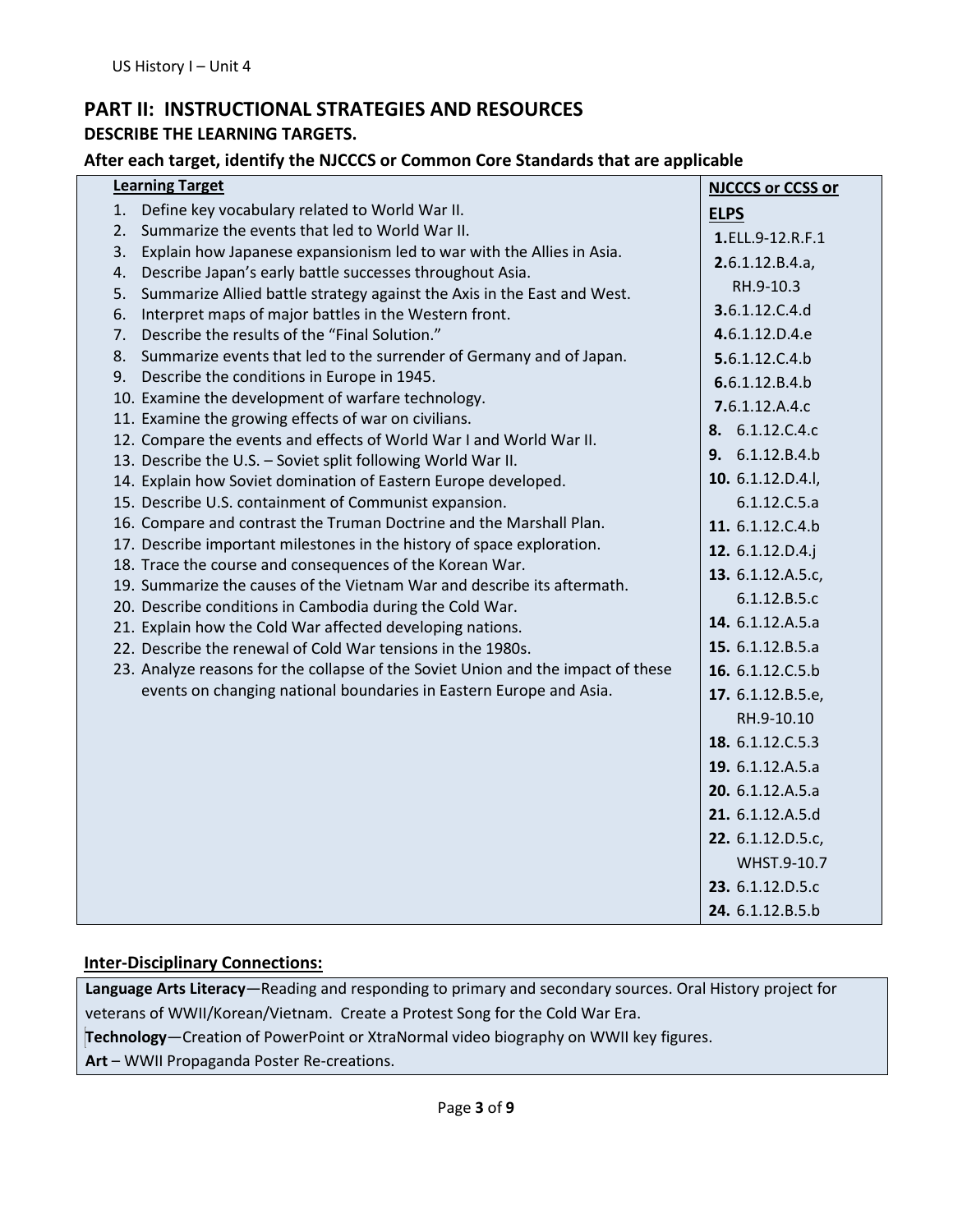**Math—**Analysis and interpretation of graphs, such as: Jews Killed Under Nazi Rule, Impact of the Bombing Hiroshima, Costs of World War II: Allies and Axis, Military Casualties, World War I & World War II, etc. and timelines such as, Technology of War & Events of World War II.

# **Students will engage with the following text:**

AGS: World History Excerpts from "Berlin Diary" Excerpts from General Charles de Gaulle quote regarding fighting against the Axis Lieutenant John Spainhower quote on the Bataan Death March Ralph G. Martin quote on Guadalcanal Pictures of German soldiers/citizens during Holocaust M.I. Libau quote on Kristallnacht Excerpts from "The Diary of a Young Girl" Elie Wiesel quote from *Night* Propaganda posters (American children/women helping with the war effort, Nazi propaganda, etc.) Quote from *The Christian Century* regarding the dropping of the bombs on Japan Primo Levi quote describing Genocide Excerpt from "Iron Curtain" speech by Winston Churchill Quotes from "Peace Without Conquest" by Lyndon B. Johnson Ho Chi Minh quote on Americans in Vietnam

# **Suggested Accommodations/Modifications for Reading:**

Provide recordings of source readings on audio through SMARTBoard; highlight or underline main ideas in reading materials; provide students with summaries of primary source documents; allow students to listen to audio recordings of readings if available; give students reading materials in advance so that they can pre-read, ask questions, and then re-read materials; provide guiding questions to complete when reading to ensure an understanding of main ideas; provide reading graphic organizers with some pre-labeled sections to help students monitor their comprehension during independent readings; group students to reread the text with partners who can help explain difficult terms; provide a Pronunciation Guide to help students pronounce difficult words in this unit; create mental model presentations and graphic organizers for important vocabulary terms and concepts; use of translator.

# **Students will write:**

**Cornell Notes:** on Mao Zedong's Communist China.

**Primary Source Document Responses:** on the Painting of the Battle of Britain, "Berlin Diary," General Charles de Gaulle quote regarding fighting against the Axis, "Blood, Toil, Tears, and Sweat," Picture of Russians and Germans at Leningrad, "Japanese Attack Sinks HMS Repulse," March, Ralph G. Martin quote on Guadalcanal, Pictures of German soldiers/citizens during Holocaust, "The Diary of a Young Girl," Elie Wiesel quote from *Night,* Propaganda posters (American children/women helping with the war effort, Nazi propaganda, etc.), "Hiroshima," Quote from *The Christian Century* regarding the dropping of the bombs on Japan, Primo Levi quote describing Genocide, Dr. Tatsuichiro Akizuki quote on the Atomic Bomb in Nagasaki, "Iron Curtain" speech by Winston Churchill, President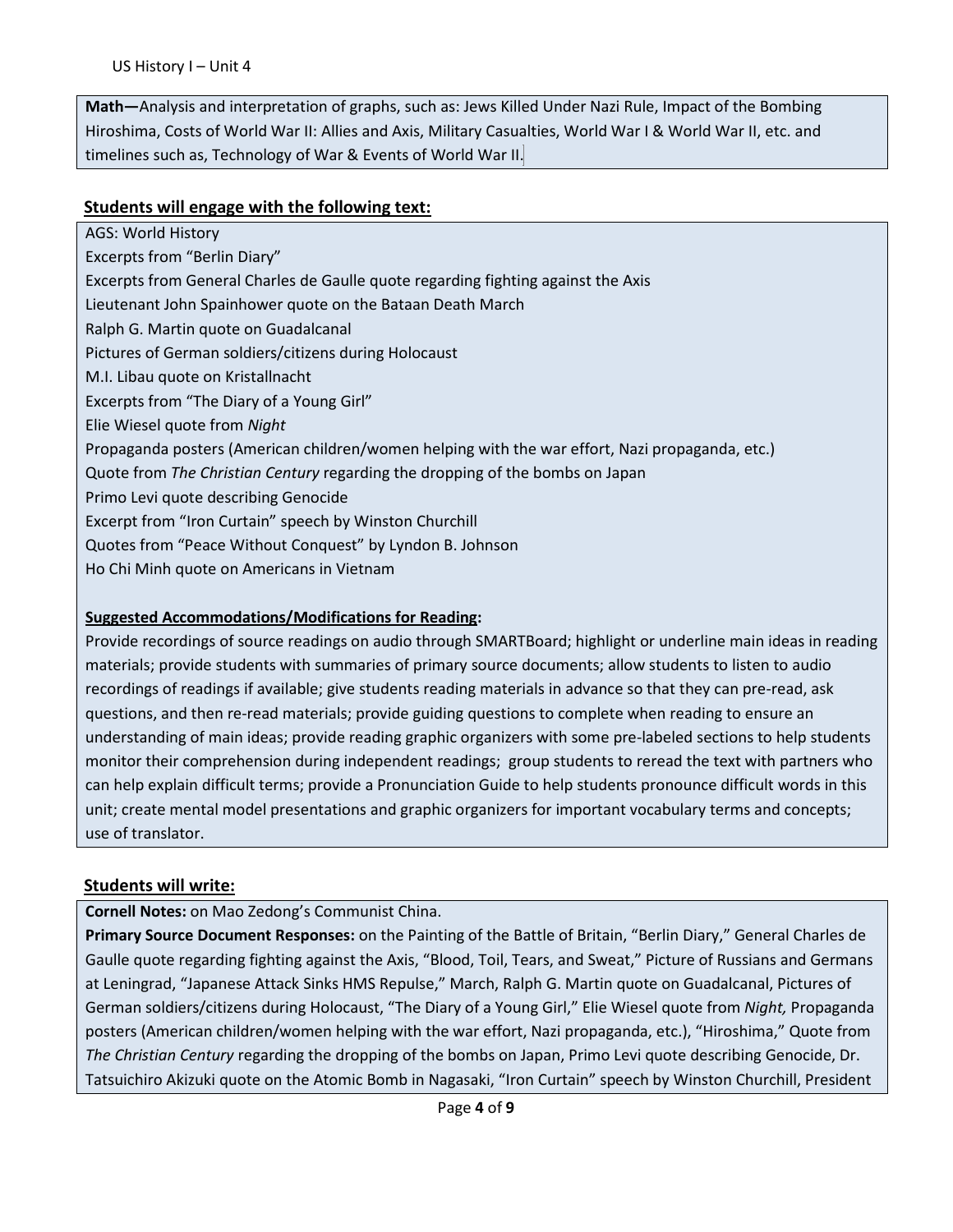Harry S. Truman speech to Congress 1947, Khrushchev quote on Stalin, Ho Chi Minh quote on Americans in Vietnam.

**Reflective Journal entry:** on how the fighting differed between WWI and WWII.

**Opinion essay:** on If the United States hadn't remained neutral, would Pearl Harbor still have been attacked. **Timed writing assignment:** on which side was best suited to win the war, the Allies or Axis.

**Persuasive Letter:** to Roosevelt on why it was wrong to put people into internment camps within the United States.

#### **Suggested Accommodations/Modifications for Writing:**

Provide students with guided Cornell notes or copies of notes; offer students extended time on timed writing assignments; provide guiding questions for written responses; provide writing checklists and step-by-step directions for assignments; reduce length requirement for writing assignments; reduced number of open-ended responses; provide graphic organizers including a persuasive writing graphic organizer to help students organize their writing; allow students to type responses if possible; grade on content not mechanics; assist student with brainstorming ideas for writing and provide cluster charts; provide extra space and lined paper for student responses for students with poor or large handwriting;provide sentence starters for writer's notebook, writing prompts and journal entries.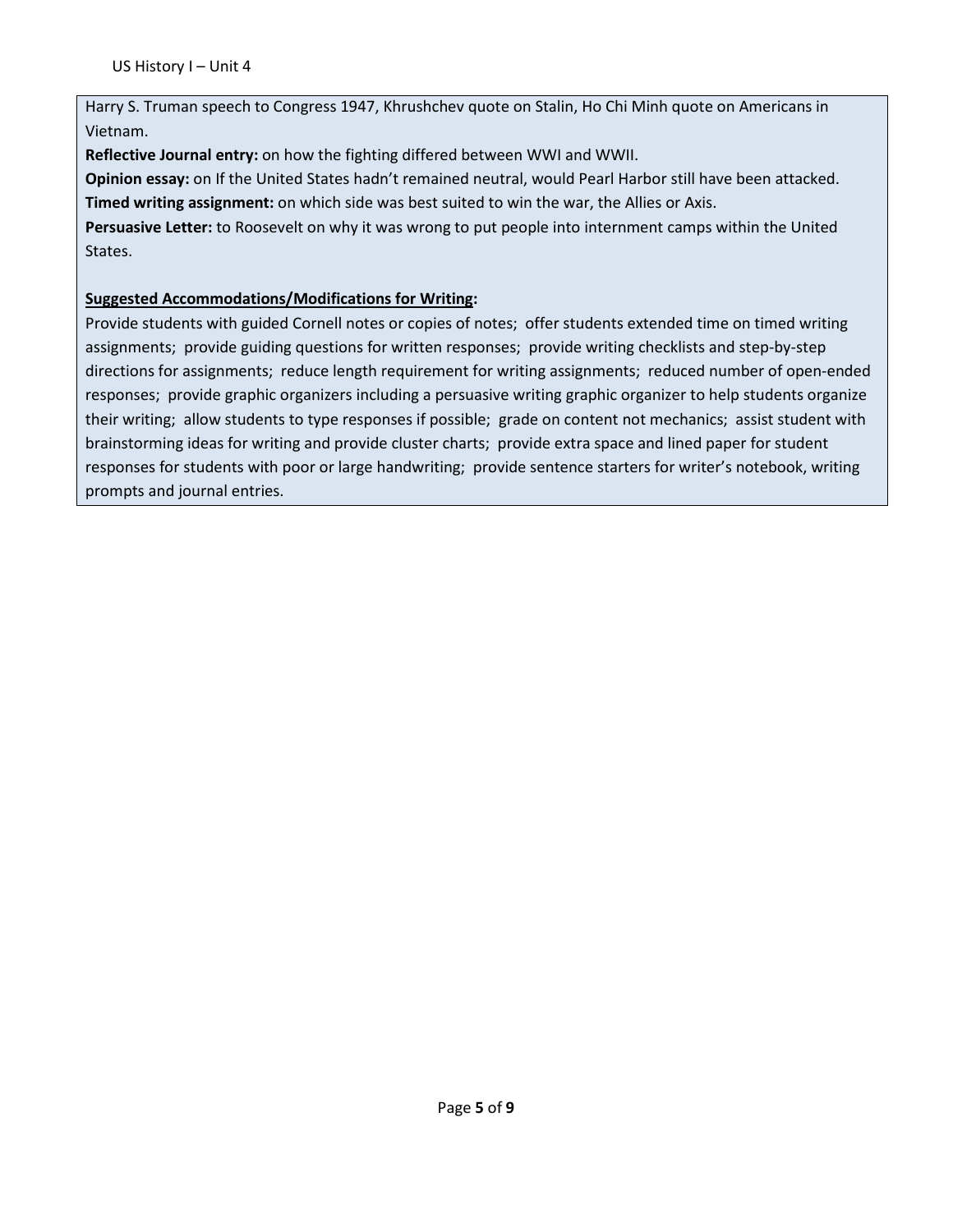# **PART III: TRANSFER OF KNOWLEDGE AND SKILLS**

# **DESCRIBE THE LEARNING EXPERIENCE.**

# **How will students uncover content and build skills.**

**Cornell Notes:** on the effectiveness of the blitzkrieg.

## **Analysis of primary sources:**

- --Painting of the Battle of Britain
- --Excerpts from "Berlin Diary"
- --Excerpts from General Charles de Gaulle quote regarding fighting against the Axis
- --Lieutenant John Spainhower quote on the Bataan Death March
- --Ralph G. Martin quote on Guadalcanal
- --Pictures of German soldiers/citizens during Holocaust
- --M.I. Libau quote on Kristallnacht
- --Excerpts from "The Diary of a Young Girl"
- --Elie Wiesel quote from *Night*
- --Propaganda posters (American children/women helping with the war effort, Nazi propaganda, etc.)
- --Quote from *The Christian Century* regarding the dropping of the bombs on Japan
- --Primo Levi quote describing Genocide
- --Excerpt from "Iron Curtain" speech by Winston Churchill
- --Quotes from "Peace Without Conquest" by Lyndon B. Johnson
- --Fidel Castro interview October 27, 1962
- --Khrushchev quote on Stalin
- --Ho Chi Minh quote on Americans in Vietnam

#### **Suggested Movies:**

- --Scenes from *Pearl Harbor*
- --Scenes from *Band of Brothers,*
- --Scenes from *Pacific*
- --Scenes from *Saving Private Ryan*
- *--America the Story of US: Episode 10 WII*
- --America the Story of US: *Episode 11 Superpower*
- --Scenes from *13 Days*
- --Scenes from *Rocky IV*
- --Scenes from *The Wave*
- --Scenes from *Ghost Soldiers (Bataan Death March)*

# **Suggested Accommodations/Modifications for Assignments and Instruction:**

Provide list of LMC databases and codes on how to access these databases from home; provide students with list of approved web-sites close to their reading level to conduct research; provide students with Socratic questions in advance so that they can formulate answers and contribute to discussions more effectively; Pre-teach necessary vocabulary and skills; use flexible grouping strategies to ensure student is working effectively with partners; use multi-media sources when possible; use concrete examples; provide students with guided notes or copies of notes; break lectures into small portions; use graphic organizers; chunk assignments into smaller portions;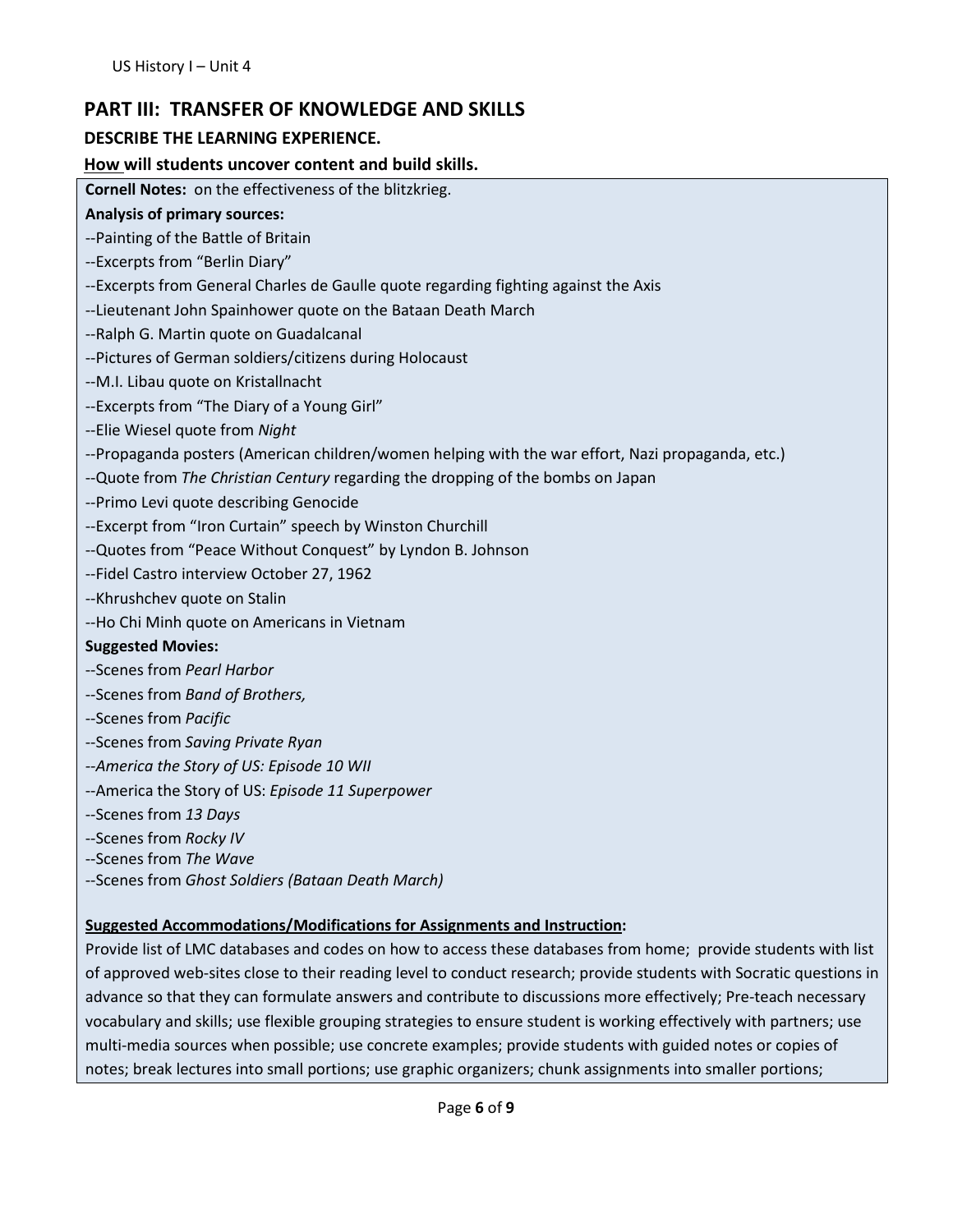provide color coded maps and pre-label key areas of maps; create interactive SMARTBoard maps and content activities for students to interact with the SMARTBoard; create and provide template for foldable study organizers that will help students review vocabulary terms and main ideas; allow students to view movie clips after school with special education teacher; use of translator; provide supplementary or more lengthy readings to increase student knowledge; use inquiry based practices and allow students opportunities to conduct additional research; provide assignment choices that require more detail and deeper understanding.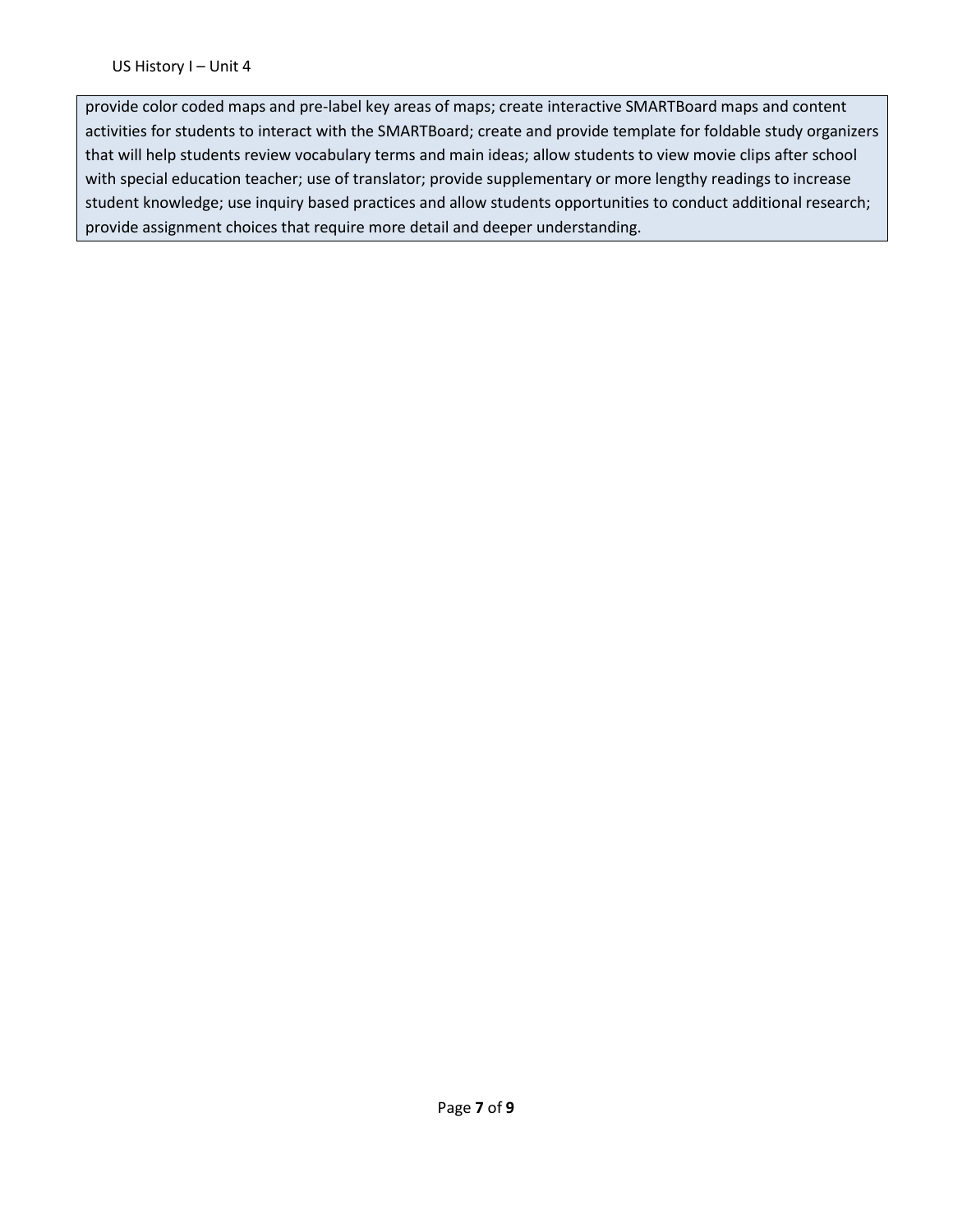# **PART IV: EVIDENCE OF LEARNING IDENTIFY THE METHODS BY WHICH STUDENTS WILL DEMONSTRATE THEIR UNDERSTANDING OF CONTENT AND THEIR ABILITY TO APPLY SKILLS. IDENTIFY BLOOM'S LEVELS.**



## **Formative Assessments:**

Quizzes, Tests, Biographies, Homework, Participation, Discussion, Socratic Seminars, Written responses, Miniprojects, Writer's notebook/journal entries

\*these assessments will mostly require students to Remember, Understand, Apply, and Analyze

## **Accommodations/Modifications:**

Provide opportunities for hands-on and technology assessments; students may write directly on test instead of using scantron sheets; divide formative assessments into sections with clear and specific directions than can be read orally to students, reduced number of open-ended questions; provide shorter primary source readings at student's reading level if possible; highlight, underline, or bold key terms; grade content rather than mechanics; provide graphic organizer and writing checklist for written assignments; give partial credit; provide extra space and/or lined paper for student responses for students with poor or large handwriting; increase spacing to reduce visual clutter; put fewer question on each page; provide supplementary or more lengthy readings to increase student knowledge; use inquiry based practices and allow students opportunities to conduct additional research; provide assignment choices that require more detail and deeper understanding

## **Summative Assessments:**

Possible Benchmarks including essay and objective components.

\*these assessments will mostly utilize: Applying, Analyzing, Evaluating, and Creating

# **Accommodations/Modifications:**

Allow students to write directly on test instead of filling in bubbles on scantron; provide color coded maps; allow student to finish after school with special education teacher; provide oral instructions; provide writer's checklist and graphic organizer for essay portion; highlight, underline, or bold key terms; grade content rather than mechanics; divide or chunk assessment into portions; reduced number of open-ended questions; provide shorter primary source readings at student's reading level; increase spacing to reduce visual clutter; put fewer question on each page.

# **Performance Assessments:**

Poster project illustrating the causes of WWII and the immediate effects of the war; specifically what carried into the Cold War (Korea, Vietnam, and other Communist activity).

\*these assessments will mostly utilize: Applying, Analyzing, Evaluating, and Creating

# **Accommodations/Modifications:**